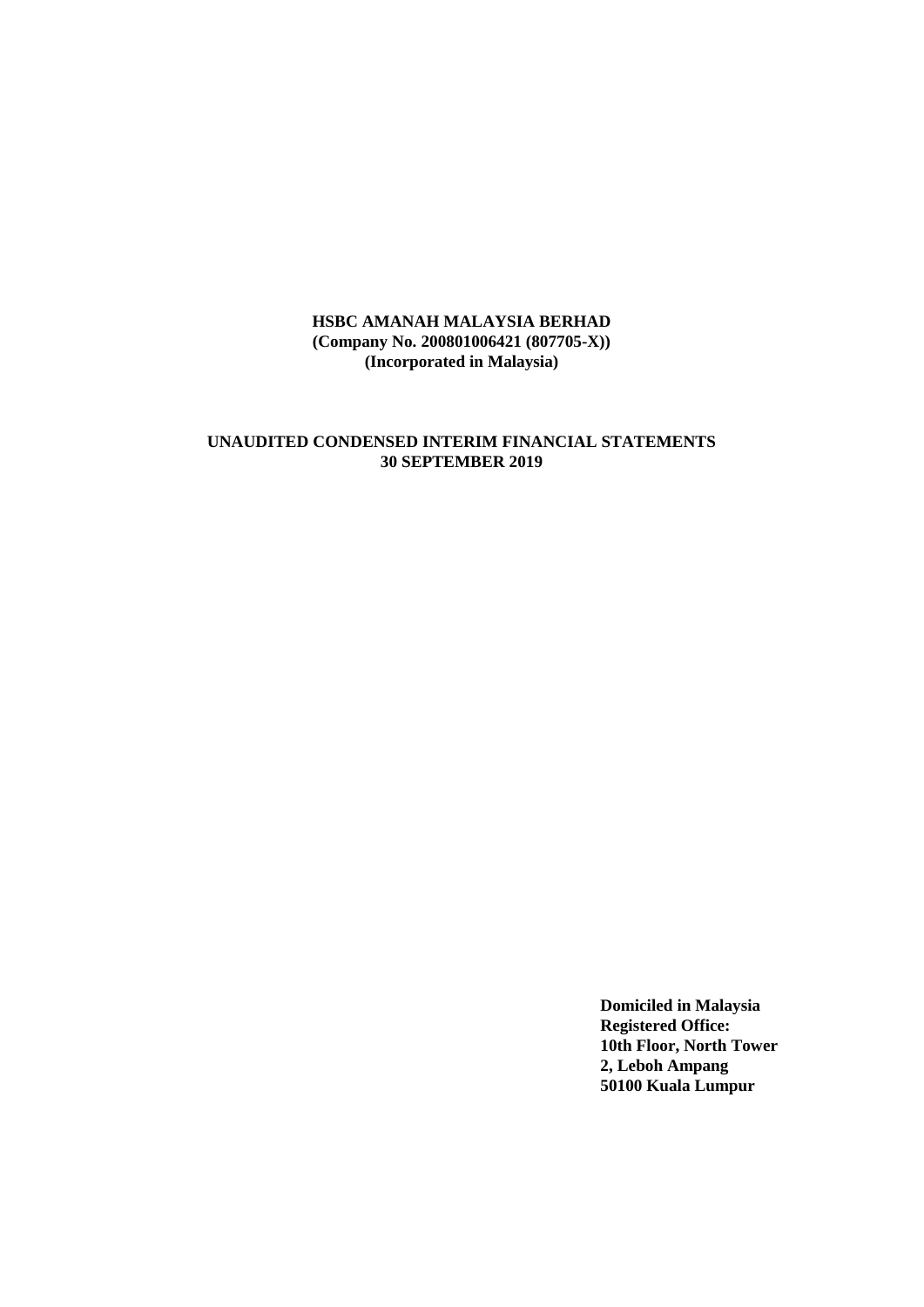### **UNAUDITED CONDENSED STATEMENT OF FINANCIAL POSITION AT 30 SEPTEMBER 2019**

|                                                   | <b>Note</b> | 30 Sep 2019<br><b>RM'000</b> | 31 Dec 2018<br><b>RM'000</b> |
|---------------------------------------------------|-------------|------------------------------|------------------------------|
| <b>Assets</b>                                     |             |                              |                              |
| Cash and short-term funds                         | 12          | 3,421,905                    | 2,804,494                    |
| Deposits and placements with banks                |             |                              |                              |
| and other financial institutions                  | 13          | 119,344                      |                              |
| Financial investments at fair value through other |             |                              |                              |
| comprehensive income (FVOCI)                      | 14          | 2,720,918                    | 2,725,683                    |
| Financing and advances                            | 15          | 13,695,763                   | 14, 137, 337                 |
| Derivative financial assets                       | 18          | 114,645                      | 242,284                      |
| Other assets                                      | 19          | 306,842                      | 50,664                       |
| Statutory deposits with Bank Negara Malaysia      | 20          | 335,662                      | 364,662                      |
| Equipment                                         |             | 6,950                        | 6,868                        |
| Deferred tax assets                               | 18          | 26,194                       | 17,363                       |
| <b>Total assets</b>                               |             | 20,748,223                   | 20,349,355                   |
| <b>Liabilities</b>                                |             |                              |                              |
| Deposits from customers                           | 21          | 12,499,149                   | 11,444,577                   |
| Deposits and placements from banks                |             |                              |                              |
| and other financial institutions                  | 22          | 2,181,721                    | 3,299,964                    |
| Structured liabilities designated at fair value   |             |                              |                              |
| through profit or loss (FVTPL)                    | 23          | 1,200,011                    | 884,877                      |
| Bills payable                                     |             | 16,016                       | 18,594                       |
| Derivative financial liabilities                  | 18          | 72,974                       | 227,330                      |
| Other liabilities                                 | 24          | 457,562                      | 270,960                      |
| Provision for taxation                            |             | 16,734                       | 29,520                       |
| Multi-Currency Sukuk Programme                    | 25          | 1,771,033                    | 1,755,281                    |
| Subordinated Commodity Murabahah Financing        | 26          | 603,262                      | 595,987                      |
| <b>Total liabilities</b>                          |             | 18,818,462                   | 18,527,090                   |
| <b>Equity</b>                                     |             |                              |                              |
| Share capital                                     |             | 660,000                      | 660,000                      |
| Reserves                                          |             | 1,269,761                    | 1,162,265                    |
| Total equity attributable to owner of the Bank    |             | 1,929,761                    | 1,822,265                    |
| <b>Total liabilities and equity</b>               |             | 20,748,223                   | 20,349,355                   |
| Restricted investment accounts <sup>[1]</sup>     |             | 3,916,406                    | 4,175,818                    |
| Total Islamic Banking asset <sup>[1]</sup>        |             | 24,664,629                   | 24,525,173                   |
|                                                   |             |                              |                              |
| <b>Commitments and contingencies</b>              | 33          | 19,213,835                   | 23,162,908                   |

[1] The disclosure is in accordance with the requirements of Bank Negara Malaysia's Guideline on Financial Reporting for Islamic Banking Institutions dated 2 February 2018.

*The unaudited condensed interim financial statements should be read in conjunction with the audited financial statements of the Bank for the financial year ended 31 December 2018 and the accompanying explanatory notes on pages 7 to 37 attached to the unaudited condensed interim financial statements.*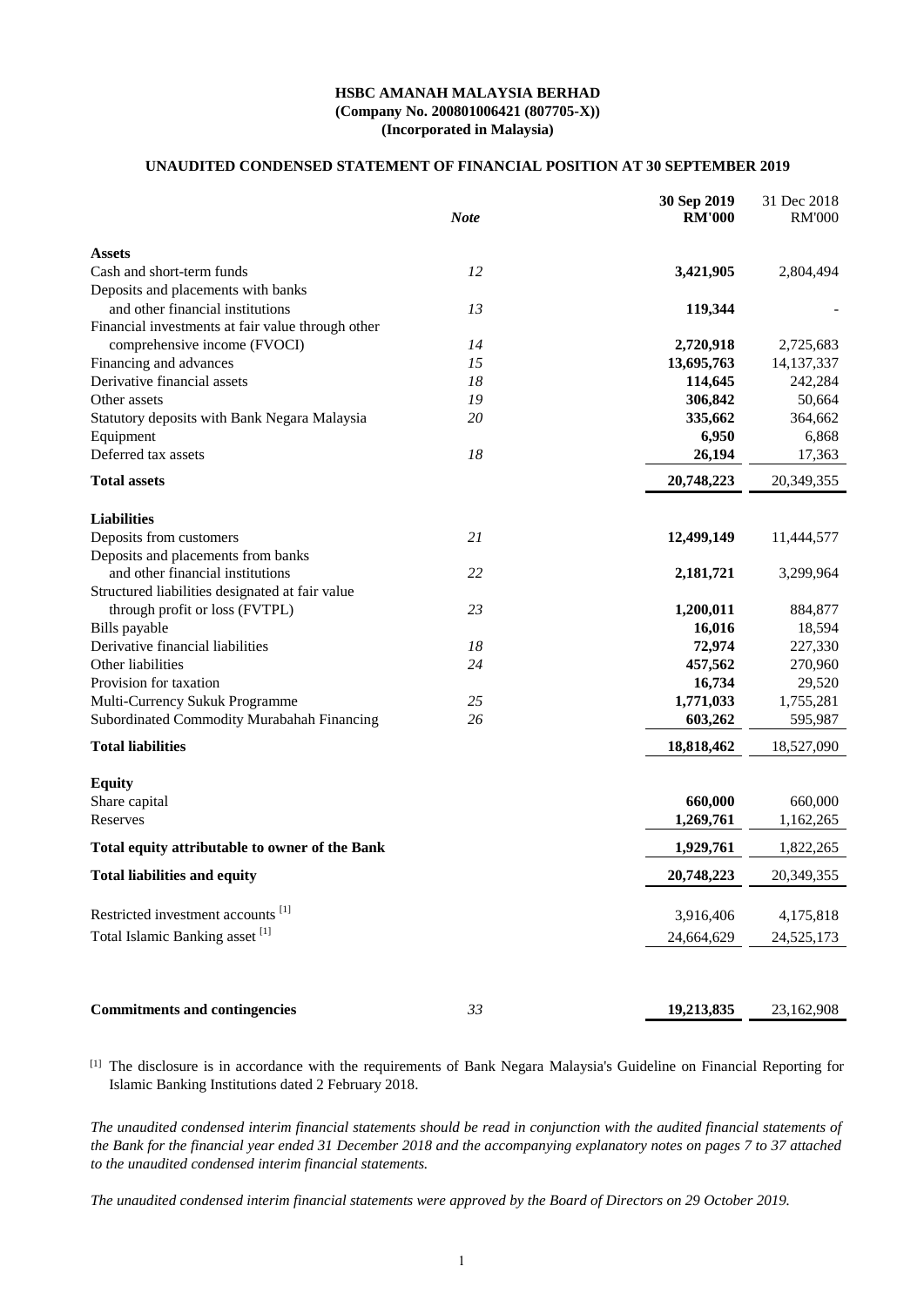# **UNAUDITED CONDENSED STATEMENT OF PROFIT OR LOSS AND OTHER COMPREHENSIVE INCOME FOR THE FINANCIAL PERIOD ENDED 30 SEPTEMBER 2019**

|                                                                                                     |             | <b>Third Quarter</b>         |                                            | <b>Nine Months Ended</b>     |                                            |
|-----------------------------------------------------------------------------------------------------|-------------|------------------------------|--------------------------------------------|------------------------------|--------------------------------------------|
|                                                                                                     | <b>Note</b> | 30 Sep 2019<br><b>RM'000</b> | 30 Sep 2018<br><b>RM'000</b><br>(Restated) | 30 Sep 2019<br><b>RM'000</b> | 30 Sep 2018<br><b>RM'000</b><br>(Restated) |
| Income derived from investment of                                                                   |             |                              |                                            |                              |                                            |
| depositors' funds and others                                                                        | 27          | 209,963                      | 209,017                                    | 628,956                      | 609,947                                    |
| Income derived from investment of                                                                   |             |                              |                                            |                              |                                            |
| shareholder's funds                                                                                 | 28          | 40,564                       | 35,601                                     | 122,851                      | 108,548                                    |
| Impairment allowance/provision                                                                      | 29          | (9,109)                      | (14, 395)                                  | (49, 804)                    | (56, 578)                                  |
| Total distributable income                                                                          |             | 241,418                      | 230,223                                    | 702,003                      | 661,917                                    |
| Income attributable to depositors                                                                   | 30          | (110, 645)                   | (113, 445)                                 | (338,719)                    | (320, 126)                                 |
| Total net income                                                                                    |             | 130,773                      | 116,778                                    | 363,284                      | 341,791                                    |
| Operating expenses                                                                                  | 31          | (63,400)                     | (63, 625)                                  | (184, 844)                   | (191,202)                                  |
| Profit before tax                                                                                   |             | 67,373                       | 53,153                                     | 178,440                      | 150,589                                    |
| Tax expense                                                                                         |             | (4, 553)                     | (22, 977)                                  | (29, 182)                    | (42, 949)                                  |
| Profit for the financial period                                                                     |             | 62,820                       | 30,176                                     | 149,258                      | 107,640                                    |
| Other comprehensive income/(expense)<br>Items that will not be reclassified to profit or loss       |             |                              |                                            |                              |                                            |
| Own credit reserves:                                                                                |             |                              |                                            |                              |                                            |
| Change in fair value                                                                                |             | (11, 121)                    | (3,164)                                    | (9,609)                      | (1,893)                                    |
| Income tax effect                                                                                   |             | 2,669                        | 759                                        | 2,306                        | 454                                        |
| Items that will subsequently be reclassified to<br>profit or loss when specific conditions are met: |             |                              |                                            |                              |                                            |
| Fair value through other comprehensive income reserve:                                              |             |                              |                                            |                              |                                            |
| Change in fair value                                                                                |             | 1,661                        | 4,881                                      | 15,743                       | (308)                                      |
| Net amount transferred from profit or loss                                                          |             | (2,140)                      | 70                                         | (8,651)                      | 439                                        |
| Impairment charges                                                                                  |             | (36)                         | 45                                         | 88                           | 32                                         |
| Income tax effect                                                                                   |             | 115                          | (1,187)                                    | (1,702)                      | (31)                                       |
| Other comprehensive (expense)/income for                                                            |             |                              |                                            |                              |                                            |
| the financial period, net of tax                                                                    |             | (8, 852)                     | 1,404                                      | (1,825)                      | (1,307)                                    |
| Total comprehensive income for the financial period                                                 |             | 53,968                       | 31,580                                     | 147,433                      | 106,333                                    |
| Profit attributable to the owner of the Bank                                                        |             | 62,820                       | 30,176                                     | 149,258                      | 107,640                                    |
| Total comprehensive income attributable to the<br>owner of the Bank                                 |             | 53,968                       | 31,580                                     | 147,433                      | 106,333                                    |
| Basic earnings per RM0.50 ordinary share                                                            |             | 62.8 sen                     | 30.2 sen                                   | 149.3 sen                    | 107.6 sen                                  |

*The unaudited condensed interim financial statements should be read in conjunction with the audited financial statements of the Bank for the financial year ended 31 December 2018 and the accompanying explanatory notes on pages 7 to 37 attached to the unaudited condensed interim financial statements.*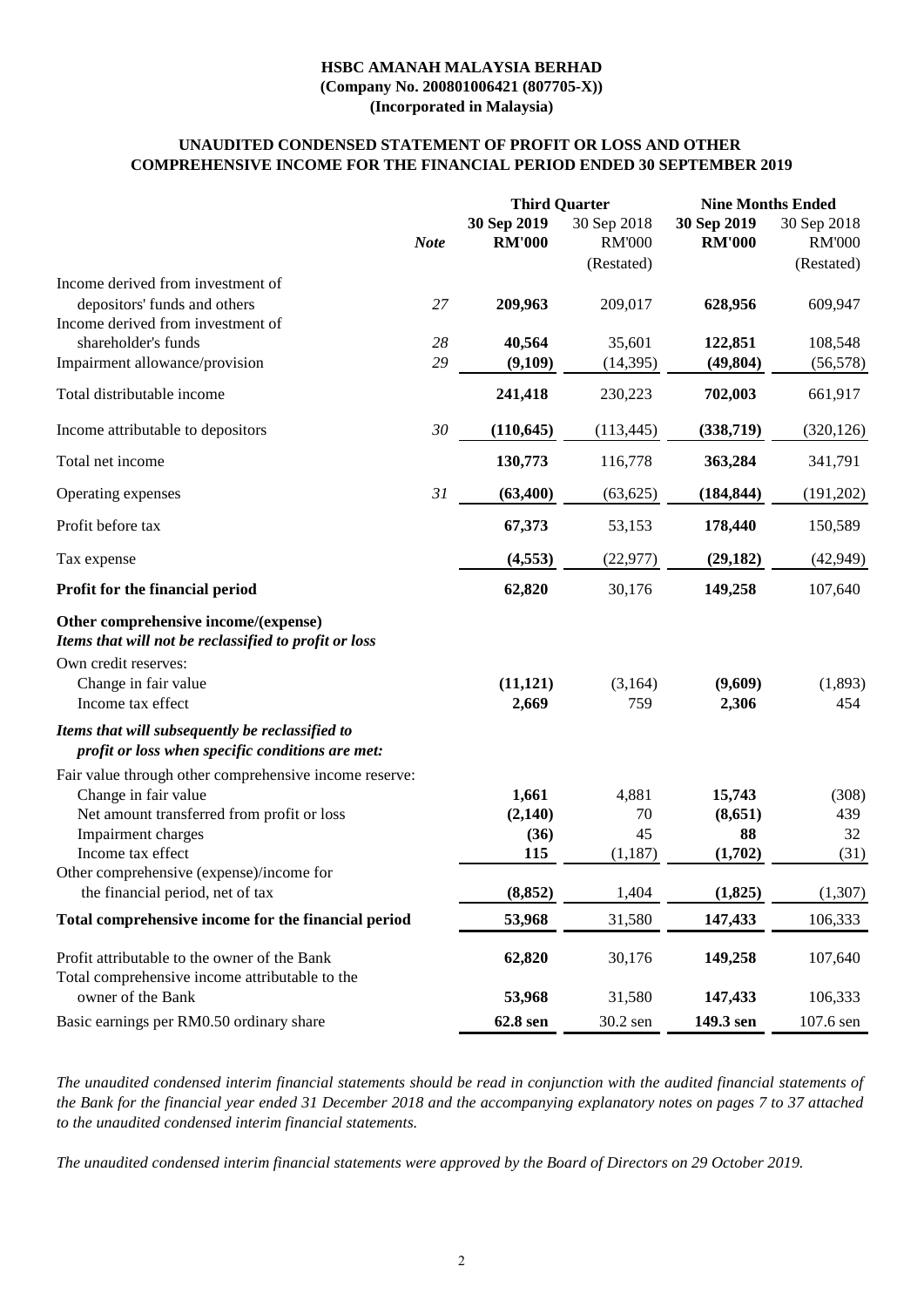#### **UNAUDITED CONDENSED STATEMENT OF CHANGES IN EQUITY FOR THE FINANCIAL PERIOD ENDED 30 SEPTEMBER 2019**

|                                                          |               |               | Non-distributable |               |                | Distributable |               |
|----------------------------------------------------------|---------------|---------------|-------------------|---------------|----------------|---------------|---------------|
|                                                          |               |               | Own               | Capital       |                |               |               |
|                                                          | <i>Share</i>  | <b>FVOCI</b>  | credit            | contribution  | Regulatory     | Retained      | Total         |
|                                                          | capital       | reserve       | reserve           | reserve       | reserve        | profits       |               |
|                                                          | <b>RM'000</b> | <b>RM'000</b> | <b>RM'000</b>     | <b>RM'000</b> | <b>RM'000</b>  | <b>RM'000</b> | <b>RM'000</b> |
| 2019                                                     |               |               |                   |               |                |               |               |
| <b>Balance at 1 January</b>                              | 660,000       | 479           | (2,987)           | 499           | 91,100         | 1,073,174     | 1,822,265     |
| Total comprehensive income for the financial period      |               |               |                   |               |                |               |               |
| Profit for the financial period                          |               |               |                   |               | $\blacksquare$ | 149,258       | 149,258       |
| Other comprehensive income, net of tax                   |               |               |                   |               |                |               |               |
| Financial investments at FVOCI/Own Credit reserve        |               |               |                   |               |                |               |               |
| Net change in fair value                                 |               | 11,964        | (7,303)           | $\sim$        |                |               | 4,661         |
| Net amount transferred from profit or loss               |               | (6,574)       |                   | ۰.            | $\blacksquare$ |               | (6,574)       |
| Impairment charges                                       |               | 88            |                   |               |                |               | -88           |
| Total other comprehensive income                         |               | 5,478         | (7,303)           |               |                |               | (1,825)       |
| Total comprehensive income for the financial period      |               | 5,478         | (7,303)           |               |                | 149,258       | 147,433       |
| Net change in regulatory reserves                        |               |               |                   |               | (7,000)        | 7,000         |               |
| Transactions with the owner, recorded directly in equity |               |               |                   |               |                |               |               |
| Share based payment transactions                         |               |               |                   | 43            |                | 20            | 63            |
| Dividends paid to owner - 2018 final                     |               |               |                   |               |                | (40,000)      | (40,000)      |
| Balance at 30 September                                  | 660,000       | 5,957         | (10,290)          | 542           | 84,100         | 1,189,452     | 1,929,761     |

*The unaudited condensed interim financial statements should be read in conjunction with the audited financial statements of the Bank for the financial year ended 31 December 2018 and the accompanying explanatory notes on pages 7 to 37 attached to the unaudited condensed interim financial statements.*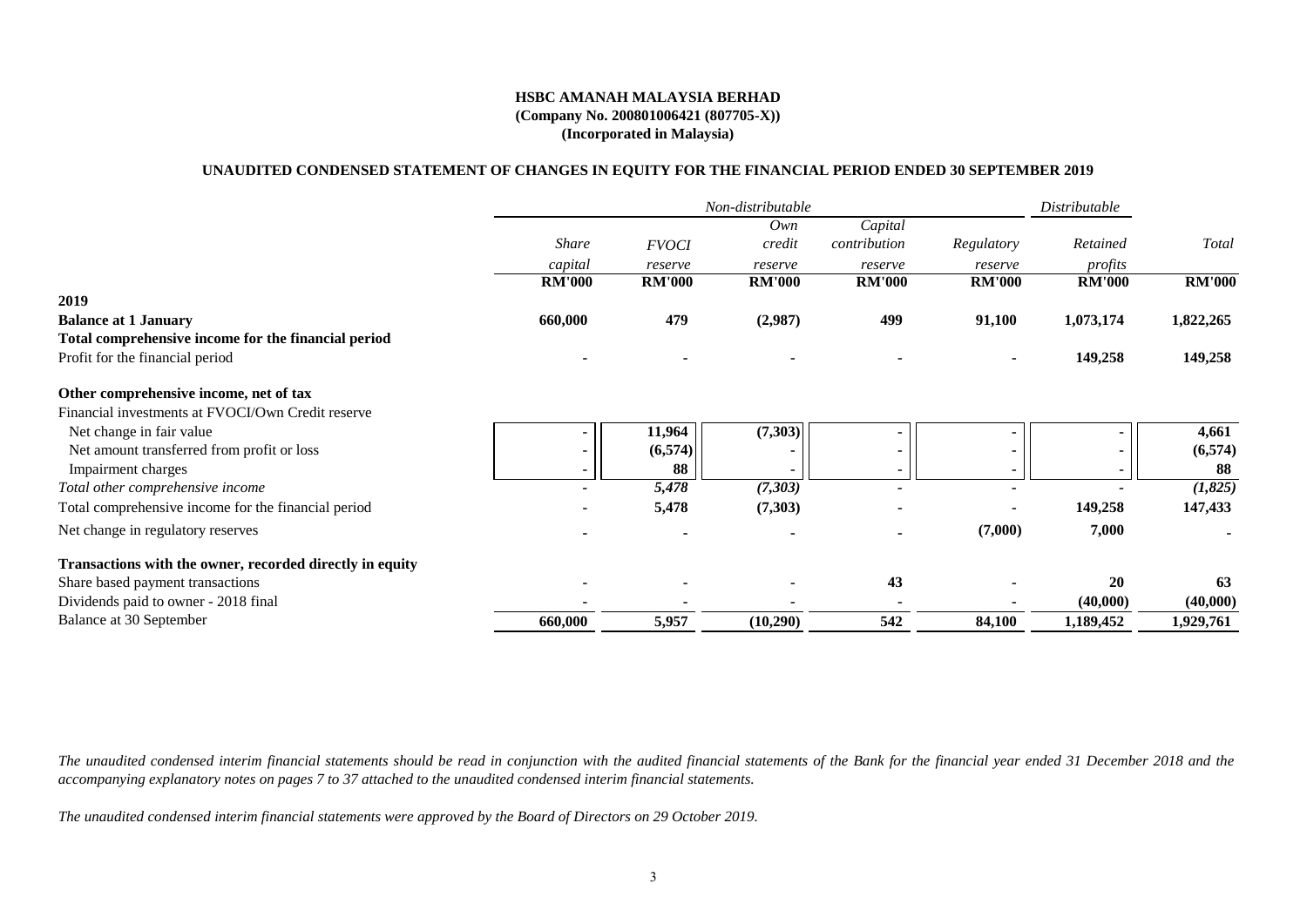#### **(Company No. 200801006421 (807705-X)) (Incorporated in Malaysia) HSBC AMANAH MALAYSIA BERHAD**

### **UNAUDITED CONDENSED STATEMENT OF CHANGES IN EQUITY FOR THE FINANCIAL PERIOD ENDED 30 SEPTEMBER 2019 (Cont'd)**

|                                                          |               |               | Non-distributable |               |               | Distributable |               |
|----------------------------------------------------------|---------------|---------------|-------------------|---------------|---------------|---------------|---------------|
|                                                          |               |               | Own               | Capital       |               |               |               |
|                                                          | <b>Share</b>  | <b>FVOCI</b>  | credit            | contribution  | Regulatory    | Retained      | Total         |
|                                                          | capital       | reserve       | reserve           | reserve       | reserve       | profits       |               |
|                                                          | <b>RM'000</b> | <b>RM'000</b> | <b>RM'000</b>     | <b>RM'000</b> | <b>RM'000</b> | <b>RM'000</b> | <b>RM'000</b> |
| 2018                                                     |               |               |                   |               |               |               |               |
| <b>Balance at 1 January</b>                              | 660,000       | 305           | 706               | 408           | 34,000        | 965,535       | 1,660,954     |
| Total comprehensive income for the financial period      |               |               |                   |               |               |               |               |
| Profit for the financial period                          |               |               |                   |               |               | 107,640       | 107,640       |
| Other comprehensive income, net of tax                   |               |               |                   |               |               |               |               |
| FVOCI reserve/Own Credit reserve                         |               |               |                   |               |               |               |               |
| Net change in fair value                                 |               | (234)         | (1,439)           |               |               |               | (1,673)       |
| Net amount transferred from profit or loss               |               | 334           |                   |               |               |               | 334           |
| Impairment charges                                       | ۰.            | 32            |                   |               |               |               | 32            |
| Total other comprehensive income                         |               | 132           | (1, 439)          |               |               |               | (1,307)       |
| Total comprehensive income for the financial period      |               | 132           | (1,439)           |               |               | 107,640       | 106,333       |
| Net change in regulatory reserves                        |               |               |                   |               | 14,000        | (14,000)      |               |
| Transactions with the owner, recorded directly in equity |               |               |                   |               |               |               |               |
| Share based payment transactions                         |               |               |                   | 152           |               | 9             | 161           |
| Dividends paid to owner - 2017 final                     |               |               |                   |               |               | (10,000)      | (10,000)      |
| Balance at 30 September                                  | 660,000       | 437           | (733)             | 560           | 48,000        | 1,049,184     | 1,757,448     |

*The unaudited condensed interim financial statements should be read in conjunction with the audited financial statements of the Bank for the financial year ended 31 December 2018 and the accompanying explanatory notes on pages 7 to 37 attached to the unaudited condensed interim financial statements.*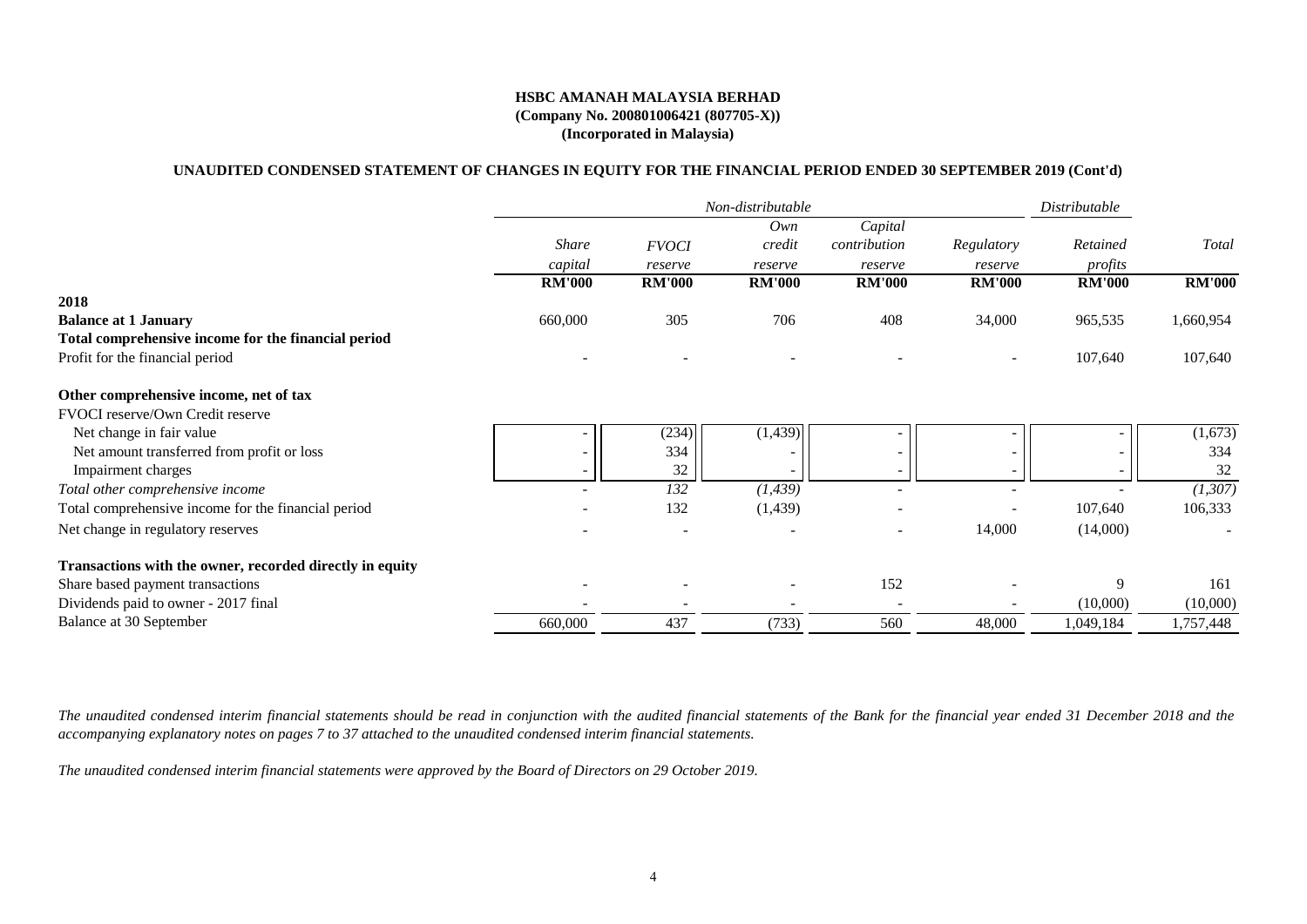#### **FOR THE FINANCIAL PERIOD ENDED 30 SEPTEMBER 2019 UNAUDITED CONDENSED CASH FLOW STATEMENT**

|                                                        | 30 Sep 2019<br><b>RM'000</b> | 30 Sep 2018<br><b>RM'000</b> |
|--------------------------------------------------------|------------------------------|------------------------------|
|                                                        |                              |                              |
| Profit before tax                                      | 178,440                      | 150,589                      |
| Adjustments for non-operating and non-cash items       | 127,329                      | 111,306                      |
| Operating profit before working capital changes        | 305,769                      | 261,895                      |
| Changes in working capital:                            |                              |                              |
| Net changes in operating assets                        | 138,082                      | (980, 102)                   |
| Net changes in operating liabilities                   | 303,010                      | 1,135,051                    |
| Income tax paid                                        | (50,213)                     | (12,910)                     |
| Net cash generated from operating activities           | 696,648                      | 403,934                      |
| Net cash generated from/(used in) investing activities | 8,084                        | (733, 404)                   |
| Net cash (used in)/generated from financing activities | (87, 321)                    | 432,291                      |
|                                                        | (79, 237)                    | (301, 113)                   |
| Net changes in cash and cash equivalents               | 617,411                      | 102,821                      |
| Cash and cash equivalents at 1 January                 | 2,804,494                    | 1,465,919                    |
| Cash and cash equivalents at 30 September              | 3,421,905                    | 1,568,740                    |
| Analysis of cash and cash equivalents                  |                              |                              |
| Cash and short-term funds                              | 3,421,905                    | 1,568,740                    |

*The unaudited condensed interim financial statements should be read in conjunction with the audited financial statements of the Bank for the financial year ended 31 December 2018 and the accompanying explanatory notes on pages 7 to 37 attached to the unaudited condensed interim financial statements.*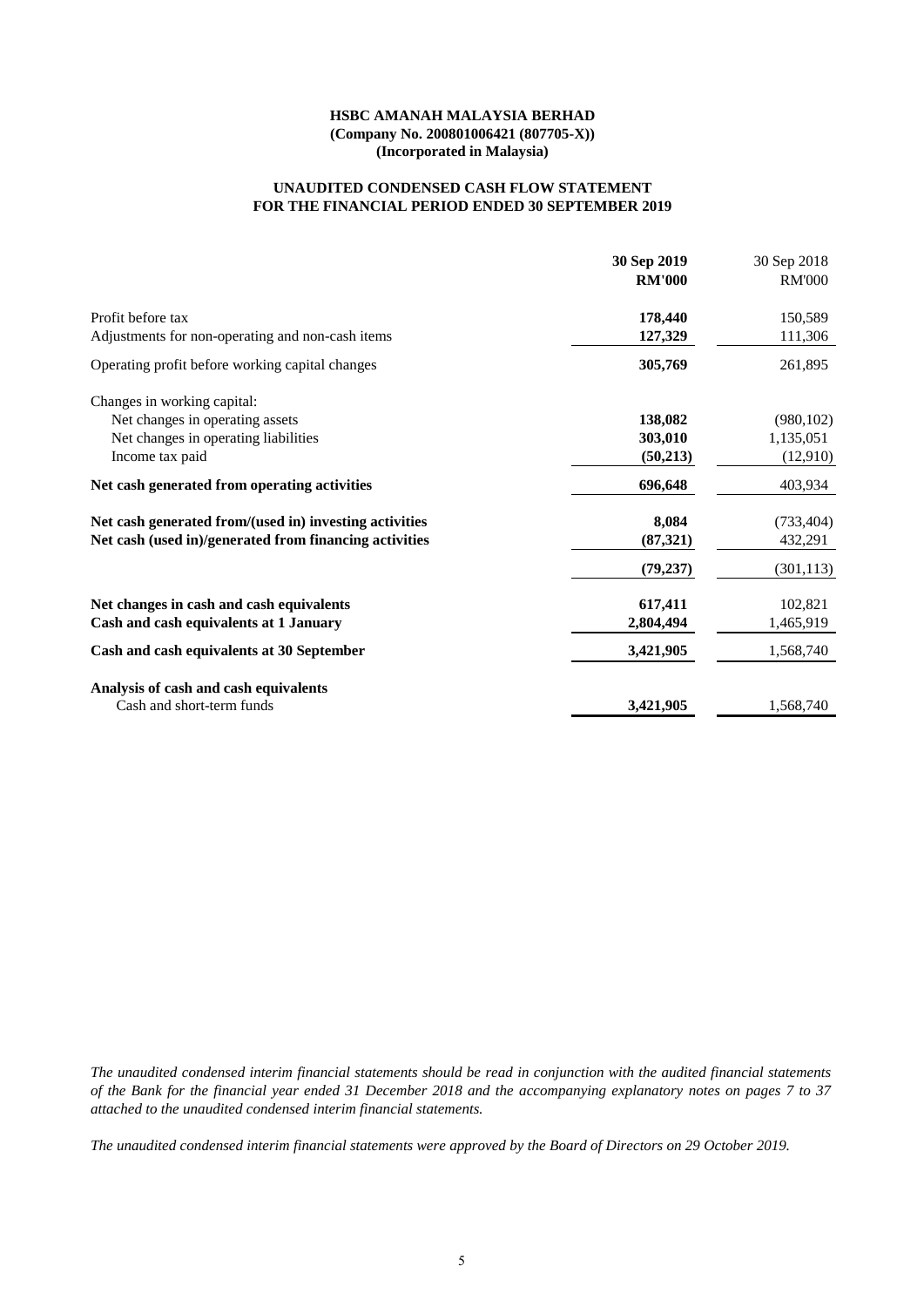#### **UNAUDITED CONDENSED CASH FLOW STATEMENT FOR THE FINANCIAL PERIOD ENDED 30 SEPTEMBER 2019**

#### **Changes in liabilities arising from financing activities**

|                                                            |               |               | Cash (outflow)/ Foreign exchange | Fair value               |                          |                 |
|------------------------------------------------------------|---------------|---------------|----------------------------------|--------------------------|--------------------------|-----------------|
|                                                            | At 1 January  | inflow        | adjustment                       | movement                 | <b>Profit accrual</b>    | At 30 September |
|                                                            | <b>RM'000</b> | <b>RM'000</b> | <b>RM'000</b>                    | <b>RM'000</b>            | <b>RM'000</b>            | <b>RM'000</b>   |
| 2019                                                       |               |               |                                  |                          |                          |                 |
| Multi-Currency Sukuk Programme                             | 1,755,281     |               |                                  | 15,752                   |                          | 1,771,033       |
| Subordinated Commodity Murabahah Financing                 | 595,987       |               | 7,275                            |                          |                          | 603,262         |
| Other Liabilities of which:                                |               |               |                                  |                          |                          |                 |
| Profits paid on Multi-Currency Sukuk Programme             | 18,175        | (32,979)      |                                  |                          | 35,585                   | 20,781          |
| Profits paid on Subordinated Commodity Murabahah Financing | 307           | (14, 342)     |                                  |                          | 14,302                   | 267             |
| Dividend paid                                              |               | (40,000)      |                                  |                          |                          | (40,000)        |
|                                                            | 2,369,750     | (87,321)      | 7,275                            | 15,752                   | 49,887                   | 2,355,343       |
| 2018                                                       |               |               |                                  |                          |                          |                 |
| Multi-Currency Sukuk Programme                             | ,252,829      | 500,000       |                                  | 99                       |                          | 1,752,928       |
| Subordinated Commodity Murabahah Financing                 | 583,598       |               | 12,317                           |                          | $\overline{\phantom{a}}$ | 595,915         |
| Other Liabilities of which:                                |               |               |                                  |                          |                          |                 |
| Profits paid on Multi-Currency Sukuk Programme             | 12,815        | (40,242)      |                                  |                          | 37,487                   | 10,060          |
| Profits paid on Subordinated Commodity Murabahah Financing | 2,371         | (17, 467)     | $\overline{\phantom{0}}$         | $\overline{\phantom{0}}$ | 18,250                   | 3,154           |
| Dividend paid                                              |               | (10,000)      |                                  |                          |                          | (10,000)        |
|                                                            | 1,851,613     | 432,291       | 12,317                           | 99                       | 55,737                   | 2,352,057       |

*The unaudited condensed interim financial statements should be read in conjunction with the audited financial statements of the Bank for the financial year ended 31 December 2018 and the accompanying explanatory notes on pages 7 to 37 attached to the unaudited condensed interim financial statements.*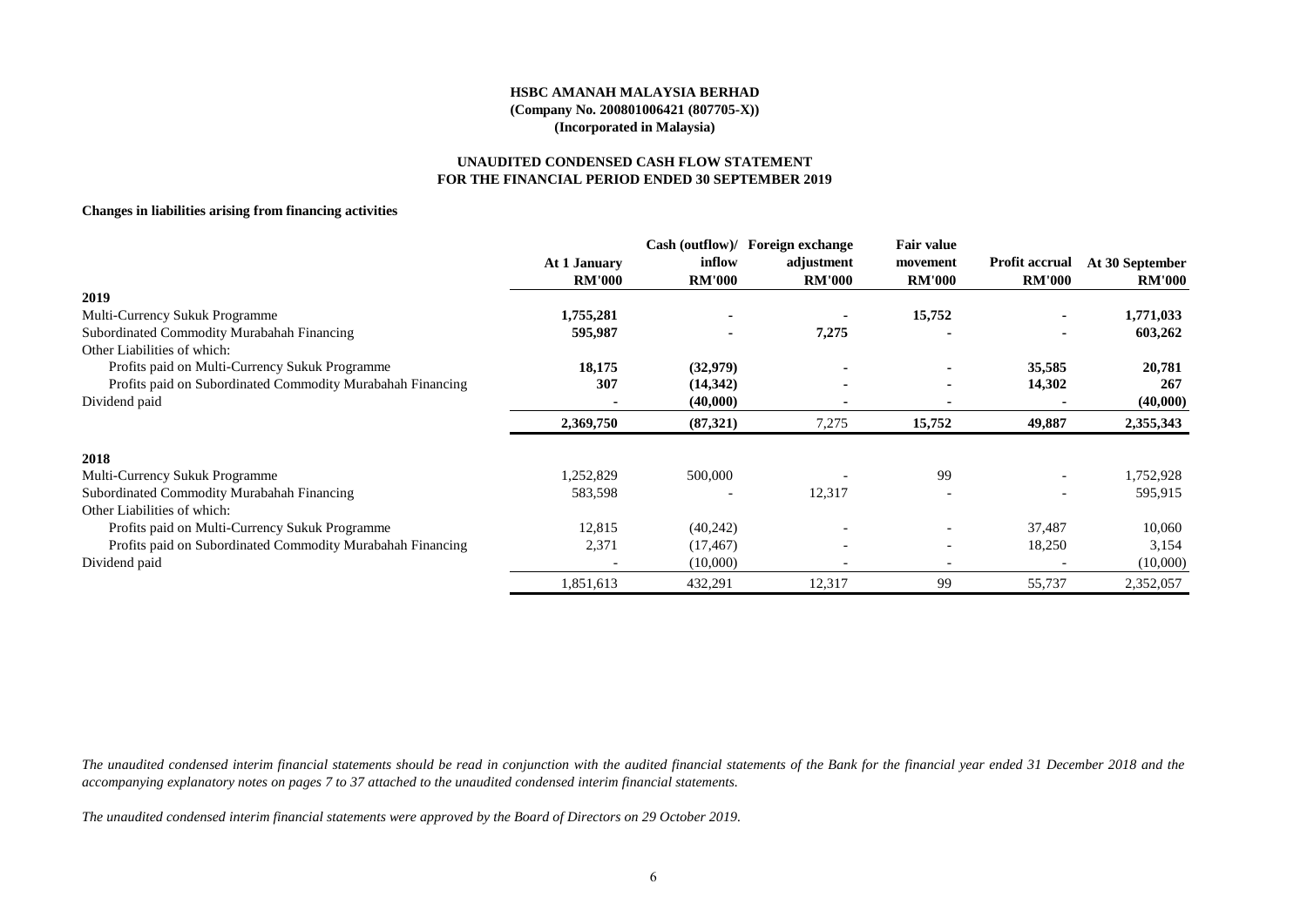#### **NOTES TO THE FINANCIAL STATEMENTS**

#### **1 General Information**

HSBC Amanah Malaysia Berhad (the Bank) is a licensed Islamic Bank under the Islamic Financial Services Act, 2013. The principal activities of the Bank are Islamic banking and related financial services.

There were no significant changes in these activities during the financial period.

The Bank is a public limited liability company, incorporated and domiciled in Malaysia. The registered office of the Bank is located at 10th floor, North Tower, 2, Leboh Ampang, 50100 Kuala Lumpur.

The immediate parent bank and ultimate holding company during the financial period are HSBC Bank Malaysia Berhad (HBMY) and HSBC Holdings Plc, respectively.

The unaudited condensed interim financial statements were approved and authorised for issue by the Board of Directors on 29 October 2019.

#### **2 Basis of Preparation**

The unaudited condensed interim financial statements for the financial period ended 30 September 2019 have been prepared under the historical cost convention except for the following assets and liabilities which are stated at fair values: financial investments at fair value through other comprehensive income, derivative financial instruments and financial liabilities designated at fair valued through profit and loss.

The unaudited condensed interim financial statements for the financial period ended 30 September 2019 have been prepared in accordance with the requirements of Malaysian Financial Reporting Standards (MFRS) 134: Interim Financial Reporting issued by the Malaysian Accounting Standards Board (MASB) and Bank Negara Malaysia (BNM) requirements on Shariah related disclosures.

The unaudited condensed interim financial statements do not include all of the information required for full annual financial statements, and should be read in conjunction with the audited financial statements of the Bank for the financial year ended 31 December 2018. The explanatory notes attached in the unaudited condensed interim financial statements provide an explanation of events and transactions that are significant for an understanding of the changes in the financial position and performance of the Bank since the financial year ended 31 December 2018.

All significant accounting policies and methods of computation applied in the unaudited condensed interim financial statements are consistent with those adopted in the most recent audited annual financial statements for the year ended 31 December 2018.

(i) Standards and amendments to published standards that are effective and applicable to the Bank

• MFRS 16 'Leases' supersedes MFRS 117 'Leases' and the related interpretations.

Under MFRS 16, a lease is a contract (or part of a contract) that conveys the right to control the use of an identified asset for a period of time in exchange for consideration.

MFRS 16 eliminates the classification of leases by the lessee as either finance leases (on balance sheet) or operating leases (off balance sheet). MFRS 16 requires a lessee to recognise a "right-of-use" of the underlying asset and a lease liability reflecting future lease payments for most leases. The asset will be amortised over the length of the lease and the financial liability measured at amortised cost.

The right-of-use asset is depreciated in accordance with the principle in MFRS 116 'Property, Plant and Equipment' and the lease liability is accreted over time with profit expense recognised in the income statement.

For lessors, MFRS 16 retains most of the requirements in MFRS 117. Lessors continue to classify all leases as either operating leases or finance leases and account for them differently.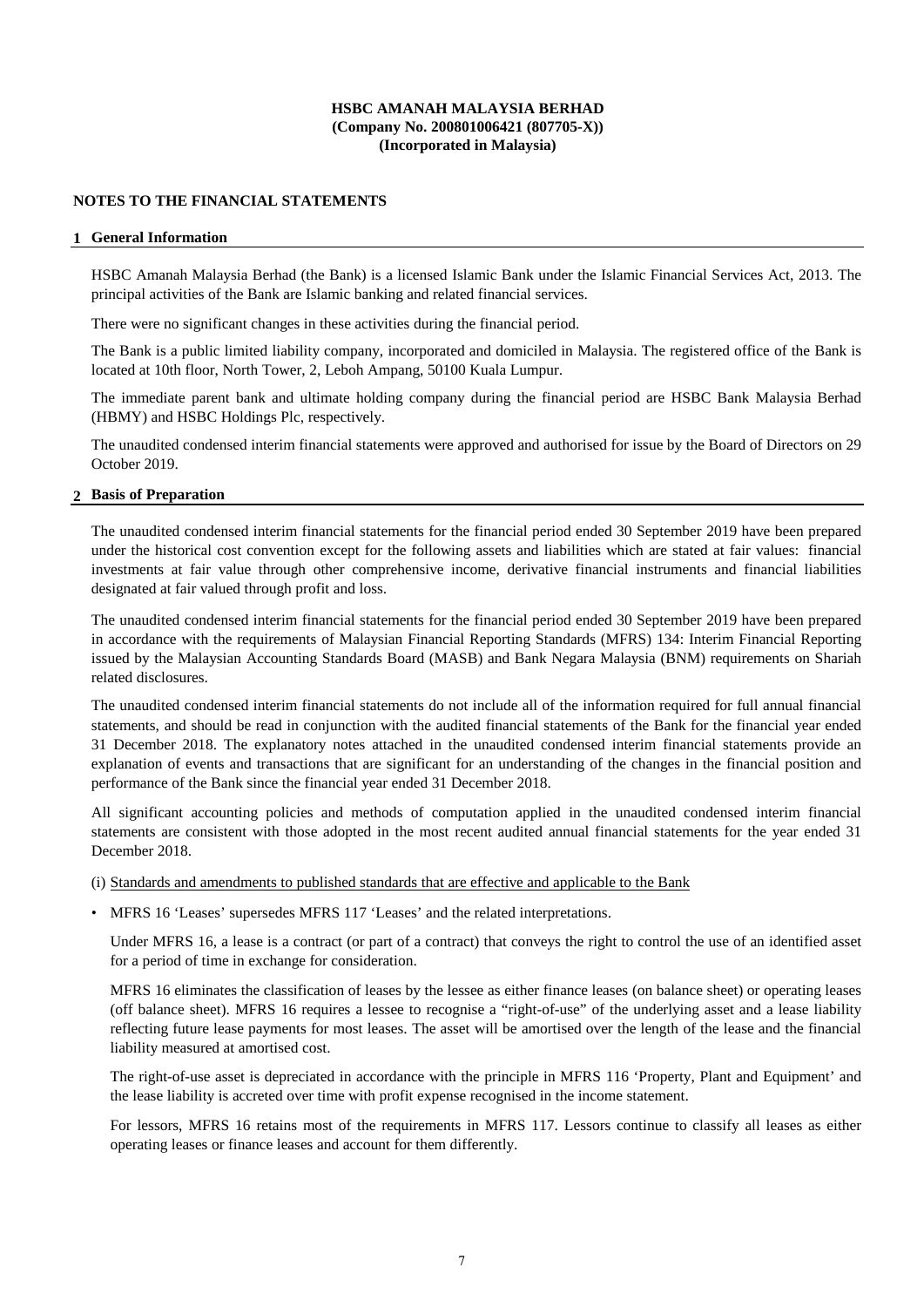## **2 Basis of Preparation (Cont'd)**

- (i) Standards and amendments to published standards that are effective and applicable to the Bank (Cont'd)
- MFRS 16 'Leases' supersedes MFRS 117 'Leases' and the related interpretations.

#### Transitional impact

MFRS 16 has an effective date for reporting beginning on or after 1 January 2019. MFRS 16 results in lessees accounting for most lease within the scope of the standard in a manner similar to the way in which finance leases are currently accounted for under MFRS 117 'Leases'. Lessees will recognise a right of use (ROU) assets and a corresponding financial liability on the balance sheet. The asset will be amortised over the length of the lease, and the financial liability measured at amortised cost. Lessor accounting remains substantially the same as under MFRS 117. The implementation is expected to increase assets (ROU assets) and increase financial liabilities with no other impact on net assets or retained earnings. The detailed impact of changes in accounting policies for MFRS 9 are set out in Note 3.

The financial statement of the Bank has been prepared on the historical cost basis, except for the following assets and liabilities as explained in their respective accounting policy notes:

- Financial investments
- Derivatives and hedge accounting
- Financial liabilities designated at fair value through profit or loss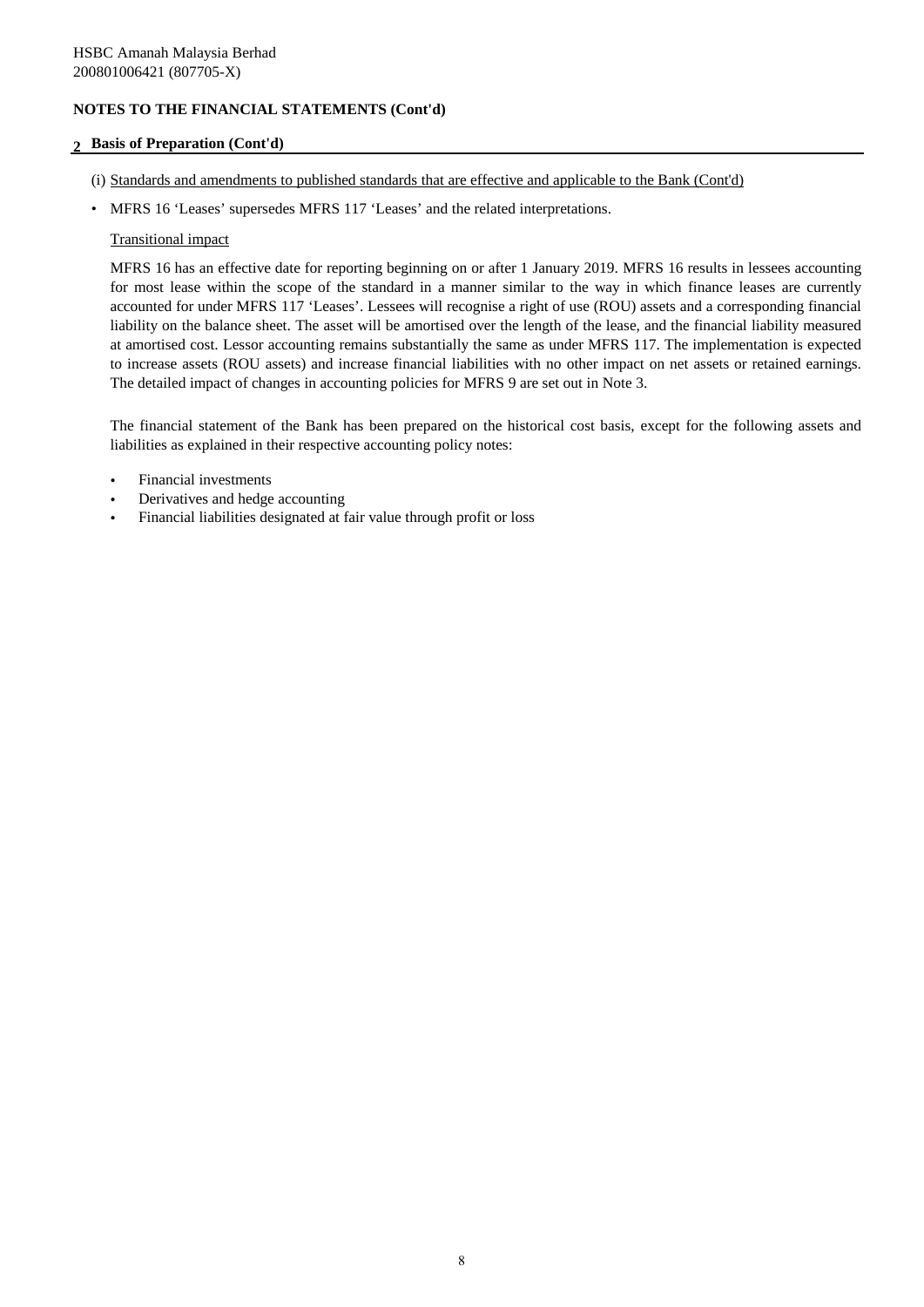## **3 Changes in accounting policies**

(i) Reconciliation of statement of financial position balances from MFRS 117 to MFRS 16

The following table is a reconciliation of the carrying amount in the Bank's statement of financial position from MFRS 117 to MFRS 16 as at 1 January 2019:

|                                                   | <b>MFRS 117</b>                                 |                |                     | MFRS 16        |                           |
|---------------------------------------------------|-------------------------------------------------|----------------|---------------------|----------------|---------------------------|
|                                                   | carrying                                        |                |                     |                | carrying Retained profits |
|                                                   | amount as at                                    |                | MFRS 16 adjustments | amount as at   | impact as at              |
|                                                   | 31 December 2018 Reclassification Remeasurement |                |                     | 1 January 2019 | 1 January 2019            |
|                                                   | <b>RM'000</b>                                   | <b>RM'000</b>  | <b>RM'000</b>       | <b>RM'000</b>  | <b>RM'000</b>             |
| <b>Assets</b>                                     |                                                 |                |                     |                |                           |
| Cash and short-term funds                         | 2,804,494                                       |                |                     | 2,804,494      |                           |
| Financial investments at fair value through other |                                                 |                |                     |                |                           |
| comprehensive income (FVOCI)                      | 2,725,683                                       |                |                     | 2,725,683      |                           |
| Financing and advances                            | 14, 137, 337                                    |                |                     | 14, 137, 337   |                           |
| Derivative financial assets                       | 242,284                                         |                |                     | 242,284        |                           |
| Other assets                                      | 50.664                                          |                | 31,733              | 82,397         |                           |
| Statutory deposits with Bank Negara Malaysia      | 364,662                                         |                |                     | 364,662        |                           |
| Deferred tax assets                               | 17,363                                          |                |                     | 17,363         |                           |
| Total change to financial asset balances,         |                                                 |                |                     |                |                           |
| reclassification and remeasurement                |                                                 |                |                     |                |                           |
| at 1 January 2019                                 | 20,342,487                                      | $\blacksquare$ | 31,733              | 20,374,220     |                           |
|                                                   |                                                 |                |                     |                |                           |
| <b>Liabilities</b>                                |                                                 |                |                     |                |                           |
| Deposits from customers                           | 11,444,577                                      |                |                     | 11,444,577     |                           |
| Deposits and placements from banks                |                                                 |                |                     |                |                           |
| and other financial institutions                  | 3,299,964                                       |                |                     | 3,299,964      |                           |
| Structured liabilities designated at fair value   |                                                 |                |                     |                |                           |
| through profit or loss                            | 884,877                                         |                |                     | 884,877        |                           |
| Bills payable                                     | 18,594                                          |                |                     | 18,594         |                           |
| Derivative financial liabilities                  | 227,330                                         |                |                     | 227,330        |                           |
| Other liabilities                                 | 270,960                                         |                | 31,733              | 302,693        |                           |
| Provision for taxation                            | 29,520                                          |                |                     | 29,520         |                           |
| Multi-Currency Sukuk Programme                    | 1,755,281                                       |                |                     | 1,755,281      |                           |
| Subordinated Commodity Murabahah Financing        | 595,987                                         |                |                     | 595,987        |                           |
| Total change to financial liabilities balances,   |                                                 |                |                     |                |                           |
| reclassification and remeasurement                |                                                 |                |                     |                |                           |
| at 1 January 2019                                 | 18,527,090                                      | $-$            | 31,733              | 18,558,823     |                           |
|                                                   |                                                 |                |                     |                |                           |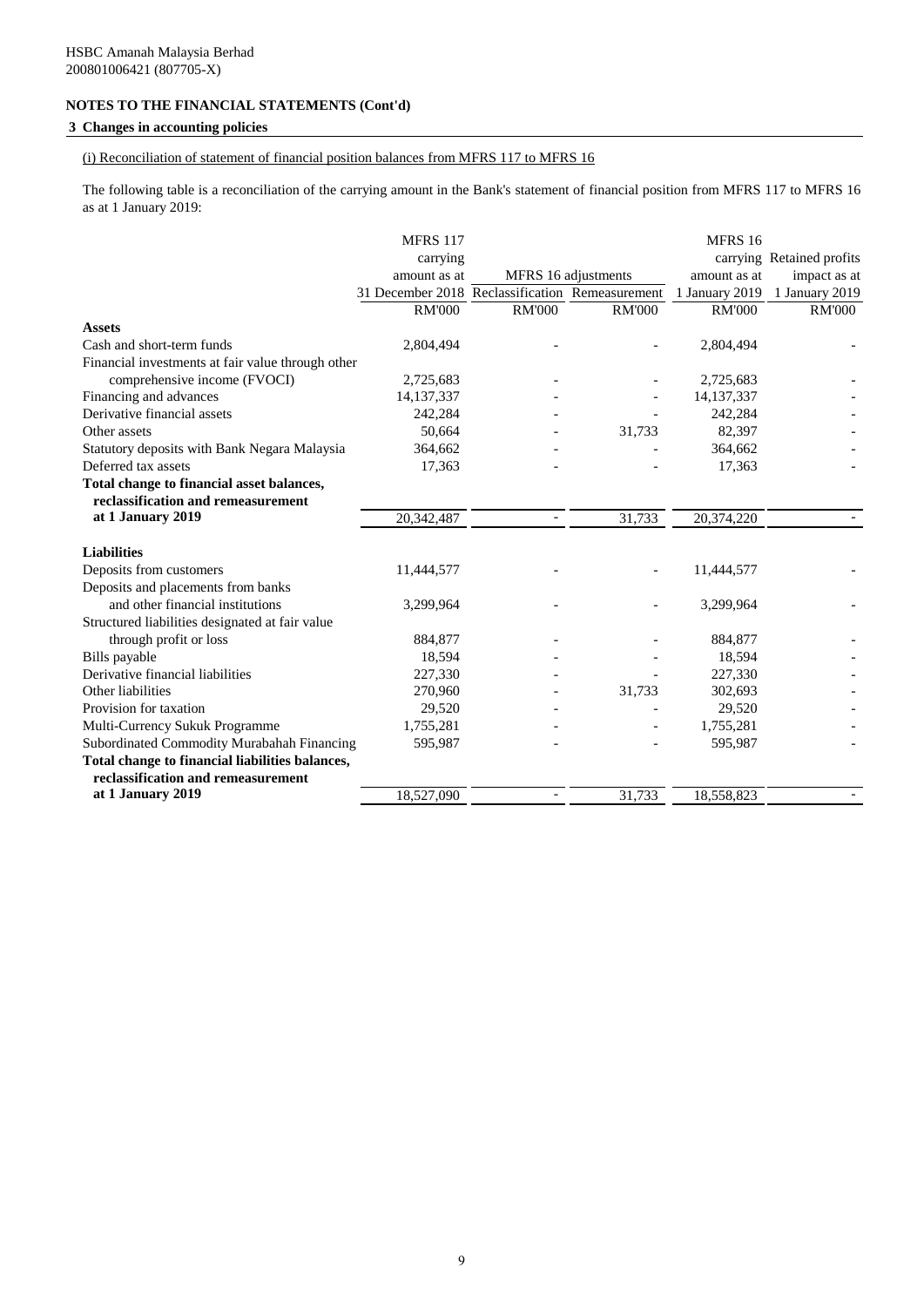#### **3 Changes in accounting policies (Cont'd)**

(ii) The total impacts of the changes in accounting policies on the Bank's reserve as at 1 January 2019 are as follow:

#### **Retained profits**

There is no impact on the retained profits arising from the adoption of MFRS 16.

#### **Reconciliation between MFRS 117 operating lease commitments to MFRS 16**

| Operating lease commitments disclosed as at 31 December 2018                               | 13,404 |
|--------------------------------------------------------------------------------------------|--------|
| Discounted using incremental borrowing rate                                                | (610)  |
| Less: short-term leases recognised on a straight-line basis as expense                     | (203)  |
| Add: adjustments as a result of a different treatment on extension and termination options | 18,893 |
| Add: others                                                                                | 249    |
| Lease liability recognised as at 1 January 2019                                            | 31.733 |
| Of which:                                                                                  |        |
| - Current lease liability                                                                  | 6.020  |
| - Non-current lease liability                                                              | 25,713 |
|                                                                                            | 31.733 |

**RM'000**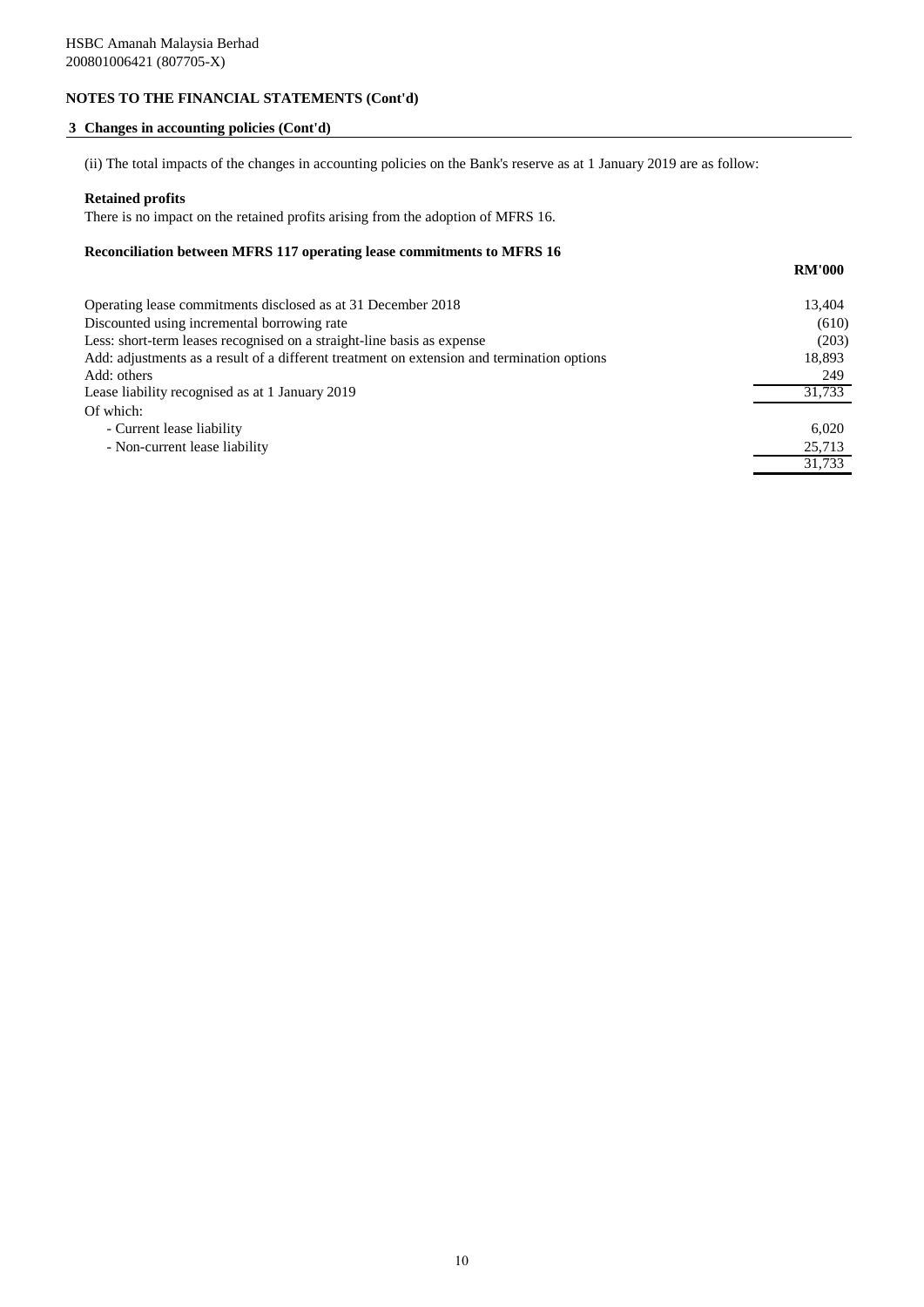#### **4 Functional and Presentation of Currency**

These financial statements are presented in Ringgit Malaysia (RM), which is the Bank's functional currency. All financial information presented in RM has been rounded to the nearest thousand, unless otherwise stated.

#### **5 Auditors' Report On Preceding Annual Financial Statements**

The audit report on the audited financial statements for the financial year ended 31 December 2018 was not subject to any qualification.

#### **6 Seasonality or Cyclical Factors**

The business operations of the Bank are not subject to material seasonal or cyclical fluctuations.

#### **7 Unusual Items Due to Their Nature, Size or Incidence**

There were no unusual items affecting assets, liabilities, equity, net income or cash flows of the Bank for the financial period ended 30 September 2019.

#### **8 Changes in Estimates**

There were no material changes in estimates of amounts reported in prior financial years that have a material effect on the financial results and position of the Bank for the financial period ended 30 September 2019.

#### **9 Debt and Equity Securities**

There were no other issuances, cancellations, repurchases, resale or repayment of other debt or equity securities during the financial period ended 30 September 2019.

Subsequent to the period ended 30 September 2019, the second series of Multi-Currency Sukuk Programme (MCSP) of RM500 million was redeemed upon maturity on 16 October 2019.

#### **10 Dividend**

Since the end of the previous financial year, the Bank paid a final dividend of RM0.40 per ordinary share amounting to RM40.0 million. The dividend was paid on 26 April 2019.

No interim dividend was declared nor paid during the financial period ended 30 September 2019.

#### **11 Significant and Subsequent Events**

There were no material events subsequent to the date of the statement of financial position that require disclosure or adjustments to the unaudited condensed interim financial statements, except for as disclosed in Note 9.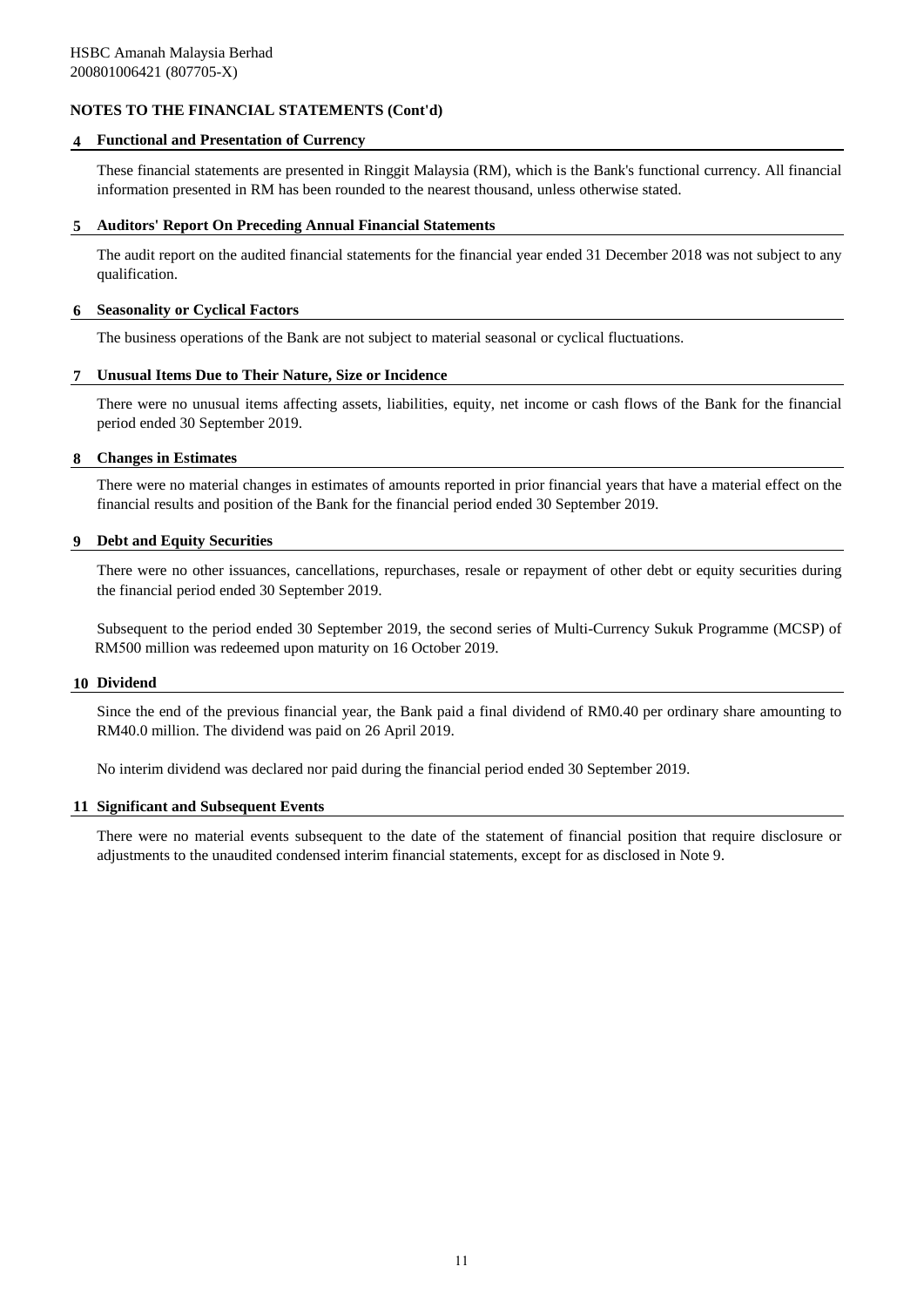# **12 Cash and Short-Term Funds**

|                                                                                                         | 30 Sep 2019<br><b>RM'000</b> | 31 Dec 2018<br><b>RM'000</b> |
|---------------------------------------------------------------------------------------------------------|------------------------------|------------------------------|
| Cash and balances with banks and other financial institutions<br>Money at call and interbank placements | 160,912                      | 165,396                      |
| maturing within one month                                                                               | 3,260,993                    | 2,639,098                    |
|                                                                                                         | 3,421,905                    | 2,804,494                    |

## **13 Deposits and Placements with Banks and Other Financial Institutions**

|              | 30 Sep 2019<br><b>RM'000</b> | 31 Dec 2018<br><b>RM'000</b> |
|--------------|------------------------------|------------------------------|
| Central bank | 119,344                      | $\overline{\phantom{0}}$     |

# **14 Financial Investments at Fair Value through Other Comprehensive Income (FVOCI)**

|                                                                                 | 30 Sep 2019<br><b>RM'000</b> | 31 Dec 2018<br><b>RM'000</b> |
|---------------------------------------------------------------------------------|------------------------------|------------------------------|
| Money market instruments:                                                       |                              |                              |
| Malaysian Government Islamic Sukuk                                              | 2,720,918                    | 2,526,369                    |
| <b>Islamic Treasury Bill</b>                                                    |                              | 199,314                      |
|                                                                                 | 2,720,918                    | 2,725,683                    |
| The maturity structure of money market instruments held as FVOCI is as follows: |                              |                              |

| Maturing within one year            | 1.660.784      | 940,445   |
|-------------------------------------|----------------|-----------|
| More than one year to three years   | 1.060.134      | 1.554.002 |
| More than three years to five years | $\blacksquare$ | 231.236   |
|                                     | 2.720.918      | 2,725,683 |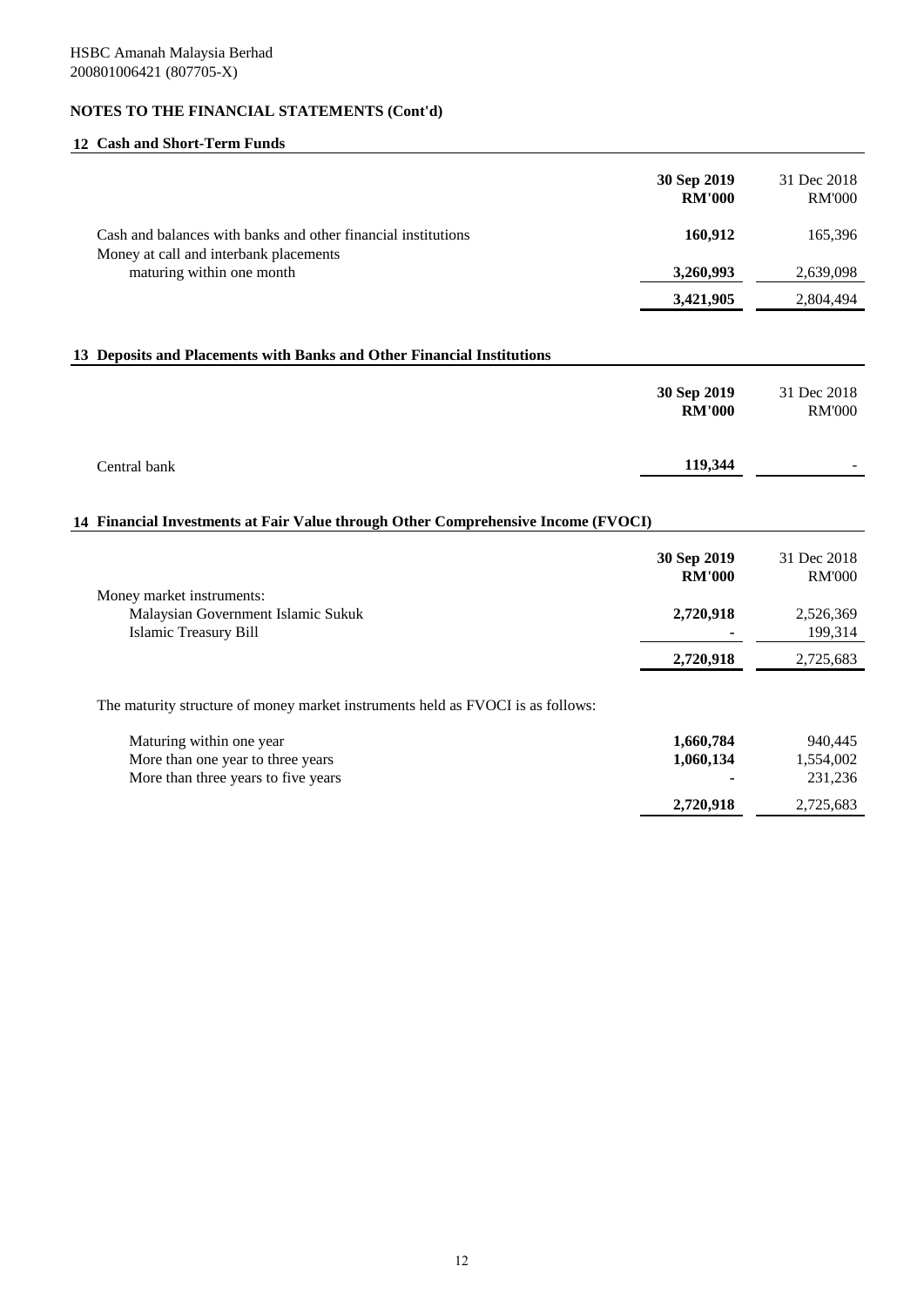## **15 Financing and Advances**

# **(i) By type and Shariah contracts**

| At amortised cost            | <b>Sale-based contracts</b> |                          |               | <b>Lease-based contracts</b> | <b>Equity-based</b><br>contracts |               |               |
|------------------------------|-----------------------------|--------------------------|---------------|------------------------------|----------------------------------|---------------|---------------|
|                              | <b>Commodity</b>            | Bai                      | <b>Ijarah</b> | Ijarah Thumma                | <b>Diminishing</b>               | Ujrah         | <b>Total</b>  |
| 30 Sep 2019                  | Murabahah<br><b>RM'000</b>  | Al-Inah<br><b>RM'000</b> | <b>RM'000</b> | Al-Bai<br><b>RM'000</b>      | Musharakah<br><b>RM'000</b>      | <b>RM'000</b> | <b>RM'000</b> |
| Cash line-i                  | 74,714                      |                          |               |                              |                                  |               | 74,714        |
| Term financing:              |                             |                          |               |                              |                                  |               |               |
| House financing              |                             |                          |               |                              | 4,204,536                        |               | 4,204,536     |
| Hire purchase receivables    |                             |                          |               | 184,442                      |                                  |               | 184,442       |
| Lease receivables            |                             |                          | 15            |                              |                                  |               | 15            |
| Syndicated term financing    | 1,258,815                   |                          |               |                              |                                  |               | 1,258,815     |
| Other term financing         | 2,985,410                   | 40                       |               |                              | 955,678                          |               | 3,941,128     |
| Trust receipts               | 504,709                     |                          |               |                              |                                  |               | 504,709       |
| Claims on customers under    |                             |                          |               |                              |                                  |               |               |
| acceptance credits           | 396,391                     |                          |               |                              |                                  |               | 396,391       |
| <b>Bills</b> receivables     | 466,916                     |                          |               |                              |                                  |               | 466,916       |
| Staff financing-i            | 1,076                       | 36                       |               |                              | 1,369                            |               | 2,481         |
| Credit cards-i               |                             |                          |               |                              |                                  | 1,167,246     | 1,167,246     |
| Revolving financing          | 1,732,943                   |                          |               |                              |                                  |               | 1,732,943     |
| Other financing              |                             |                          |               |                              | 3,934                            |               | 3,934         |
| Gross financing and advances | 7,420,974                   | 76                       | 15            | 184,442                      | 5,165,517                        | 1,167,246     | 13,938,270    |
| Less: Impairment allowance   |                             |                          |               |                              |                                  |               | (242, 507)    |

Total net financing and advances **13,695,763**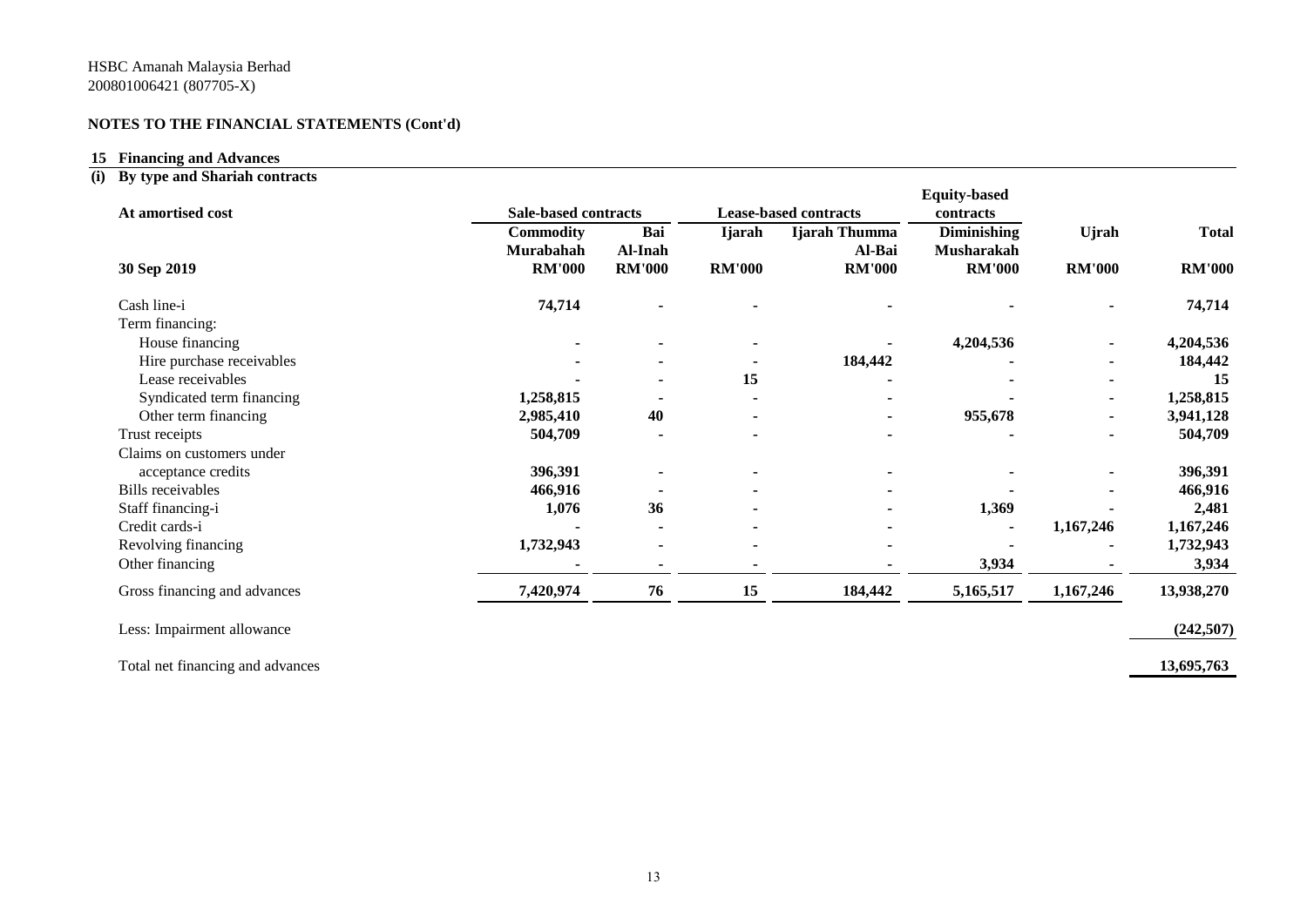## **15 Financing and Advances (Cont'd)**

# **(i) By type and Shariah contracts (Cont'd)**

| Ijarah<br><b>RM'000</b><br>539<br>$\overline{\phantom{a}}$<br>$\overline{\phantom{a}}$ | Lease-based contracts<br>Ijarah Thumma<br>Al-Bai<br><b>RM'000</b><br>195,636 | contracts<br>Diminishing<br>Musharakah<br><b>RM'000</b><br>4,329,220<br>1,010,142 | Ujrah<br><b>RM'000</b><br>$\overline{\phantom{a}}$ | Total<br><b>RM'000</b><br>(Restated)<br>75,334<br>4,329,220<br>195,636<br>539<br>1,334,656<br>4,317,420 |
|----------------------------------------------------------------------------------------|------------------------------------------------------------------------------|-----------------------------------------------------------------------------------|----------------------------------------------------|---------------------------------------------------------------------------------------------------------|
|                                                                                        |                                                                              |                                                                                   |                                                    |                                                                                                         |
|                                                                                        |                                                                              |                                                                                   |                                                    |                                                                                                         |
|                                                                                        |                                                                              |                                                                                   |                                                    |                                                                                                         |
|                                                                                        |                                                                              |                                                                                   |                                                    |                                                                                                         |
|                                                                                        |                                                                              |                                                                                   |                                                    |                                                                                                         |
|                                                                                        |                                                                              |                                                                                   |                                                    |                                                                                                         |
|                                                                                        |                                                                              |                                                                                   |                                                    |                                                                                                         |
|                                                                                        |                                                                              |                                                                                   |                                                    |                                                                                                         |
|                                                                                        |                                                                              |                                                                                   |                                                    |                                                                                                         |
|                                                                                        |                                                                              |                                                                                   |                                                    |                                                                                                         |
|                                                                                        |                                                                              |                                                                                   |                                                    |                                                                                                         |
|                                                                                        |                                                                              |                                                                                   |                                                    |                                                                                                         |
|                                                                                        |                                                                              |                                                                                   |                                                    | 523,625                                                                                                 |
|                                                                                        |                                                                              |                                                                                   |                                                    |                                                                                                         |
|                                                                                        |                                                                              |                                                                                   |                                                    | 422,293                                                                                                 |
|                                                                                        |                                                                              |                                                                                   |                                                    | 456,578                                                                                                 |
|                                                                                        |                                                                              | 1,572                                                                             |                                                    | 3,144                                                                                                   |
|                                                                                        |                                                                              | $\overline{\phantom{a}}$                                                          | 1,075,634                                          | 1,075,634                                                                                               |
|                                                                                        |                                                                              |                                                                                   |                                                    | 1,634,365                                                                                               |
|                                                                                        |                                                                              | 3,426                                                                             |                                                    | 3,426                                                                                                   |
| 539                                                                                    | 195,636                                                                      | 5,344,360                                                                         | 1,075,634                                          | 14,371,870                                                                                              |
|                                                                                        |                                                                              |                                                                                   |                                                    | (234, 533)                                                                                              |
|                                                                                        |                                                                              |                                                                                   |                                                    |                                                                                                         |

Total net financing and advances 14,137,337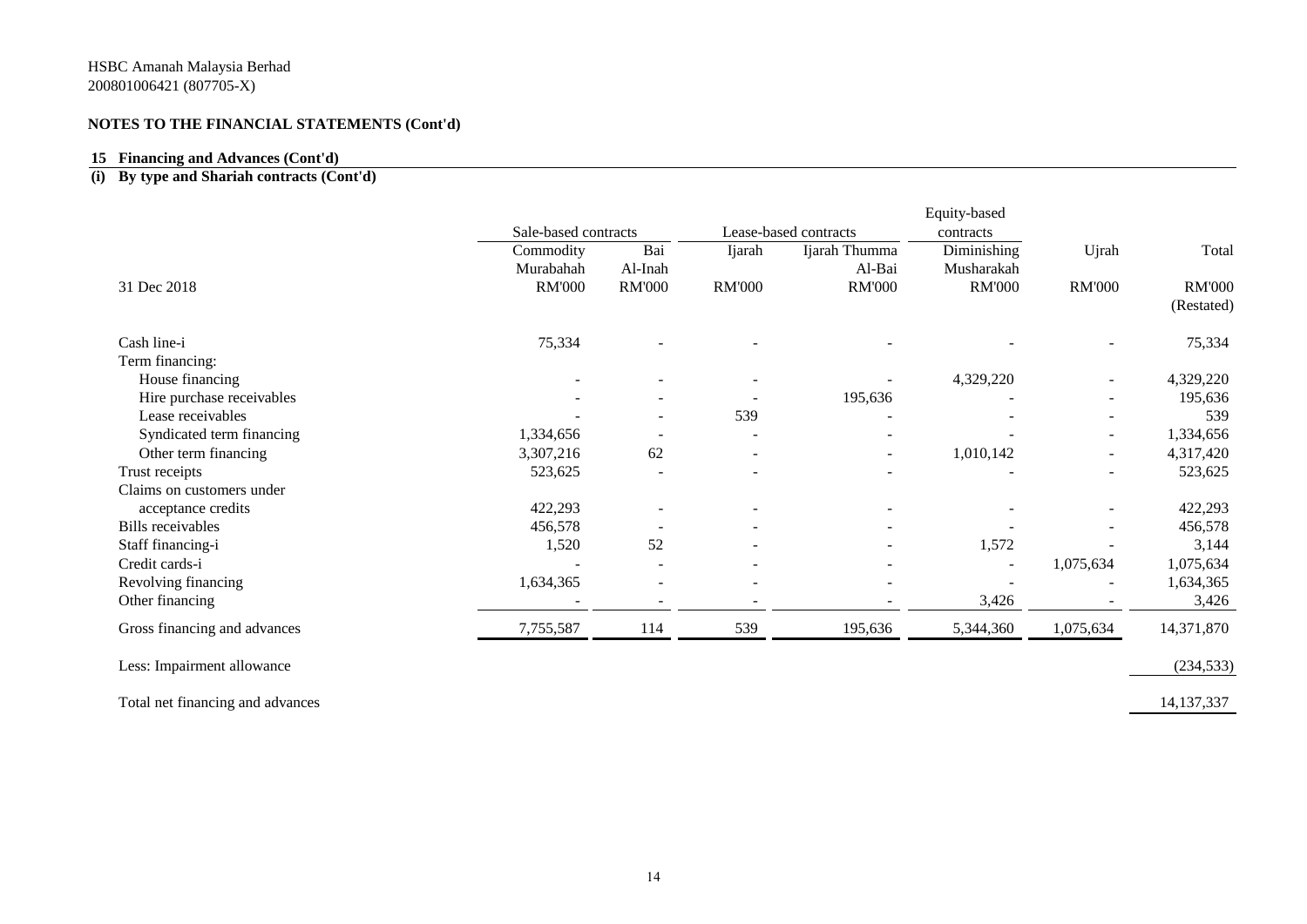## **15 Financing and Advances (Cont'd)**

## **(ii) By type of customer**

|       |                                                                                                      | 30 Sep 2019<br><b>RM'000</b>        | 31 Dec 2018<br><b>RM'000</b><br>(Restated) |
|-------|------------------------------------------------------------------------------------------------------|-------------------------------------|--------------------------------------------|
|       | Domestic non-bank financial institutions<br>Domestic business enterprises:                           | 601,356                             | 619,421                                    |
|       | Small medium enterprises                                                                             | 2,082,448                           | 1,983,223                                  |
|       | Others                                                                                               | 3,457,517                           | 3,781,656                                  |
|       | Government and statutory bodies                                                                      | 2,569                               | 4,527                                      |
|       | Individuals                                                                                          | 6,166,078                           | 6,142,634                                  |
|       | Other domestic entities                                                                              | 1,156                               | 1,258                                      |
|       | Foreign entities/individuals                                                                         | 1,627,146                           | 1,839,151                                  |
|       |                                                                                                      | 13,938,270                          | 14,371,870                                 |
| (iii) | By profit rate sensitivity                                                                           | 30 Sep 2019<br><b>RM'000</b>        | 31 Dec 2018<br><b>RM'000</b><br>(Restated) |
|       | Fixed rate:                                                                                          |                                     |                                            |
|       | Hire purchase receivables                                                                            | 184,442                             | 195,636                                    |
|       | Other financing                                                                                      | 3,377,793                           | 3,300,541                                  |
|       | Variable rate:                                                                                       |                                     |                                            |
|       | Base Rate/Base Financing Rate plus                                                                   | 5,216,128                           | 5,392,670                                  |
|       | Cost-plus                                                                                            | 5,159,907                           | 5,483,023                                  |
|       |                                                                                                      | 13,938,270                          | 14,371,870                                 |
| (iv)  | By residual contractual maturity                                                                     |                                     |                                            |
|       |                                                                                                      | 30 Sep 2019<br><b>RM'000</b>        | 31 Dec 2018<br><b>RM'000</b><br>(Restated) |
|       | Maturing within one year<br>More than one year to three years<br>More than three years to five years | 5,858,915<br>1,214,271<br>1,023,387 | 5,895,827<br>1,166,130<br>1,289,364        |
|       | Over five years                                                                                      | 5,841,697                           | 6,020,549                                  |

**13,938,270** 14,371,870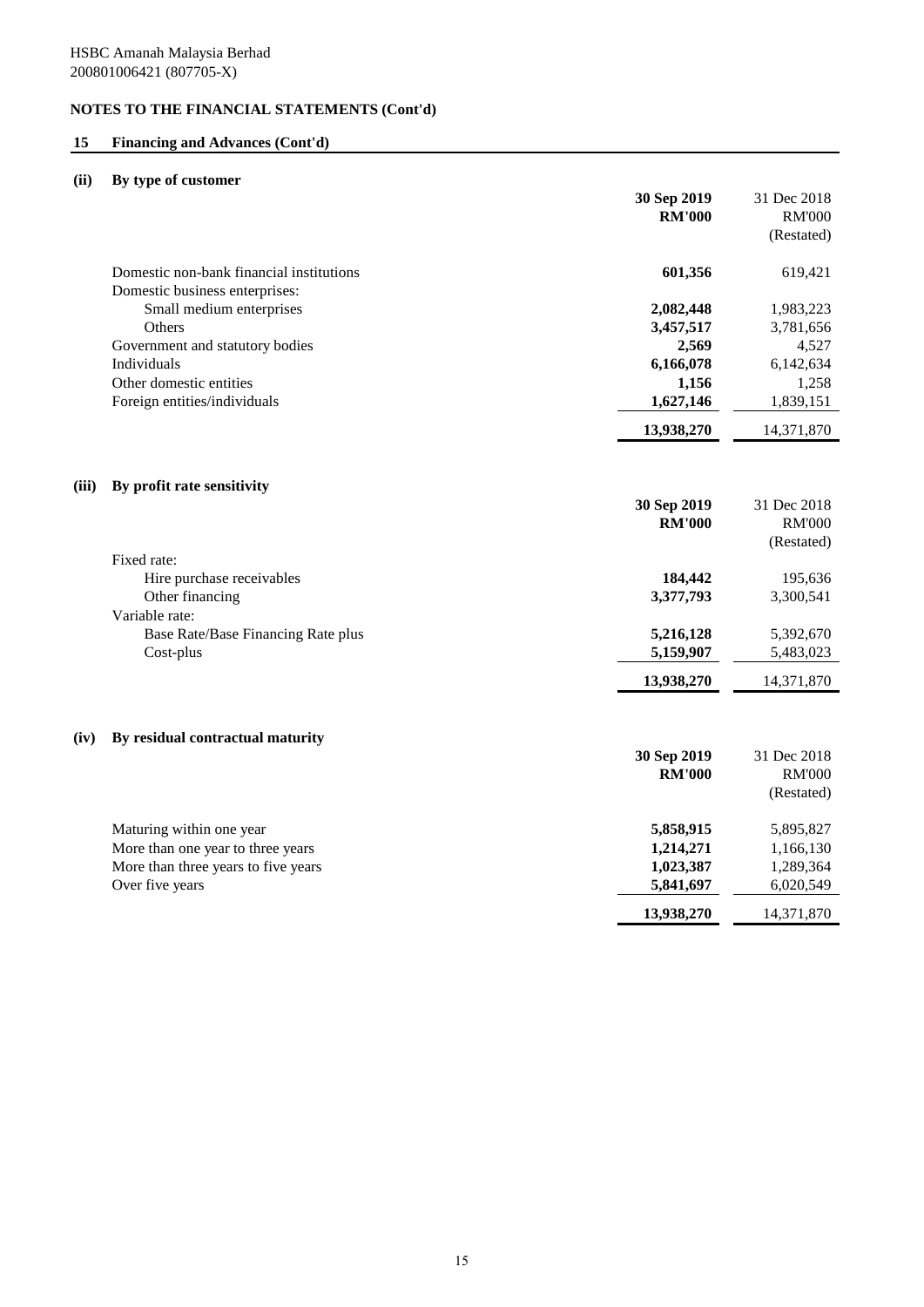#### **15 Financing and Advances (Cont'd)**

#### **(v) By sector**

|       |                                                | 30 Sep 2019<br><b>RM'000</b> | 31 Dec 2018<br><b>RM'000</b><br>(Restated) |
|-------|------------------------------------------------|------------------------------|--------------------------------------------|
|       | Agriculture, hunting, forestry & fishing       | 18,369                       | 18,986                                     |
|       | Mining and quarrying                           | 205,119                      | 231,674                                    |
|       | Manufacturing                                  | 1,466,372                    | 1,495,092                                  |
|       | Electricity, gas and water                     | 190,070                      | 128,262                                    |
|       | Construction                                   | 958,986                      | 783,688                                    |
|       | Real estate                                    | 907,726                      | 1,135,507                                  |
|       | Wholesale & retail trade, restaurants & hotels | 890,333                      | 995,569                                    |
|       | Transport, storage and communication           | 148,483                      | 214,291                                    |
|       | Finance, takaful and business services         | 983,307                      | 1,040,672                                  |
|       | Household - Retail                             | 6,697,791                    | 6,706,145                                  |
|       | Others                                         | 1,471,714                    | 1,621,984                                  |
|       |                                                | 13,938,270                   | 14,371,870                                 |
|       |                                                |                              |                                            |
| (vi)  | By purpose                                     | 30 Sep 2019                  | 31 Dec 2018                                |
|       |                                                | <b>RM'000</b>                | <b>RM'000</b>                              |
|       |                                                |                              | (Restated)                                 |
|       | Purchase of landed property:                   |                              |                                            |
|       | Residential                                    | 4,205,904                    | 4,330,789                                  |
|       | Non-residential                                | 784,867                      | 835,867                                    |
|       | Purchase of transport vehicles                 | 756                          | 1,255                                      |
|       | Consumption credit                             | 2,252,299                    | 2,127,277                                  |
|       | Construction                                   | 722,325                      | 567,385                                    |
|       | Working capital                                | 4,874,117                    | 5,229,130                                  |
|       | Other purpose                                  | 1,098,002                    | 1,280,167                                  |
|       |                                                | 13,938,270                   | 14,371,870                                 |
| (vii) | By geographical distribution                   |                              |                                            |
|       |                                                | 30 Sep 2019                  | 31 Dec 2018                                |
|       |                                                | <b>RM'000</b>                | <b>RM'000</b>                              |
|       |                                                |                              | (Restated)                                 |
|       | Northern Region                                | 1,530,623                    | 1,497,309                                  |
|       | Southern Region                                | 1,549,284                    | 1,464,169                                  |
|       | <b>Central Region</b>                          | 10,481,904                   | 11,010,829                                 |
|       | <b>Eastern Region</b>                          | 376,459                      | 399,563                                    |
|       |                                                | 13,938,270                   | 14,371,870                                 |

Concentration by location for financing and advances is based on the location of the customer.

The Northern region consists of the states of Perlis, Kedah, Penang, Perak, Pahang, Kelantan and Terengganu.

The Southern region consists of the states of Johor, Malacca and Negeri Sembilan.

The Central region consists of the states of Selangor, Federal Territory of Kuala Lumpur and Federal Territory of Putrajaya.

The Eastern region consists of the states of Sabah, Sarawak and the Federal Territory of Labuan.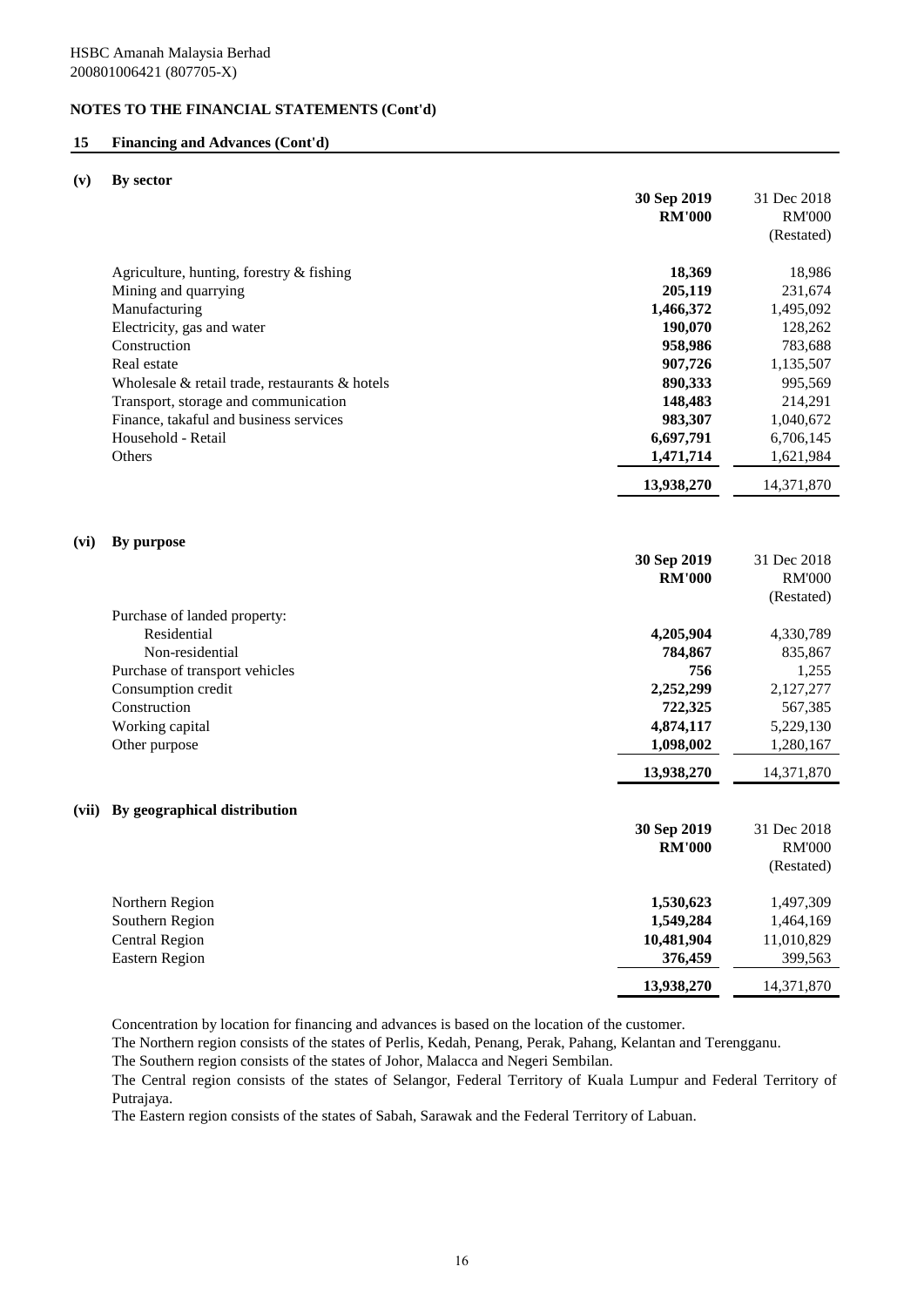#### **15 Financing and Advances (Cont'd)**

#### **(viii) Assets under Management**

The details of assets under management in respect of the Syndicated Investment Account Financing (SIAF)/Investment Agency Account (IAA) financing are as below. The exposures and the corresponding risk weighted amount are reported in investors' financial statements.

|                                                                  | 30 Sep 2019<br><b>RM'000</b> | 31 Dec 2018<br><b>RM'000</b> |
|------------------------------------------------------------------|------------------------------|------------------------------|
| Total gross financing and advances<br>Less: Impairment allowance | 3,271,874<br>(718)           | 3,381,964<br>(896)           |
| Total net financing and advances                                 | 3,271,156                    | 3,381,068                    |
| Maturity not exceeding one year                                  | 645,250                      | 794,750                      |
| Total commitments and contingencies                              | 645,250                      | 794,750                      |
| Risk weighted assets (RWA)                                       | 2,982,532                    | 2,939,702                    |

The SIAF/IAA arrangement is based on the Wakalah principle where HBMY, solely or together with other financial institutions provide the funds, whilst the assets are managed by the Bank (as the Wakeel or agent). However, in the arrangement, the profits of the underlying assets are recognised by HBMY and the other financial institutions proportionately in relation to the funding provided in the syndication arrangement. At the same time, risks on the financing are also proportionately borne by HBMY and the other financial institutions. Hence, the underlying assets and allowance for impairment arising thereon, if any, are proportionately recognised and accounted for by HBMY and the other financial institutions.

The recognition and derecognition treatments of the above are in accordance to Note 4(f) on financial instruments in the audited financial statements of the Bank for the financial year ended 31 December 2018.

#### **16 Impaired Financing**

#### **(i) Gross carrying amount movement of financing and advances classified as credit impaired:**

|                                                      | 30 Sep 2019<br><b>RM'000</b> | 31 Dec 2018<br><b>RM'000</b><br>(Restated) |
|------------------------------------------------------|------------------------------|--------------------------------------------|
| Gross carrying amount as at 1 January                | 356,312                      | 282,049                                    |
| Transfer within stages                               | 36,532                       | 71,690                                     |
| Net remeasurement due to changes in credit risk      | 53,971                       | 115,711                                    |
| Written-off                                          | (77,269)                     | (113, 156)                                 |
| Others                                               |                              | 18                                         |
| Gross carrying amount as at 30 September/31 December | 369,546                      | 356,312                                    |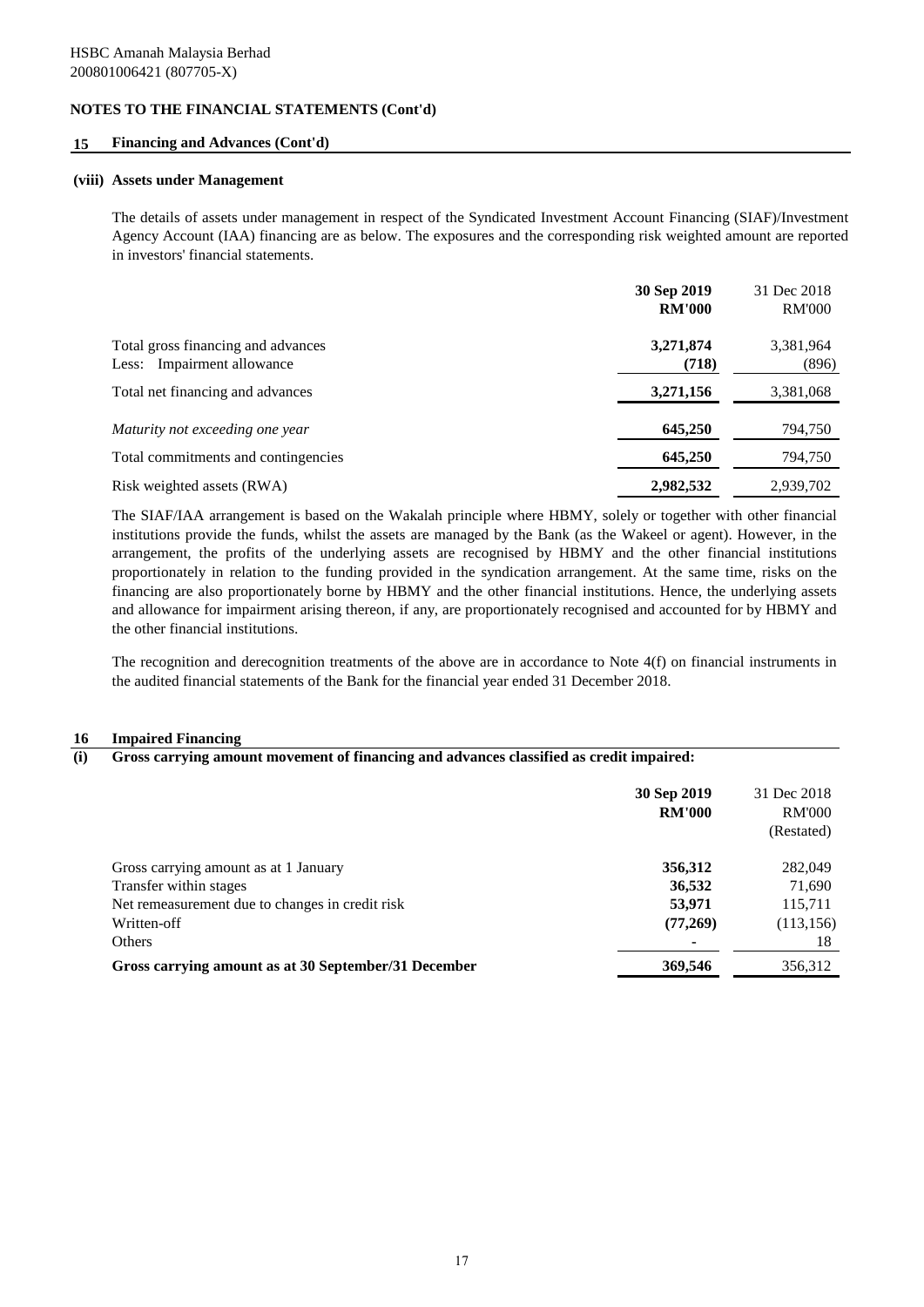# **16 Impaired Financing (Cont'd)**

## **(ii) By contract**

|                                                  | 30 Sep 2019   | 31 Dec 2018   |
|--------------------------------------------------|---------------|---------------|
|                                                  | <b>RM'000</b> | <b>RM'000</b> |
|                                                  |               | (Restated)    |
| Ijarah Thumma Al-Bai (AITAB) (hire purchase)     | 1.748         | 6,368         |
| Commodity Murabahah (cost-plus)                  | 232,795       | 201,946       |
| Diminishing Musharakah (profit and loss sharing) | 128,168       | 140,036       |
| Bai Al-Inah (sell and buy back)                  | 32            | 32            |
| Ujrah (fee-based)                                | 6.803         | 7,930         |
|                                                  | 369,546       | 356.312       |

# **(iii) By sector**

|                                                      | 30 Sep 2019<br><b>RM'000</b> | 31 Dec 2018<br><b>RM'000</b><br>(Restated) |
|------------------------------------------------------|------------------------------|--------------------------------------------|
| Mining and quarrying                                 | 72                           | 704                                        |
| Manufacturing                                        | 15,837                       | 17,354                                     |
| Construction                                         | 5,129                        | 3,142                                      |
| Real estate                                          | 810                          |                                            |
| Wholesale $\&$ retail trade, restaurants $\&$ hotels | 16,400                       | 11,139                                     |
| Transport, storage and communication                 | 587                          | 4,153                                      |
| Finance, takaful and business services               | 26,685                       | 28,661                                     |
| Household - Retail                                   | 277,994                      | 265,333                                    |
| <b>Others</b>                                        | 26,032                       | 25,826                                     |
|                                                      | 369,546                      | 356,312                                    |

## **(iv) By purpose**

|                                | 30 Sep 2019   | 31 Dec 2018   |
|--------------------------------|---------------|---------------|
|                                | <b>RM'000</b> | <b>RM'000</b> |
|                                |               | (Restated)    |
| Purchase of landed property:   |               |               |
| Residential                    | 107,321       | 124,989       |
| Non-residential                | 19,057        | 11,824        |
| Purchase of transport vehicles | 71            | 146           |
| Consumption credit             | 169,079       | 138,227       |
| Construction                   | 2,724         | 2,402         |
| Working capital                | 47,638        | 53,902        |
| Others                         | 23,656        | 24,822        |
|                                | 369,546       | 356.312       |

# **(v) By geographical distribution**

|                 | 30 Sep 2019   | 31 Dec 2018   |
|-----------------|---------------|---------------|
|                 | <b>RM'000</b> | <b>RM'000</b> |
|                 |               | (Restated)    |
| Northern Region | 34,303        | 37,748        |
| Southern Region | 39,127        | 39,453        |
| Central Region  | 288,958       | 273,061       |
| Eastern Region  | 7,158         | 6,050         |
|                 | 369,546       | 356,312       |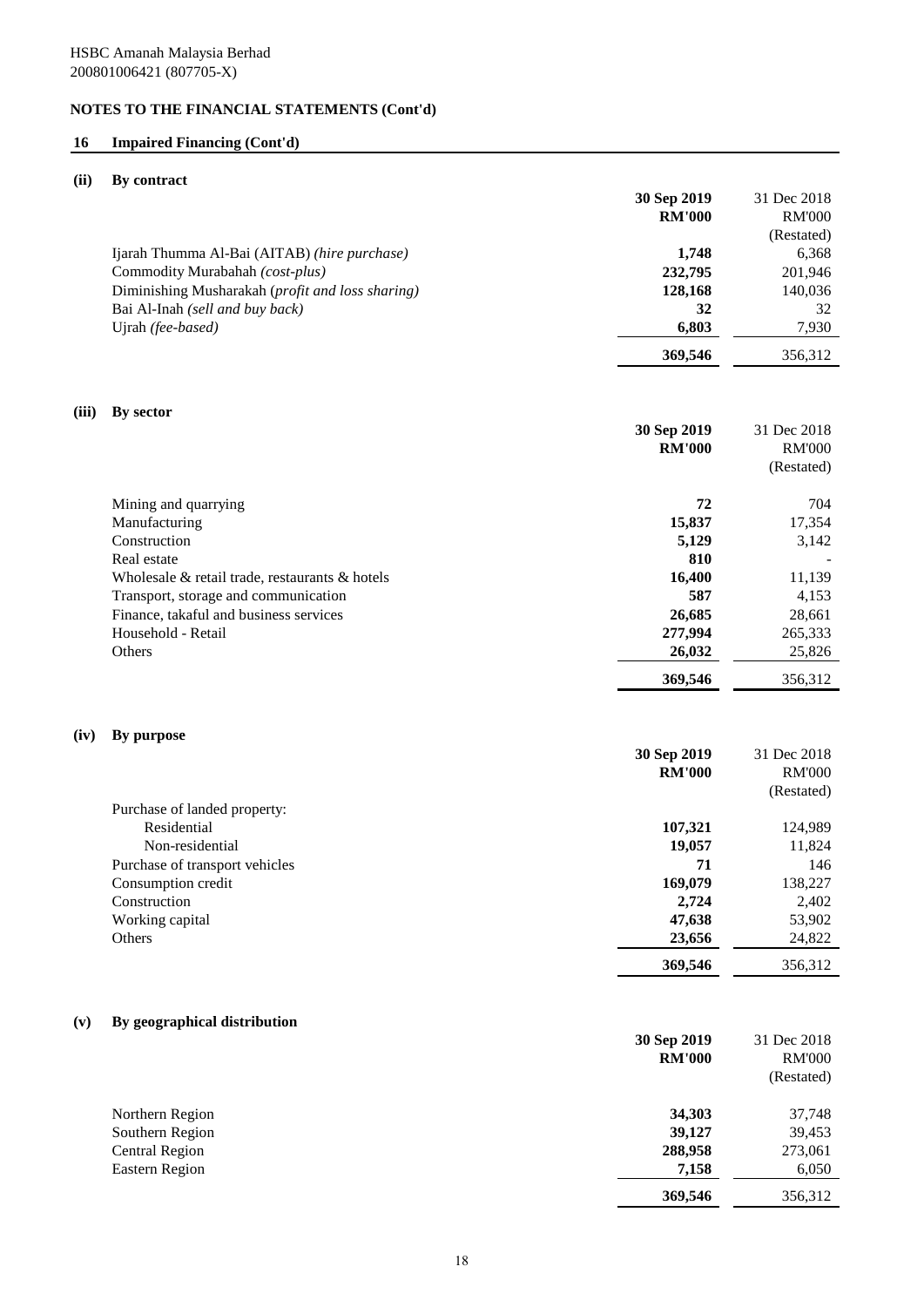#### **17 Expected credit losses allowance charges (ECL)**

#### (i) Movements in ECL allowances for financing and advances

The following table shows reconciliation from the opening to the closing balance of the ECL allowance for financing and advances:

|                                                                                 | <b>Stage 1</b> | <b>Stage 2</b> | Stage 3       |               |                |               |
|---------------------------------------------------------------------------------|----------------|----------------|---------------|---------------|----------------|---------------|
|                                                                                 |                |                |               | Lifetime      |                |               |
|                                                                                 | $12 -$         | Lifetime       |               | ECL credit    |                |               |
|                                                                                 | month ECL      | <b>ECL</b>     | Lifetime      | impaired      |                |               |
|                                                                                 | not credit     | not credit     | ECL credit    | Specific      | Collective     |               |
|                                                                                 | impaired       | impaired       | impaired      | provision     | provision      | Total         |
|                                                                                 | <b>RM'000</b>  | <b>RM'000</b>  | <b>RM'000</b> | <b>RM'000</b> | <b>RM'000</b>  | <b>RM'000</b> |
| Balance at 1 January 2019                                                       | 43,988         | 64,464         | 126,081       |               | ۰              | 234,533       |
| Changes due to financial assets recognised in<br>the opening balance that have: |                |                |               |               |                |               |
| - Transferred to Stage 1                                                        | 20,466         | (16, 917)      | (3,549)       |               |                |               |
| - Transferred to Stage 2                                                        | (4,225)        | 8,601          | (4,376)       |               |                |               |
| - Transferred to Stage 3                                                        | (364)          | (4,767)        | 5,131         |               |                |               |
| New financial assets originated or purchased                                    | 12,358         |                |               |               |                | 12,358        |
| Net remeasurement due to changes in credit risk                                 | (29, 165)      | 18,786         | 83,418        |               |                | 73,039        |
| Asset written-off                                                               |                |                | (77, 269)     |               | ۰              | (77, 269)     |
| Others                                                                          | (154)          |                |               |               | $\blacksquare$ | (154)         |
| <b>Balance at 30 September 2019</b>                                             | 42,904         | 70,167         | 129,436       |               | ÷,             | 242,507       |
| Balance at 1 January 2018 <sup>[1]</sup>                                        |                |                |               | 74,265        | 240,908        | 315,173       |
| - adoption of MFRS 9 <sup>[1]</sup>                                             | 61,134         | 65,520         | 110,136       | (74, 265)     | (240,908)      | (78, 383)     |
| Balance restated <sup>[1]</sup>                                                 | 61,134         | 65,520         | 110,136       |               |                | 236,790       |
| Changes due to financial assets recognised in<br>the opening balance that have: |                |                |               |               |                |               |
| - Transferred to Stage 1                                                        | 14,039         | (12, 550)      | (1,489)       |               |                |               |
| - Transferred to Stage 2                                                        | (4,667)        | 10,011         | (5,344)       |               |                |               |
| - Transferred to Stage 3                                                        | (638)          | (3,821)        | 4,459         |               |                |               |
| Changes due to modification not derecognised                                    |                |                |               |               |                |               |
| New financial assets originated or purchased                                    | 19,140         |                |               |               |                | 19,140        |
| Net remeasurement due to changes in credit risk                                 | (44, 424)      | 5,304          | 131,234       |               |                | 92,114        |
| Asset written-off                                                               |                |                | (113, 156)    |               | $\overline{a}$ | (113, 156)    |
| Others $^{[1]}$                                                                 | (596)          |                | 241           |               |                | (355)         |
| Balance at 31 December 2018 <sup>[1]</sup>                                      | 43,988         | 64,464         | 126,081       |               | $\overline{a}$ | 234,533       |

The Bank measures the expected credit losses (ECL) using the three-stage approach. The following section explains how significant changes in the gross carrying amount of financing and advances during the year have contributed to the changes in the ECL allowances for the Bank under the expected credit loss model.

The total ECL allowances increased by RM8.0 million compared to the balance at the beginning of the year. This net increase was mainly contributed by net remeasurement due to change in credit risk (RM73.0 million) and new financial assets originated or purchased (RM12.4 million), partly offset by asset written off (-RM77.3 million).

- 12-months ECL not credit impaired (Stage 1) decreased by RM1.1 million, primarily due to increase in remeasurement driven by changes in credit risk, migration of financings from/to Stage 1, Stage 2 and Stage 3 and partially offset by new financial assets originated or purchased.
- Lifetime ECL not credit-impaired (Stage 2) increased by RM5.7 million, primarily due to increase in remeasurement driven by change in credit risk and partially offset by migration of financings from/to Stage 1, Stage 2 and Stage 3.
- Lifetime ECL credit-impaired (Stage 3) increased by RM3.4 million, primarily due to decrease in remeasurement driven by change in credit risk and partially offset by asset written-off.

<sup>[1]</sup> Balances have been restated as disclosed in Note 35.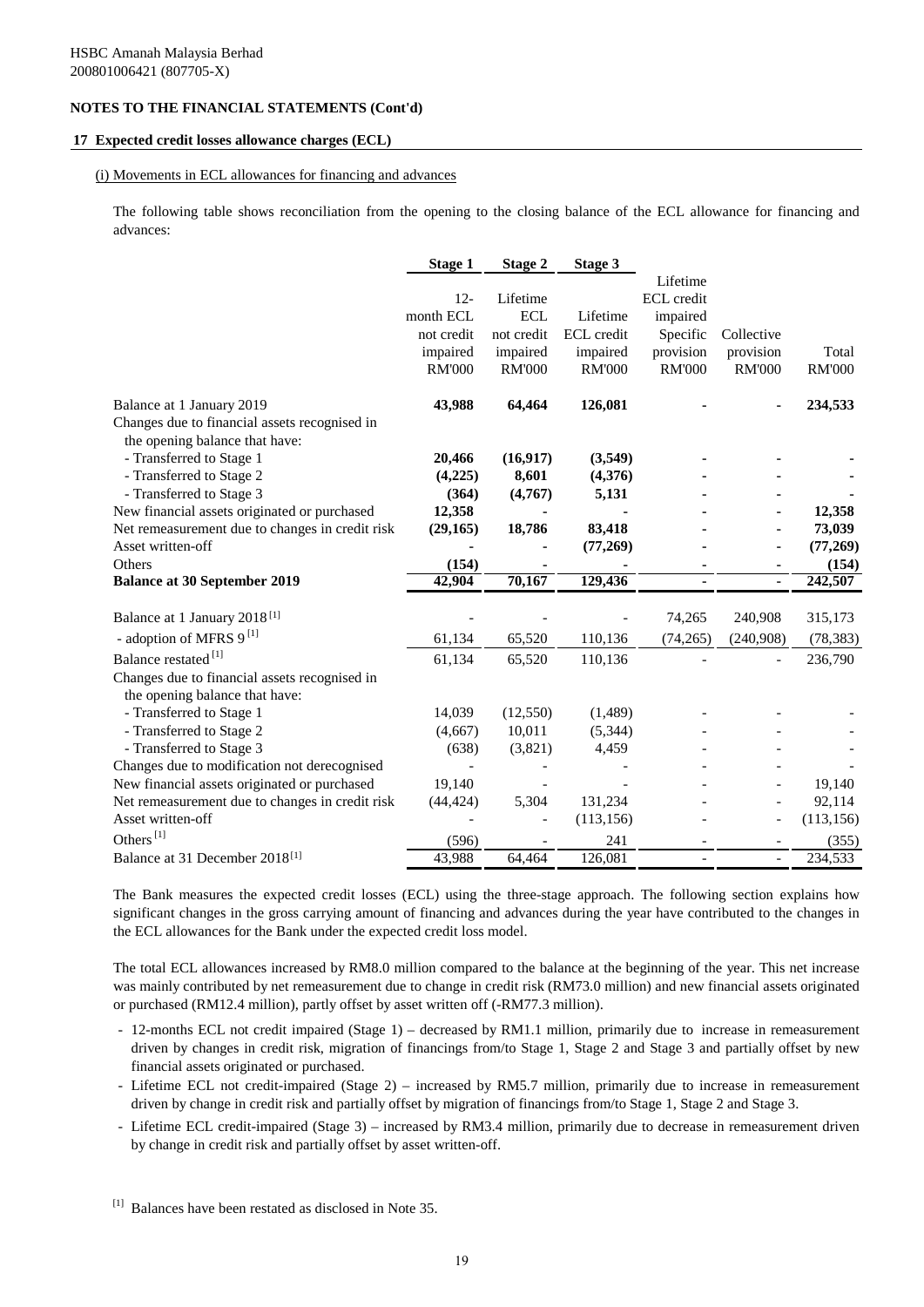#### **17 Expected credit losses allowance charges (ECL) (Cont'd)**

#### (ii) Movements in ECL allowances for financing commitments

The following table shows reconciliation from the opening to the closing balance of the ECL allowance for financing commitments:

|                                                 | Stage 1       | <b>Stage 2</b>           | Stage 3               |               |
|-------------------------------------------------|---------------|--------------------------|-----------------------|---------------|
|                                                 | $12 -$        | Lifetime                 |                       |               |
|                                                 | month ECL     | <b>ECL</b>               | Lifetime              |               |
|                                                 | not credit    |                          | not credit ECL credit |               |
|                                                 | impaired      | impaired                 | impaired              | Total         |
|                                                 | <b>RM'000</b> | <b>RM'000</b>            | <b>RM'000</b>         | <b>RM'000</b> |
| Balance at 1 January 2019                       | 1,109         | 925                      | 825                   | 2,859         |
| Changes due to financial assets recognised in   |               |                          |                       |               |
| the opening balance that have:                  |               |                          |                       |               |
| - Transferred to Stage 1                        | 104           | (104)                    |                       |               |
| - Transferred to Stage 2                        | (79)          | 79                       |                       |               |
| - Transferred to Stage 3                        |               |                          |                       |               |
| New financial assets originated or purchased    | 540           |                          |                       | 540           |
| Net remeasurement due to changes in credit risk | (222)         | 54                       | (423)                 | (591)         |
| <b>Others</b>                                   | 7             |                          |                       | 7             |
| <b>Balance at 30 September 2019</b>             | 1,459         | 954                      | 402                   | 2,815         |
| Balance at 1 January 2018                       |               |                          |                       |               |
| - adoption of MFRS 9                            | 946           | 1,880                    | 997                   | 3,823         |
| <b>Balance</b> restated                         | 946           | 1,880                    | 997                   | 3,823         |
| Changes due to financial assets recognised in   |               |                          |                       |               |
| the opening balance that have:                  |               |                          |                       |               |
| - Transferred to Stage 1                        | 152           | (152)                    |                       |               |
| - Transferred to Stage 2                        | (56)          | 56                       |                       |               |
| - Transferred to Stage 3                        | (1)           | (2)                      | 3                     |               |
| New financial assets originated or purchased    | 240           | $\overline{\phantom{a}}$ |                       | 240           |
| Net remeasurement due to changes in credit risk | (99)          | (857)                    | (175)                 | (1, 131)      |
| <b>Others</b>                                   | (73)          |                          |                       | (73)          |
| Balance at 31 December 2018                     | 1,109         | 925                      | 825                   | 2,859         |

Allowance for drawn amount and provisions for the undrawn commitments are not able to be split for retail portfolio, and in accordance to MFRS 7 Financial Instruments disclosure, the provisions for the financing and other credit related commitments for retail portfolio are presented together with the allowance for the drawn financing and advances.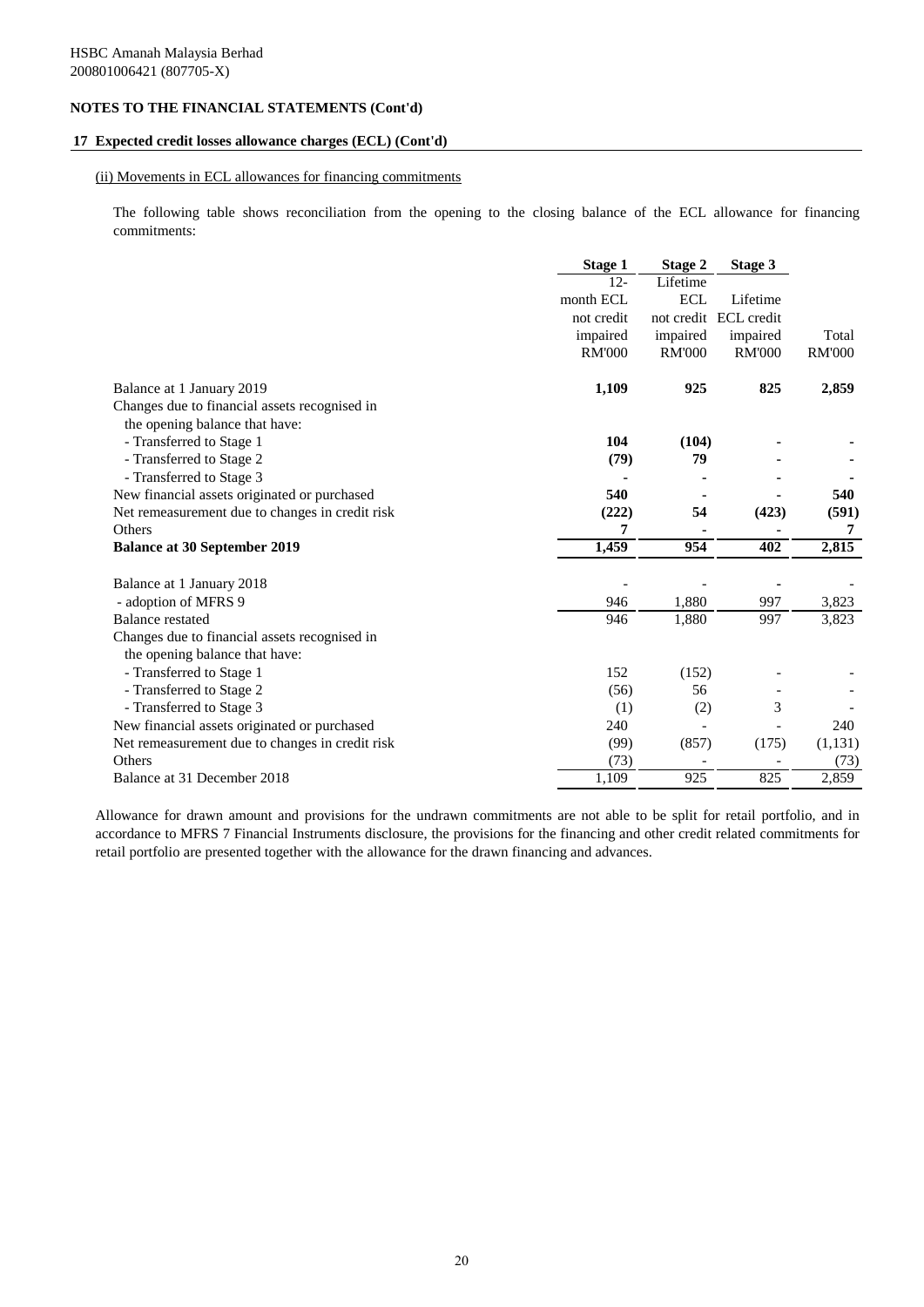### **18 Derivative Financial Instruments**

Details of derivative financial instruments outstanding are as follows:

Derivative financial instruments measured at their fair values together with their corresponding contract/notional amounts:

|                               |                                         | <b>Contract / Notional Amount</b> |               |               |               | <b>Positive Fair Value</b>              |               |               |                                         | <b>Negative Fair Value</b> |               |               |
|-------------------------------|-----------------------------------------|-----------------------------------|---------------|---------------|---------------|-----------------------------------------|---------------|---------------|-----------------------------------------|----------------------------|---------------|---------------|
|                               | Up to 1 Year $>1 - 5$ Years $> 5$ Years |                                   |               | <b>Total</b>  |               | Up to 1 Year $>1 - 5$ Years $> 5$ Years |               | Total         | Up to 1 Year $>1 - 5$ Years $> 5$ Years |                            |               | <b>Total</b>  |
| 30 Sep 2019                   | <b>RM'000</b>                           | <b>RM'000</b>                     | <b>RM'000</b> | <b>RM'000</b> | <b>RM'000</b> | <b>RM'000</b>                           | <b>RM'000</b> | <b>RM'000</b> | <b>RM'000</b>                           | <b>RM'000</b>              | <b>RM'000</b> | <b>RM'000</b> |
| <b>Trading derivatives:</b>   |                                         |                                   |               |               |               |                                         |               |               |                                         |                            |               |               |
| Foreign exchange contracts    |                                         |                                   |               |               |               |                                         |               |               |                                         |                            |               |               |
| - Forwards                    | 4,083,049                               | $\blacksquare$                    |               | 4,083,049     | 11,316        |                                         | ۰             | 11,316        | 10,390                                  |                            |               | 10,390        |
| - Swaps                       | 819,270                                 | $\blacksquare$                    | $\sim$        | 819,270       | 61,041        |                                         | ۰             | 61,041        | 60,642                                  |                            |               | 60,642        |
| - Options                     |                                         |                                   |               |               |               |                                         |               |               |                                         |                            |               |               |
| Profit rate related contracts |                                         |                                   |               |               |               |                                         |               |               |                                         |                            |               |               |
| - Swaps                       | 1,548,000                               | 764,007                           |               | 2,312,007     | 2,621         | 12,741                                  | ۰.            | 15,362        |                                         | 1,489                      |               | 1,489         |
| - Options                     | 121,813                                 | 295,038                           | $\sim$        | 416,851       | 1,675         | 2,662                                   | ۰             | 4,337         |                                         |                            |               |               |
| Equity related contracts      |                                         |                                   |               |               |               |                                         |               |               |                                         |                            |               |               |
| - Options purchased           | 474,101                                 | 317,436                           |               | 791,537       | 10,391        | 12,198                                  | ۰             | 22,589        | 399                                     | 54                         |               | 453           |
| Sub-total                     | 7,046,233                               | 1,376,481                         |               | 8,422,714     | 87,044        | 27,601                                  | $\sim$        | 114,645       | 71,431                                  | 1,543                      |               | 72,974        |
| <b>Total</b>                  | 7,046,233                               | 1,376,481                         |               | 8,422,714     | 87,044        | 27,601                                  |               | 114,645       | 71,431                                  | 1,543                      |               | 72,974        |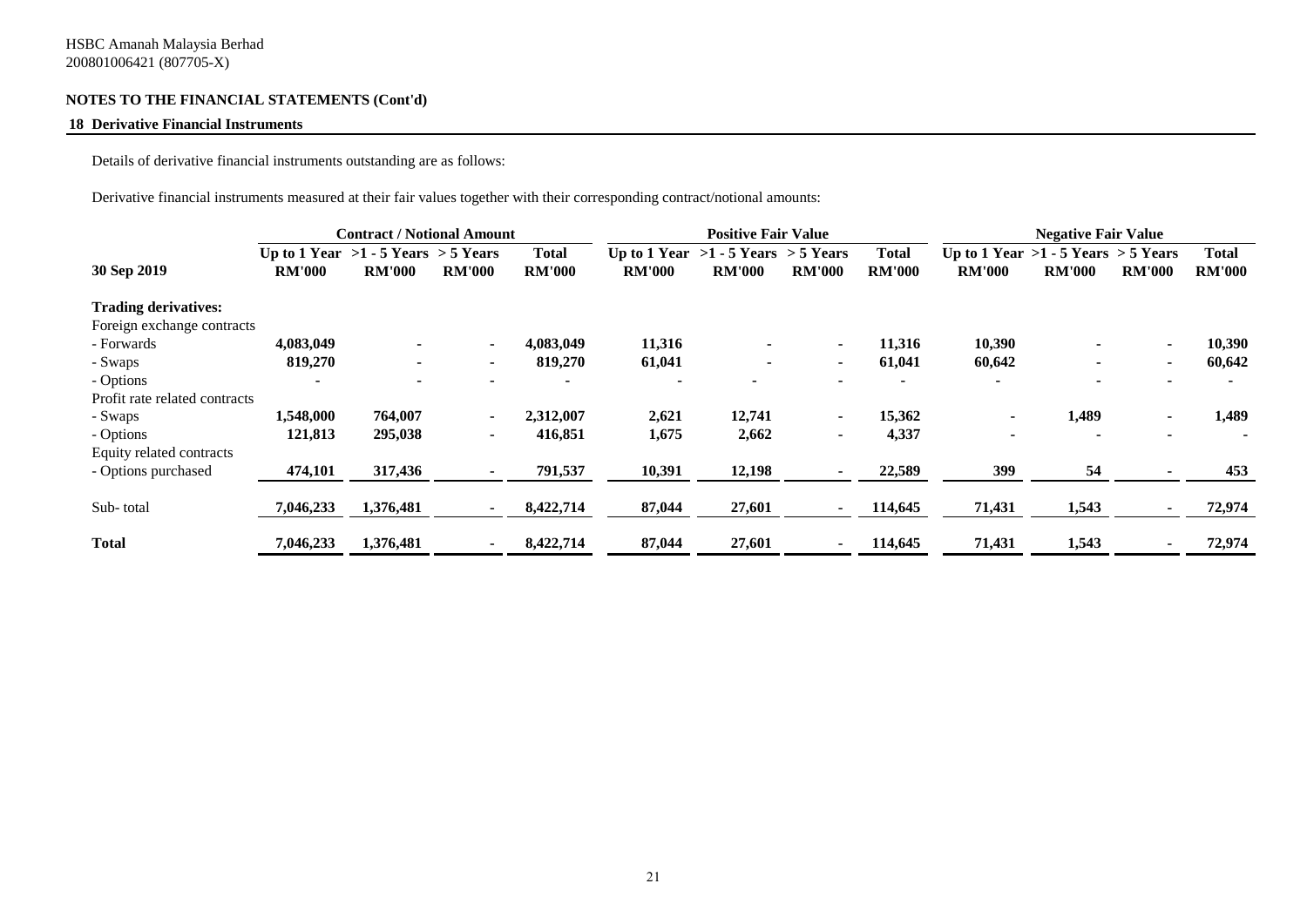#### **18 Derivative Financial Instruments (Cont'd)**

|                                                                                         |               | Contract / Notional Amount                           |               |                        |               | Positive Fair Value                          |                              |                        |                               | Negative Fair Value                         |                          |                        |
|-----------------------------------------------------------------------------------------|---------------|------------------------------------------------------|---------------|------------------------|---------------|----------------------------------------------|------------------------------|------------------------|-------------------------------|---------------------------------------------|--------------------------|------------------------|
| 31 Dec 2018                                                                             | <b>RM'000</b> | Up to 1 Year >1 - 5 Years > 5 Years<br><b>RM'000</b> | <b>RM'000</b> | Total<br><b>RM'000</b> | <b>RM'000</b> | Up to 1 Year $>1 - 5$ Years<br><b>RM'000</b> | $> 5$ Years<br><b>RM'000</b> | Total<br><b>RM'000</b> | Up to 1 Year<br><b>RM'000</b> | $>1 - 5$ Years $> 5$ Years<br><b>RM'000</b> | <b>RM'000</b>            | Total<br><b>RM'000</b> |
| <b>Trading derivatives:</b>                                                             |               |                                                      |               |                        |               |                                              |                              |                        |                               |                                             |                          |                        |
| Foreign exchange contracts                                                              |               |                                                      |               |                        |               |                                              |                              |                        |                               |                                             |                          |                        |
| - Forwards                                                                              | 6,141,764     |                                                      |               | 6,141,764              | 43,589        |                                              | $\overline{\phantom{a}}$     | 43,589                 | 44,382                        |                                             |                          | 44,382                 |
| - Swaps                                                                                 | 1,695,255     | 646,019                                              | $\sim$        | 2,341,274              | 134,476       | 42,693                                       | $\overline{\phantom{a}}$     | 177,169                | 135,262                       | 42,095                                      | $\overline{\phantom{a}}$ | 177,357                |
| Profit rate related contracts                                                           |               |                                                      |               |                        |               |                                              |                              |                        |                               |                                             |                          |                        |
| - Swaps                                                                                 | 1,997,822     | 1,250,000                                            | 232,745       | 3,480,567              | 3,387         | 1,846                                        | 281                          | 5,514                  | 2,848                         |                                             |                          | 2,848                  |
| - Options                                                                               |               | 421,166                                              |               | 421,166                |               | 3,441                                        | $\overline{\phantom{a}}$     | 3,441                  |                               | 942                                         |                          | 942                    |
| Equity related contracts                                                                |               |                                                      |               |                        |               |                                              |                              |                        |                               |                                             |                          |                        |
| - Options purchased                                                                     | 116,883       | 362,229                                              | $\sim$        | 479,112                | 2,033         | 10,538                                       | $\overline{\phantom{a}}$     | 12,571                 |                               | 1,745                                       |                          | 1,745                  |
|                                                                                         |               |                                                      |               |                        |               |                                              |                              |                        |                               |                                             |                          |                        |
| Sub-total                                                                               | 9,951,724     | 2,679,414                                            | 232,745       | 12,863,883             | 183,485       | 58,518                                       | 281                          | 242,284                | 182,492                       | 44,782                                      |                          | 227,274                |
| <b>Hedging Derivatives:</b><br><b>Fair Value Hedge</b><br>Profit rate related contracts |               |                                                      |               |                        |               |                                              |                              |                        |                               |                                             |                          |                        |
| - Swaps                                                                                 | 80,000        | $\overline{\phantom{a}}$                             |               | 80,000                 |               |                                              |                              |                        | 56                            |                                             |                          | 56                     |
| Sub-total                                                                               | 80,000        | $\overline{\phantom{a}}$                             |               | 80,000                 |               |                                              |                              |                        | 56                            |                                             |                          | 56                     |
| Total                                                                                   | 10,031,724    | 2,679,414                                            | 232,745       | 12,943,883             | 183,485       | 58,518                                       | 281                          | 242,284                | 182,548                       | 44,782                                      |                          | 227,330                |

Included in the net non-profit income is the net gain/(loss) arising from fair value hedges during the financial period as follows:

|                                                                                         | <b>RM'000</b> | 30 Sep 2019 30 Sep 2018<br><b>RM'000</b> |
|-----------------------------------------------------------------------------------------|---------------|------------------------------------------|
| Gain on hedging instruments<br>Loss on the hedged items attributable to the hedged risk | 13<br>(29)    | 307<br>(334)                             |
| Net loss from fair value hedges                                                         | (16)          | (27)                                     |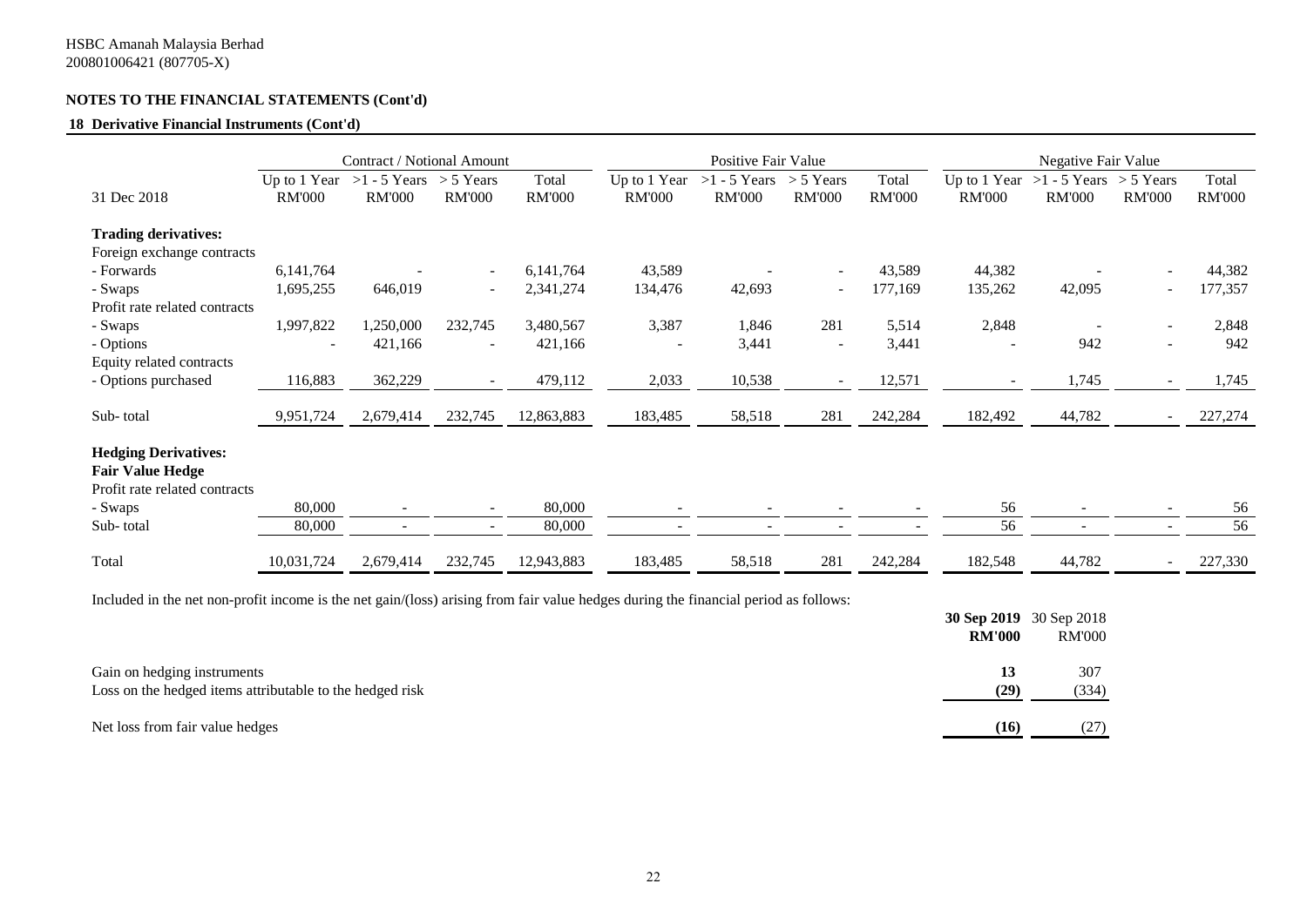#### **19 Other Assets**

|                                 | 30 Sep 2019<br><b>RM'000</b> | 31 Dec 2018<br><b>RM'000</b> |
|---------------------------------|------------------------------|------------------------------|
| Settlements <sup>[1]</sup>      | 220,146                      | 3,431                        |
| Income receivable               | 8,311                        | 7,733                        |
| Profit receivable               | 21,830                       | 21,383                       |
| Prepayments                     | 1,930                        | 190                          |
| Amount due from holding company | 496                          | 360                          |
| <b>ROU</b> assets               | 27,574                       |                              |
| Other receivables               | 26,555                       | 17,567                       |
|                                 | 306,842                      | 50,664                       |

[1] Included in settlements are outstandings due from the Bank's parent company, HSBC Bank Malaysia Berhad, of RM101.0 million (31 December 2018 = NIL), which were cleared on 1 October 2019.

## **20 Statutory Deposits with Bank Negara Malaysia**

The non-profit bearing statutory deposits are maintained with Bank Negara Malaysia in compliance with Section 26(2)c and 26(3) of the Central Bank of Malaysia Act 2009, the amounts of which are determined at set percentages of total eligible liabilities.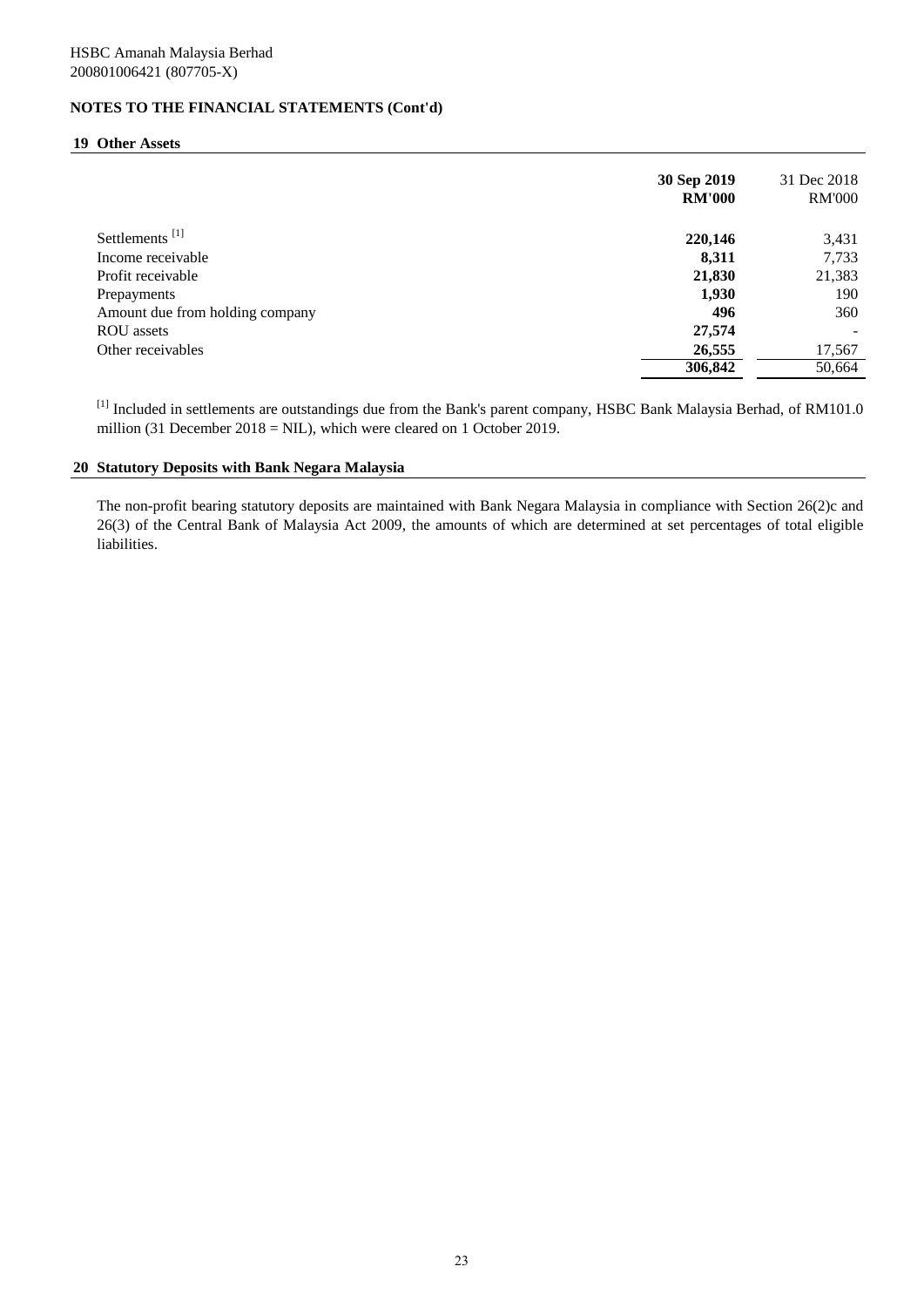## **21 Deposits From Customers**

# **(i) By type of deposit**

| $v_{\rm J}$ pc or uppo<br>At amortised cost                            | 30 Sep 2019<br><b>RM'000</b> | 31 Dec 2018<br><b>RM'000</b> |
|------------------------------------------------------------------------|------------------------------|------------------------------|
| Non-Mudharabah Fund                                                    |                              |                              |
| Demand deposits                                                        |                              |                              |
| - Qard                                                                 | 1,976,710                    | 1,770,373                    |
| Savings deposits                                                       |                              |                              |
| - Qard                                                                 | 1,816,985                    | 1,689,423                    |
| Term deposits                                                          |                              |                              |
| - Commodity Murabahah<br>- Qard                                        | 8,327,489<br>377,965         | 7,789,088<br>195,693         |
|                                                                        |                              |                              |
|                                                                        | 12,499,149                   | 11,444,577                   |
| The maturity structure of term deposits is as follows:                 |                              |                              |
|                                                                        |                              |                              |
|                                                                        | 30 Sep 2019<br><b>RM'000</b> | 31 Dec 2018<br><b>RM'000</b> |
|                                                                        |                              |                              |
| Due within six months                                                  | 7,433,847                    | 6,602,418                    |
| More than six months to one year                                       | 982,809                      | 1,042,883                    |
| More than one year to three years                                      | 173,705                      | 264,450                      |
| More than three years to five years                                    | 115,046                      | 75,030                       |
| Over five years                                                        | 47                           |                              |
|                                                                        | 8,705,454                    | 7,984,781                    |
| (ii) By type of customer                                               |                              |                              |
|                                                                        | 30 Sep 2019                  | 31 Dec 2018                  |
|                                                                        | <b>RM'000</b>                | <b>RM'000</b>                |
| Government and statutory bodies                                        | 6,849                        | 3,780                        |
| Business enterprises                                                   | 3,061,224                    | 2,349,937                    |
| Individuals                                                            | 6,266,718                    | 6,284,101                    |
| Foreign entities/individuals                                           | 2,959,167                    | 2,511,888                    |
| Others                                                                 | 205,191                      | 294,871                      |
|                                                                        | 12,499,149                   | 11,444,577                   |
| 22 Deposits and Placements from Banks and Other Financial Institutions |                              |                              |
|                                                                        | 30 Sep 2019                  | 31 Dec 2018                  |
|                                                                        |                              |                              |

|                              | <b>RM'000</b> | <b>RM'000</b> |
|------------------------------|---------------|---------------|
| Non-Mudharabah Fund          |               |               |
| Licensed banks               | 446,305       | 579,301       |
| Bank Negara Malaysia         | 43.932        | 27.971        |
| Other financial institutions | 1,691,484     | 2,692,692     |
|                              | 2,181,721     | 3,299,964     |

Included in deposits and placements from banks and other financial institutions are placements from the Bank's parent company, HSBC Bank Malaysia Berhad, of RM0.4 billion (31 Dec 2018: RM0.6 billion).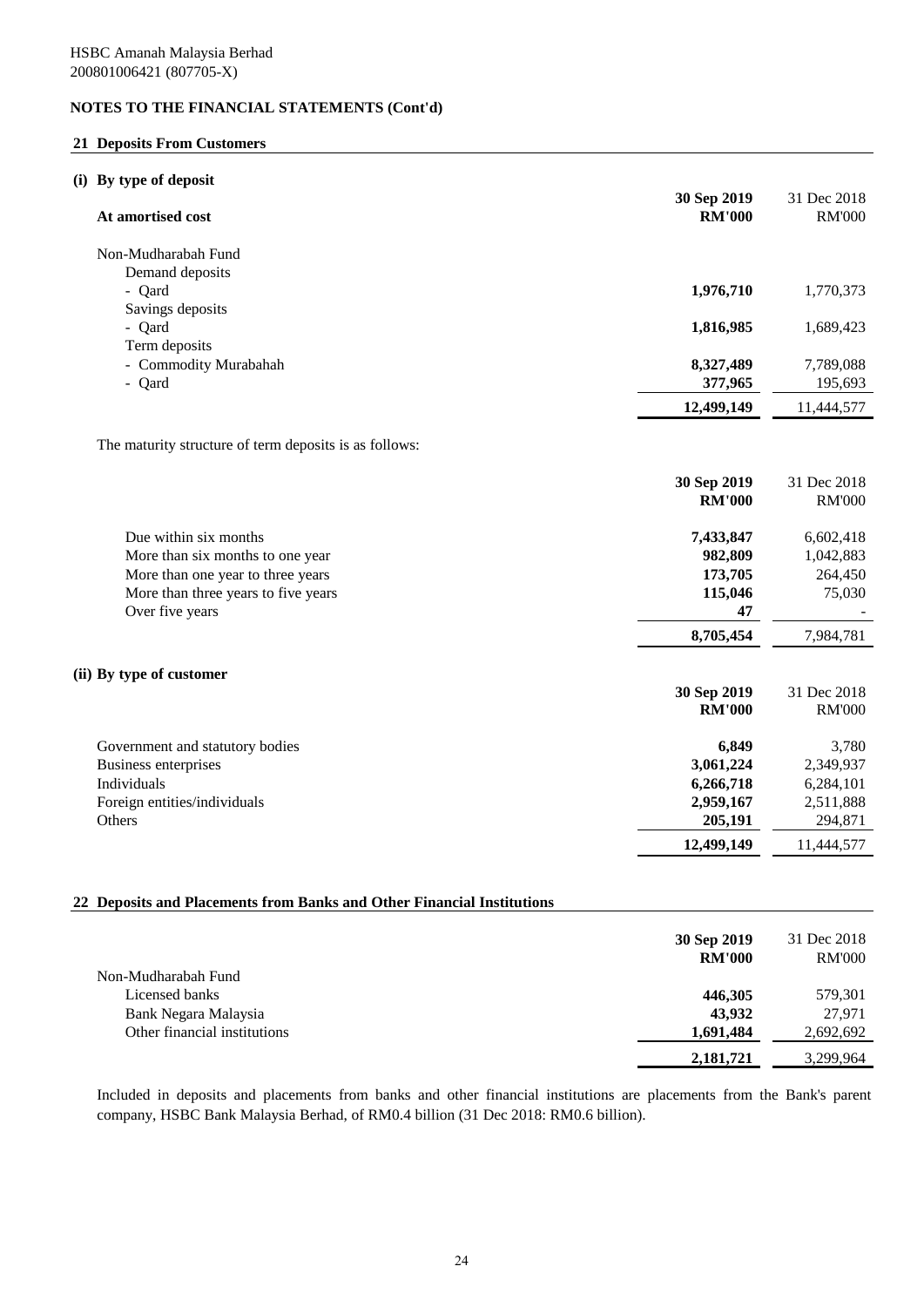# **23 Structured Liabilities Designated as Fair Value through profit or loss (FVTPL)**

| At fair value                                                                     | 30 Sep 2019<br><b>RM'000</b> | 31 Dec 2018<br><b>RM'000</b> |
|-----------------------------------------------------------------------------------|------------------------------|------------------------------|
| Structured liabilities <sup>[1]</sup><br>Wakalah with Commodity Wa'ad<br>Tawarruq | 205,490<br>994.521           | 228,954<br>655,923           |
|                                                                                   | 1,200,011                    | 884,877                      |

[1] Structured liabilities are measured at fair value over the life of the instruments. Structured liabilities are deposits with embedded derivatives, of which both profit paid and fair valuation on the structured liabilities are recorded as net income/expense from financial instruments designated at fair value.

#### **24 Other Liabilities**

| At amortised cost                                     | <b>Note</b> | 30 Sep 2019<br><b>RM'000</b> | 31 Dec 2018<br><b>RM'000</b> |
|-------------------------------------------------------|-------------|------------------------------|------------------------------|
| <b>Settlements</b>                                    |             | 12,278                       |                              |
| Amounts due to holding company                        |             | 203,896                      | 73,163                       |
| Profit payable                                        |             | 97,077                       | 87,846                       |
| Deferred income                                       |             | 12,152                       | 11,824                       |
| Marginal deposit                                      |             | 7,532                        | 4,245                        |
| Accrued expenses                                      |             | 35,709                       | 32,928                       |
| Leased liabilities                                    |             | 28,176                       |                              |
| Other creditors                                       | (a)         | 57,927                       | 58,095                       |
| Provision on financing and credit related commitments |             | 2,815                        | 2,859                        |
|                                                       |             | 457,562                      | 270,960                      |

## (a) Other creditors and accruals

Included in other creditors and accruals is excess compensation balance and profit earned from inadvertent Shariah noncompliant activities. The contribution was distributed to the non-governmental organisations approved by the Shariah Committee during the financial period/year. One (1) actual Shariah non-compliant event has been identified during the financial period (2018: Nil). The event will be rectified in accordance with the Shariah governance framework.

| Source and use of charity funds                                     | 30 Sep 2019<br><b>RM'000</b> | 31 Dec 2018<br><b>RM'000</b> |
|---------------------------------------------------------------------|------------------------------|------------------------------|
| Balance at 1 January                                                | 14                           |                              |
| Shariah non-compliant income for the financial period/year $^{[2]}$ | 26                           | 16                           |
| - Contribution to non-profit organisations                          | (15)                         |                              |
| - Tax expense on Shariah non-compliant income                       | (23)                         | (3)                          |
| Balance at 30 September/31 December                                 |                              | 14                           |
|                                                                     |                              |                              |

[2] Income received from transactions in Financing and Advances and Nostro Accounts.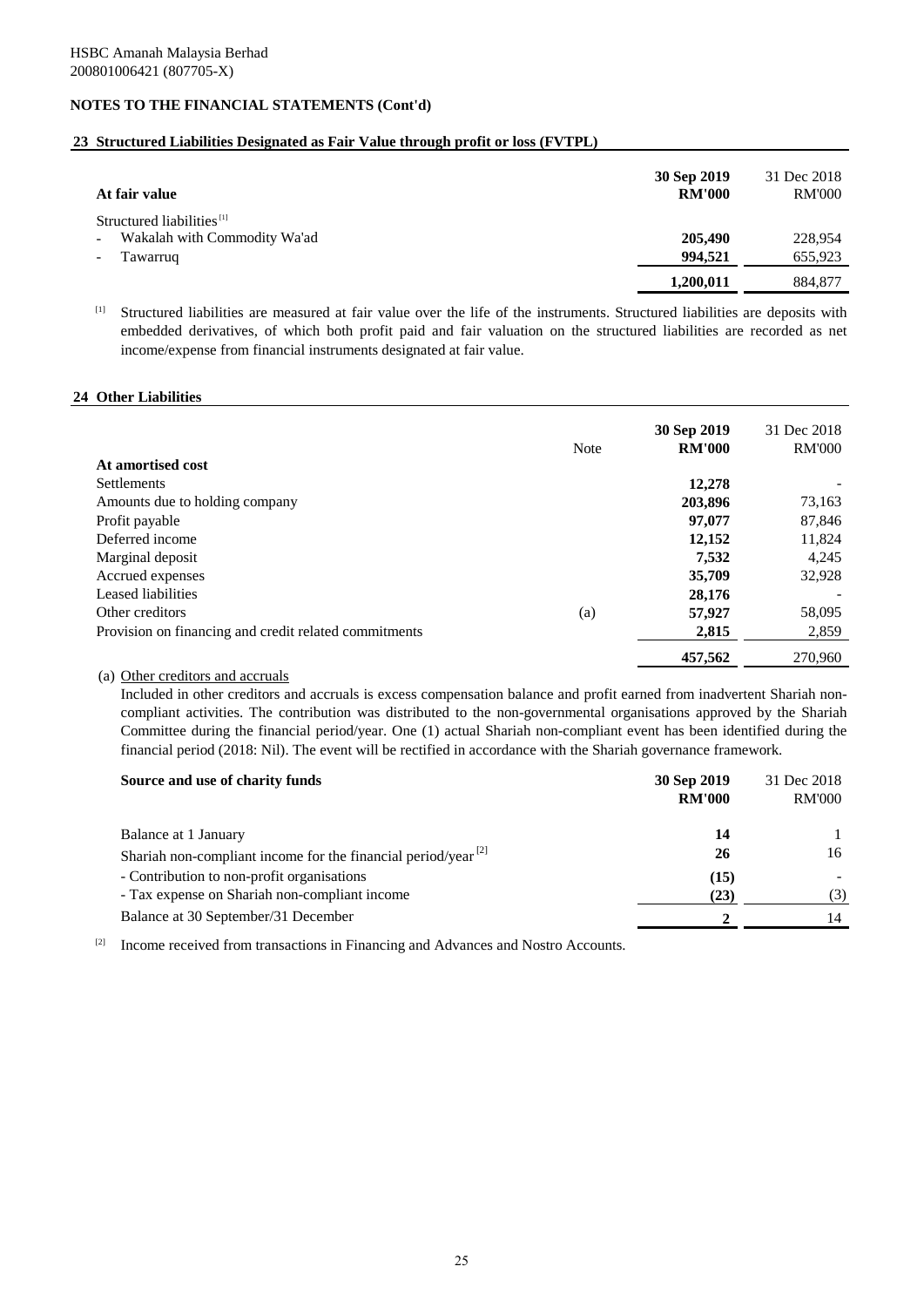# **25 Multi-Currency Sukuk Programme**

|                                       | 30 Sep 2019<br><b>RM'000</b> | 31 Dec 2018<br>RM'000 |
|---------------------------------------|------------------------------|-----------------------|
| Multi-Currency Sukuk Programme (MCSP) | 1,771,033                    | 1.755.281             |

The Bank issued the following series of 5-year unsecured Sukuk under its RM3.0 billion MCSP.

|                                                                       | <b>Nominal</b> |              |                 | <b>Carrying Value</b> |                   |
|-----------------------------------------------------------------------|----------------|--------------|-----------------|-----------------------|-------------------|
|                                                                       | <b>Value</b>   | <b>Issue</b> | <b>Maturity</b> | 30 Sep 2019           | 31 Dec 2018       |
| Issuance under MCSP                                                   | <b>RM'000</b>  | <b>Date</b>  | Date            | <b>RM'000</b>         | <b>RM'000</b>     |
| At fair value                                                         |                |              |                 |                       |                   |
| 2nd series <sup>[1]</sup>                                             | 500,000        | 16 Oct 2014  | 16 Oct 2019     | 500,238               | 501,173           |
| 3rd series                                                            | 750,000        | 27 Mar 2015  | 27 Mar 2020     | 753,650               | 751,993           |
| 4th series                                                            | 500,000        | 2 Oct 2018   | 2 Oct 2023      | 517,145               | 502,115           |
|                                                                       | 1,750,000      |              |                 | 1,771,033             | 1,755,281         |
| Movement in MCSP                                                      |                |              |                 |                       |                   |
|                                                                       |                |              | 2nd series      | 3rd series            | <b>4th series</b> |
|                                                                       |                |              | 30 Sep 2019     | 30 Sep 2019           | 30 Sep 2019       |
| 2019                                                                  |                |              | <b>RM'000</b>   | <b>RM'000</b>         | <b>RM'000</b>     |
| Balance at 1 January                                                  |                |              | 501,173         | 751,993               | 502,115           |
| Change in fair value other than from own credit risk                  |                |              | (990)           | 402                   | 9,854             |
| Change in fair value from own credit risk                             |                |              | 55              | 1,255                 | 5,176             |
| Balance at 30 September                                               |                |              | 500,238         | 753,650               | 517,145           |
|                                                                       |                |              | 2nd series      | 3rd series            | 4th series        |
|                                                                       |                |              | 31 Dec 2018     | 31 Dec 2018           | 31 Dec 2018       |
| 2018                                                                  |                |              | <b>RM'000</b>   | <b>RM'000</b>         | <b>RM'000</b>     |
| Balance at 1 January                                                  |                |              | 501,201         | 751,628               |                   |
| New issuance during the financial period                              |                |              |                 |                       | 500,000           |
| Change in fair value other than from own credit risk                  |                |              | (1, 811)        | 445                   | 1,054             |
| Change in fair value from own credit risk                             |                |              | 1,783           | (80)                  | 1,061             |
| <b>Balance at 31 December</b>                                         |                |              | 501,173         | 751,993               | 502,115           |
|                                                                       |                |              |                 | 30 Sep 2019           | 31 Dec 2018       |
|                                                                       |                |              |                 | <b>RM'000</b>         | <b>RM'000</b>     |
| The cumulative change in fair value due to changes in own credit risk |                |              |                 | 6,486                 | 2,764             |
|                                                                       |                |              |                 |                       |                   |

<sup>[1]</sup> Redeemed on 16 October 2019.

#### **26 Subordinated Commodity Murabahah Financing**

|                                                                | 30 Sep 2019<br><b>RM'000</b> | 31 Dec 2018<br>RM'000 |
|----------------------------------------------------------------|------------------------------|-----------------------|
| Subordinated Commodity Murabahah Financing, at amortised costs |                              |                       |
| First tranche issued on 25 June 2014<br>۰                      | 325,318                      | 321,395               |
| Second tranche issued on 30 June 2015                          | 277,944                      | 274,592               |
|                                                                | 603.262                      | 595.987               |

The unsecured Subordinated Commodity Murabahah financing comprise of two tranches of Basel III compliant Tier 2 subordinated financing of USD equivalent of RM250 million each from the Bank's immediate holding company, HSBC Bank Malaysia Berhad (HBMY). The tenor for both the Subordinated Commodity Murabahah financing is 10 years from the utilisation date with profit payable quarterly in arrears.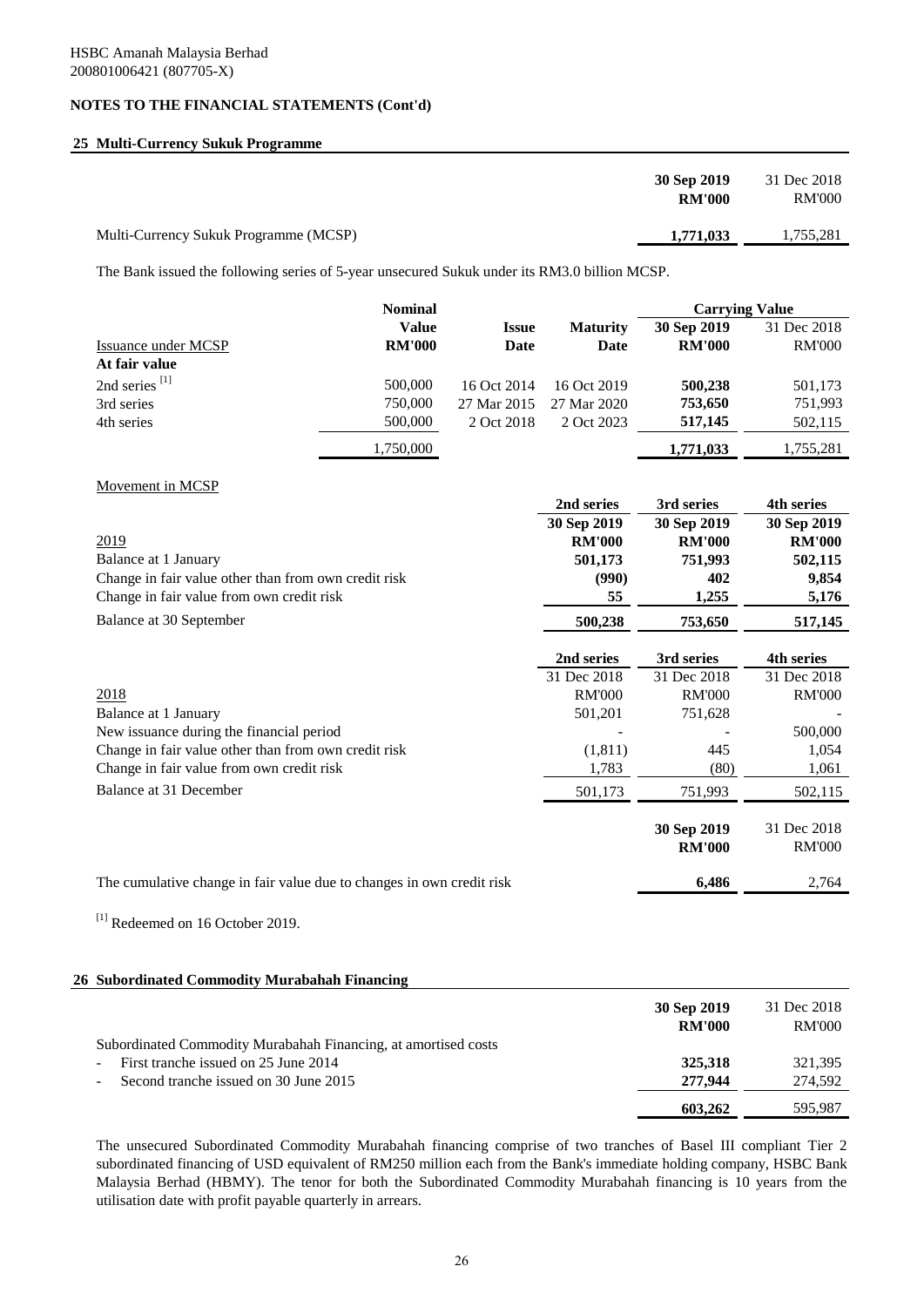# **27 Income Derived from Investment of Depositors' Funds and Others**

|                                                             | <b>Third Quarter</b> |                | <b>Nine Months Ended</b> |               |
|-------------------------------------------------------------|----------------------|----------------|--------------------------|---------------|
|                                                             | 30 Sep 2019          | 30 Sep 2018    | 30 Sep 2019              | 30 Sep 2018   |
|                                                             | <b>RM'000</b>        | <b>RM'000</b>  | <b>RM'000</b>            | <b>RM'000</b> |
| Income derived from investment of:                          |                      |                |                          |               |
| (i) general investment deposits                             | 129,735              | 139,225        | 387,777                  | 398,014       |
| (ii) specific investment deposits                           | 23,063               | 20,520         | 70,291                   | 63,949        |
| (iii) others                                                | 57,165               | 49,272         | 170,888                  | 147,984       |
|                                                             | 209,963              | 209,017        | 628,956                  | 609,947       |
| (i) Income derived from investment of general investment    |                      |                |                          |               |
| deposits                                                    |                      |                |                          |               |
| Finance income:                                             |                      |                |                          |               |
| Financing and advances                                      |                      |                |                          |               |
| - Profit earned other than recoveries from                  |                      |                |                          |               |
| impaired financing                                          | 96,445               | 106,808        | 292,424                  | 306,019       |
| - Recoveries from impaired financing                        | 4,127                | 4,664          | 12,599                   | 13,595        |
| Financial investments at FVOCI                              | 16,757               | 17,079         | 54,076                   | 42,364        |
| Money at call and deposit with financial institutions       | 13,624               | 10,295         | 32,457                   | 30,222        |
|                                                             | 130,953              | 138,846        | 391,556                  | 392,200       |
| Other operating income                                      |                      |                |                          |               |
| Realised gains from dealing in foreign currency             | 5,146                | 3.179          | 13,776                   | 9,579         |
| Unrealised (loss)/gain from dealing in foreign currency     | (266)                | (420)          | (1,230)                  | 485           |
| Gain from sale of financial assets designated as FVTPL      |                      |                |                          |               |
| and other financial instruments                             | 810                  | 1,093          | 1,022                    | 1,539         |
| Unrealised (loss)/gain from revaluation of financial        |                      |                |                          |               |
| assets designated as FVTPL                                  | (375)                | (1, 159)       | 1,150                    | (1,304)       |
| Realised gain from trading in derivatives                   | 88                   | 139            | 987                      | 1,281         |
| Unrealised gain/(loss) from trading in derivatives          | 157                  | (178)          | 734                      | (420)         |
| Net expenses from financial liabilities designated at FVTPL | (6,778)              | (2,277)        | (20, 208)                | (5,328)       |
| Other income/(expense)                                      |                      | $\overline{c}$ | (10)                     | (18)          |
|                                                             | (1,218)              | 379            | (3,779)                  | 5,814         |
|                                                             | 129,735              | 139,225        | 387,777                  | 398,014       |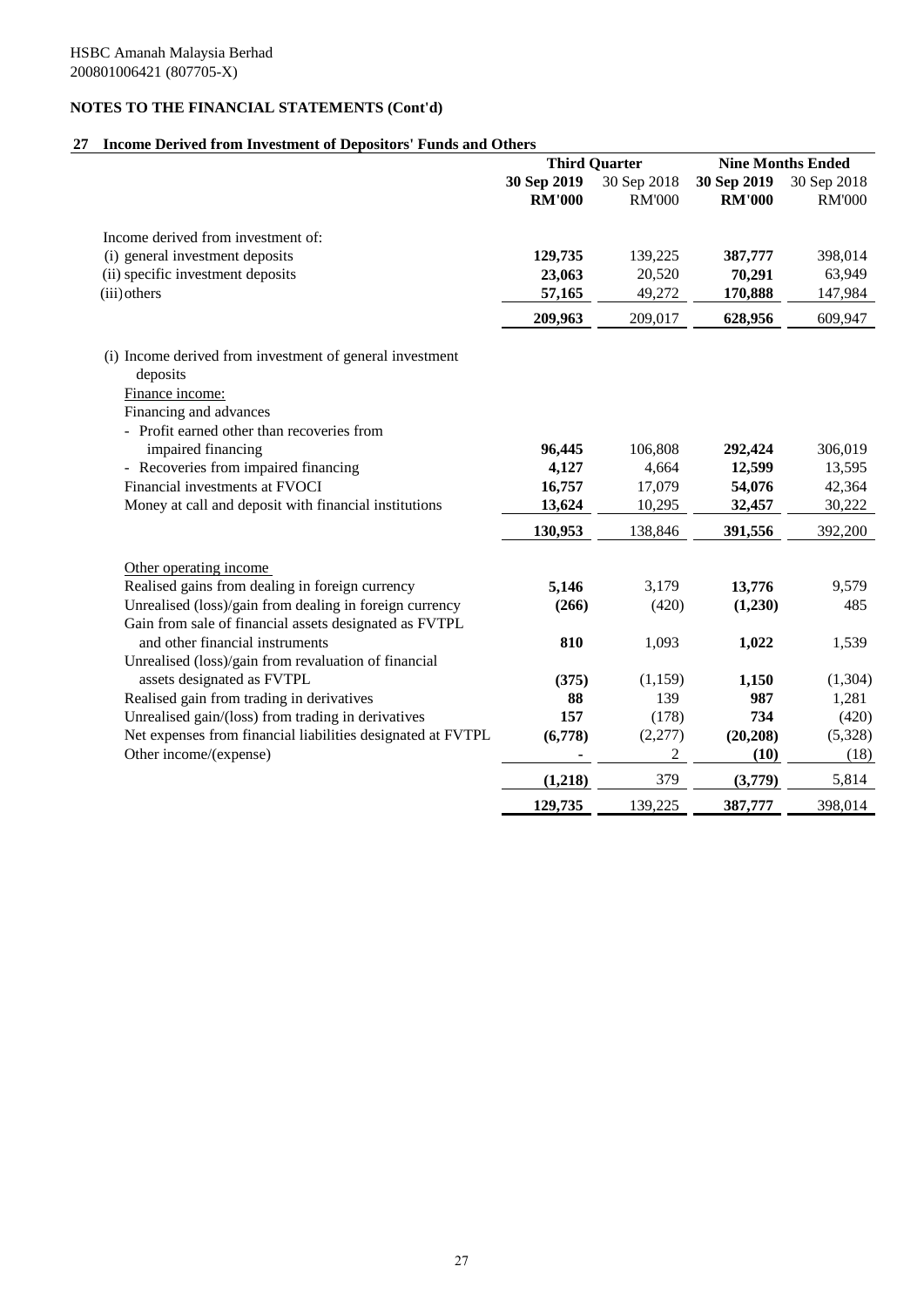# **27 Income Derived from Investment of Depositors' Funds and Others (Cont'd)**

|                                                                                                                   | <b>Third Quarter</b> |               | <b>Nine Months Ended</b> |                  |
|-------------------------------------------------------------------------------------------------------------------|----------------------|---------------|--------------------------|------------------|
|                                                                                                                   | 30 Sep 2019          | 30 Sep 2018   | 30 Sep 2019              | 30 Sep 2018      |
|                                                                                                                   | <b>RM'000</b>        | <b>RM'000</b> | <b>RM'000</b>            | <b>RM'000</b>    |
| (ii) Income derived from investment of specific investment                                                        |                      |               |                          |                  |
| deposits                                                                                                          |                      |               |                          |                  |
| Finance income:                                                                                                   |                      |               |                          |                  |
| Financing and advances                                                                                            |                      |               |                          |                  |
| - Profit earned other than recoveries from impaired                                                               |                      |               |                          |                  |
| financing                                                                                                         | 18,566               | 18,391        | 59,419                   | 57,962           |
| Money at call and deposit with financial institutions                                                             | 5,143                | 3,082         | 11,975                   | 6,157            |
|                                                                                                                   | 23,709               | 21,473        | 71,394                   | 64,119           |
| Other operating income                                                                                            |                      |               |                          |                  |
| Fees and commission                                                                                               | 161                  | 181           | 500                      | 544              |
| Realised loss from dealing in foreign currency                                                                    | (1,144)              | (1, 134)      | (1, 851)                 | (713)            |
| Unrealised gain/(loss) from dealing in foreign currency                                                           | 337                  |               | 248                      | (1)              |
|                                                                                                                   | (646)                | (953)         | (1, 103)                 | (170)            |
|                                                                                                                   | 23,063               | 20,520        | 70,291                   | 63,949           |
|                                                                                                                   |                      |               |                          |                  |
| The above fees and commissions were derived from the                                                              |                      |               |                          |                  |
| following major contributors:<br>Service charges and fees                                                         | <b>160</b>           | 180           | 499                      | 462              |
|                                                                                                                   |                      |               |                          |                  |
|                                                                                                                   |                      |               |                          |                  |
| (iii) Income derived from investment of others                                                                    |                      |               |                          |                  |
| Finance income:<br>Financing and advances                                                                         |                      |               |                          |                  |
| - Profit earned other than recoveries from impaired                                                               |                      |               |                          |                  |
| financing                                                                                                         | 42,496               | 37,793        | 128,867                  | 113,780          |
| - Recoveries from impaired financing                                                                              | 1,818                | 1,649         | 5,552                    | 5,055            |
| Financial investments at FVOCI                                                                                    | 7,383                | 6,106         | 23,830                   | 15,751           |
| Money at call and deposit with financial institutions                                                             | 6,003                | 3,636         | 14,303                   | 11,237           |
|                                                                                                                   | 57,700               | 49,184        | 172,552                  | 145,823          |
|                                                                                                                   |                      |               |                          |                  |
| Other operating income<br>Realised gain from dealing in foreign currency                                          | 2,268                | 1,120         | 6,071                    | 3,561            |
| Unrealised (loss)/gain from dealing in foreign currency                                                           | (117)                | (165)         | (542)                    | 180              |
| Gain from sale of financial assets designated as FVTPL                                                            |                      |               |                          |                  |
| and other financial instruments                                                                                   | 357                  | 402           | 451                      | 572              |
| Unrealised (loss)/gain from revaluation of financial                                                              |                      |               |                          |                  |
| assets at FVTPL                                                                                                   | (166)                | (430)         | 506                      | (485)            |
| Realised gain from trading in derivatives                                                                         | 39<br>70             | 40<br>(64)    | 435<br>324               | 476              |
| Unrealised gain/(loss) from trading in derivatives<br>Net expenses from financial liabilities designated at FVTPL |                      | (817)         | (8,905)                  | (156)<br>(1,981) |
| Other income/(expense)                                                                                            | (2,986)              | 2             | (4)                      | (6)              |
|                                                                                                                   | (535)                | 88            | (1,664)                  | 2,161            |
|                                                                                                                   |                      |               |                          |                  |
|                                                                                                                   | 57,165               | 49,272        | 170,888                  | 147,984          |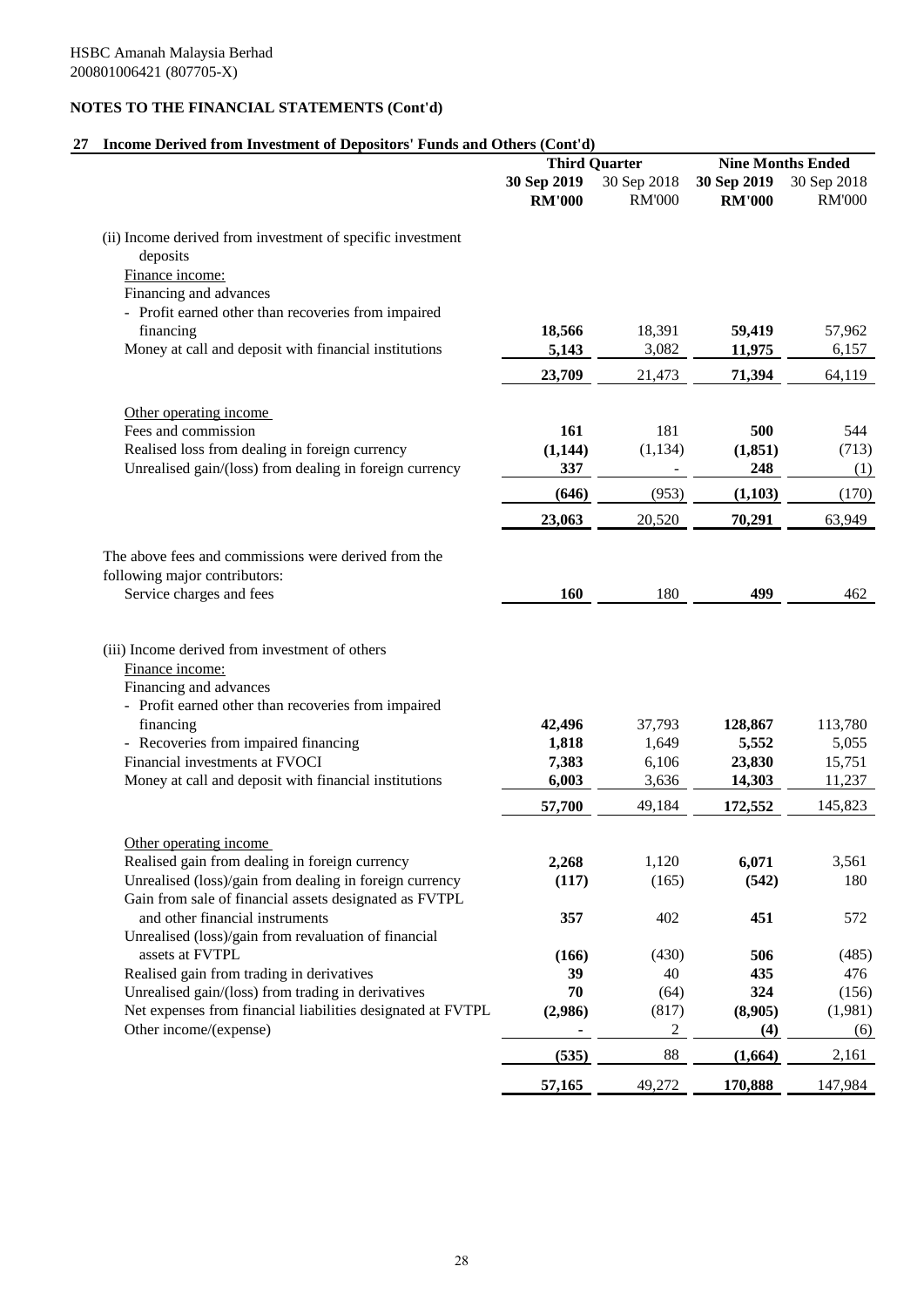## **28 Income Derived from Investment of Shareholder's Funds**

|                                                             | <b>Third Quarter</b>         |                              | <b>Nine Months Ended</b>     |                              |
|-------------------------------------------------------------|------------------------------|------------------------------|------------------------------|------------------------------|
|                                                             | 30 Sep 2019<br><b>RM'000</b> | 30 Sep 2018<br><b>RM'000</b> | 30 Sep 2019<br><b>RM'000</b> | 30 Sep 2018<br><b>RM'000</b> |
| Finance income:                                             |                              |                              |                              |                              |
| Financing and advances                                      |                              |                              |                              |                              |
| - Profit earned other than recoveries from impaired         |                              |                              |                              |                              |
| financing                                                   | 14,637                       | 16,050                       | 46,617                       | 48,139                       |
| - Recoveries from impaired financing                        | 627                          | 700                          | 2,009                        | 2,139                        |
| Financial investments at FVOCI                              | 2,531                        | 2,591                        | 8,621                        | 6,664                        |
| Money at call and deposit with financial institutions       | 2,101                        | 1,544                        | 5,174                        | 4,754                        |
|                                                             | 19,896                       | 20,885                       | 62,421                       | 61,696                       |
| Other operating income                                      |                              |                              |                              |                              |
| Fees and commission                                         | 17,781                       | 14,312                       | 51,648                       | 44,194                       |
| Realised gains from dealing in foreign currency             | 788                          | 476                          | 2,196                        | 1,507                        |
| Unrealised (loss)/gain from dealing in foreign currency     | (39)                         | (70)                         | (196)                        | 76                           |
| Gain from sale of financial assets designated as FVTPL      |                              |                              |                              |                              |
| and other financial instruments                             | 128                          | 170                          | 163                          | 242                          |
| Unrealised (loss)/gain from revaluation of financial        |                              |                              |                              |                              |
| assets FVTPL                                                | (66)                         | (182)                        | 183                          | (205)                        |
| Realised gains from trading in derivatives                  | 10                           | 17                           | 157                          | 201                          |
| Unrealised gain/(loss) from trading in derivatives          | 23                           | (27)                         | 117                          | (66)                         |
| Shared-service fees from holding company                    | 609                          | 579                          | 1,814                        | 1,834                        |
| Net expenses from financial liabilities designated at FVTPL | (274)                        | (565)                        | (2, 440)                     | (941)                        |
| Gain on disposal of financial investments at FVOCI          | 1,626                        |                              | 6,603                        |                              |
| Other income                                                | 82                           | 6                            | 185                          | 10                           |
|                                                             | 20,668                       | 14,716                       | 60,430                       | 46,852                       |
|                                                             | 40,564                       | 35,601                       | 122,851                      | 108,548                      |
| The above fees and commissions were derived from the        |                              |                              |                              |                              |
| following major contributors:                               |                              |                              |                              |                              |
| Service charges and fees                                    | 633                          | 4,036                        | 13,515                       | 12,058                       |
| Credit cards                                                | 7,178                        | 6,944                        | 21,735                       | 20,539                       |
| Agency fees                                                 | 1,602                        | 2,282                        | 5,735                        | 7,721                        |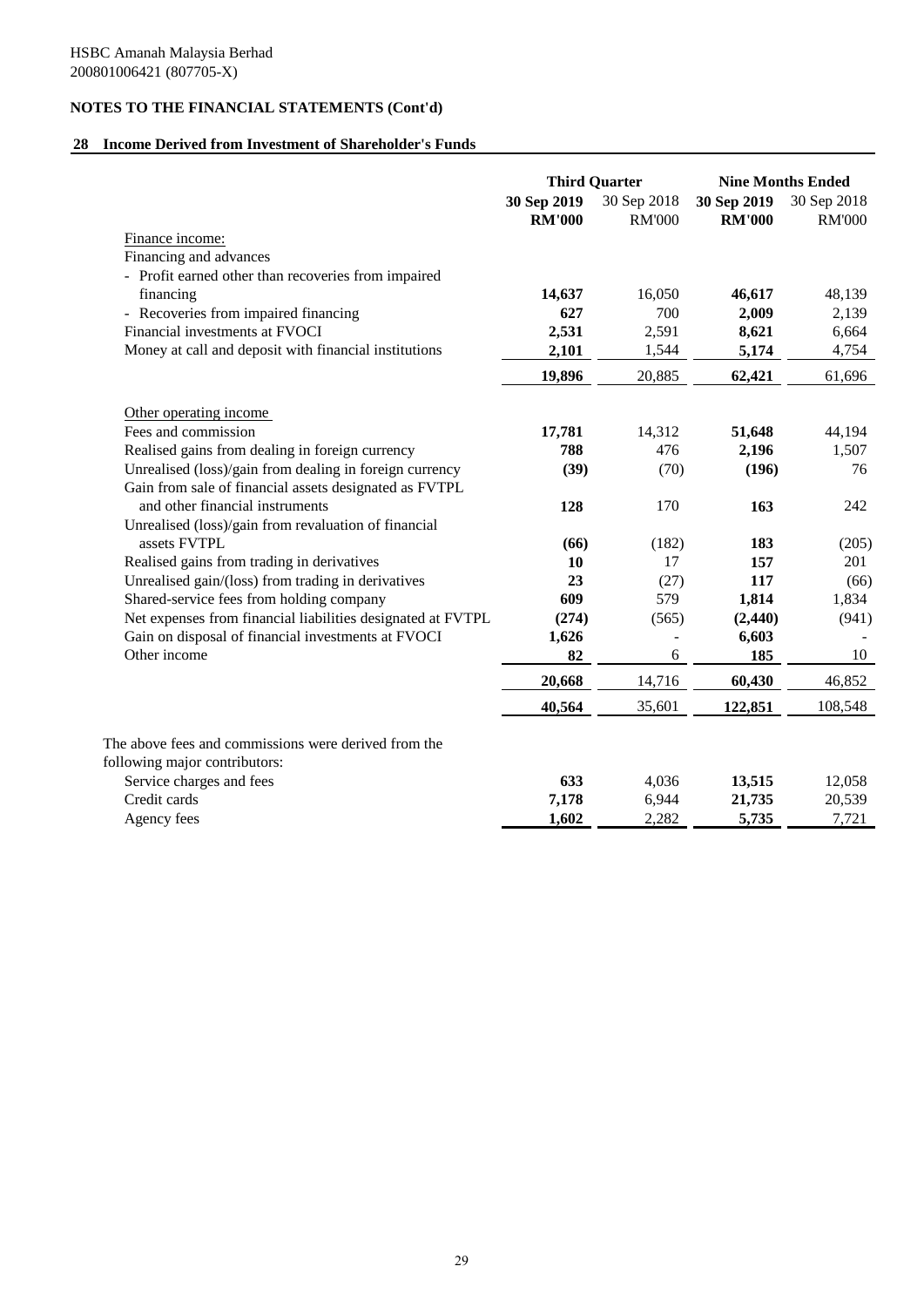# **29 Impairment Allowance/Provisions**

|                                                                                                               | <b>Third Quarter</b>         |                              | <b>Nine Months Ended</b>     |                              |
|---------------------------------------------------------------------------------------------------------------|------------------------------|------------------------------|------------------------------|------------------------------|
|                                                                                                               | 30 Sep 2019<br><b>RM'000</b> | 30 Sep 2018<br><b>RM'000</b> | 30 Sep 2019<br><b>RM'000</b> | 30 Sep 2018<br><b>RM'000</b> |
| New and increased allowance/provisions (net of releases)                                                      | 22,450                       | 23,930                       | 85,439                       | 86,923                       |
| Recoveries                                                                                                    | (13, 341)                    | (9, 543)                     | (35, 678)                    | (30, 383)                    |
| Written off                                                                                                   |                              | 8                            | 43                           | 38                           |
| Total charge to statement of profit or loss                                                                   | 9,109                        | 14,395                       | 49,804                       | 56,578                       |
| Breakdown of the impairment allowance/provisions is<br>disclosed by financial instruments type are as follow: |                              |                              |                              |                              |
| (i) Financing and advances                                                                                    |                              |                              |                              |                              |
| New and increased allowance (net of releases)                                                                 | 21,987                       | 24,006                       | 85,397                       | 87,629                       |
| Recoveries                                                                                                    | (13, 341)                    | (9, 543)                     | (35, 678)                    | (30, 383)                    |
| Written off                                                                                                   |                              | 8                            | 43                           | 38                           |
| Total charge to statement of profit or loss                                                                   | 8,646                        | 14,471                       | 49,762                       | 57,284                       |
| (ii) Money at call and interbank placements maturing within<br>one month                                      |                              |                              |                              |                              |
| New and increased allowance (net of releases)                                                                 | 5                            | (1)                          | 5                            | (1)                          |
| Total charge to statement of profit or loss                                                                   | 5                            | (1)                          | 5                            | (1)                          |
| (iii) Financing commitments                                                                                   |                              |                              |                              |                              |
| New and increased allowance (net of releases)                                                                 | 494                          | (119)                        | (51)                         | (736)                        |
| Total charge to statement of profit or loss                                                                   | 494                          | (119)                        | (51)                         | (736)                        |
| (iv) Financial investment at FVOCI                                                                            |                              |                              |                              |                              |
| New and increased allowance (net of releases)                                                                 | (36)                         | 44                           | 88                           | 31                           |
| Total charge to statement of profit or loss                                                                   | (36)                         | 44                           | 88                           | 31                           |
|                                                                                                               |                              |                              |                              |                              |

# **30 Income Attributable to Depositors**

|                                                                                                  |                              | <b>Third Quarter</b>                       |                              | <b>Nine Months Ended</b>                   |
|--------------------------------------------------------------------------------------------------|------------------------------|--------------------------------------------|------------------------------|--------------------------------------------|
|                                                                                                  | 30 Sep 2019<br><b>RM'000</b> | 30 Sep 2018<br><b>RM'000</b><br>(Restated) | 30 Sep 2019<br><b>RM'000</b> | 30 Sep 2018<br><b>RM'000</b><br>(Restated) |
| Non-Mudharabah Fund<br>- Deposits from customers<br>- Deposits and placements of banks and other | 76.215                       | 80,000                                     | 222,839                      | 214,692                                    |
| financial institutions<br>- Lease liabilities<br>- Others                                        | 10.134<br>345<br>23,951      | 13,851<br>19,594                           | 40,838<br>1,134<br>73,908    | 49,580<br>55,854                           |
|                                                                                                  | 110,645                      | 113,445                                    | 338,719                      | 320,126                                    |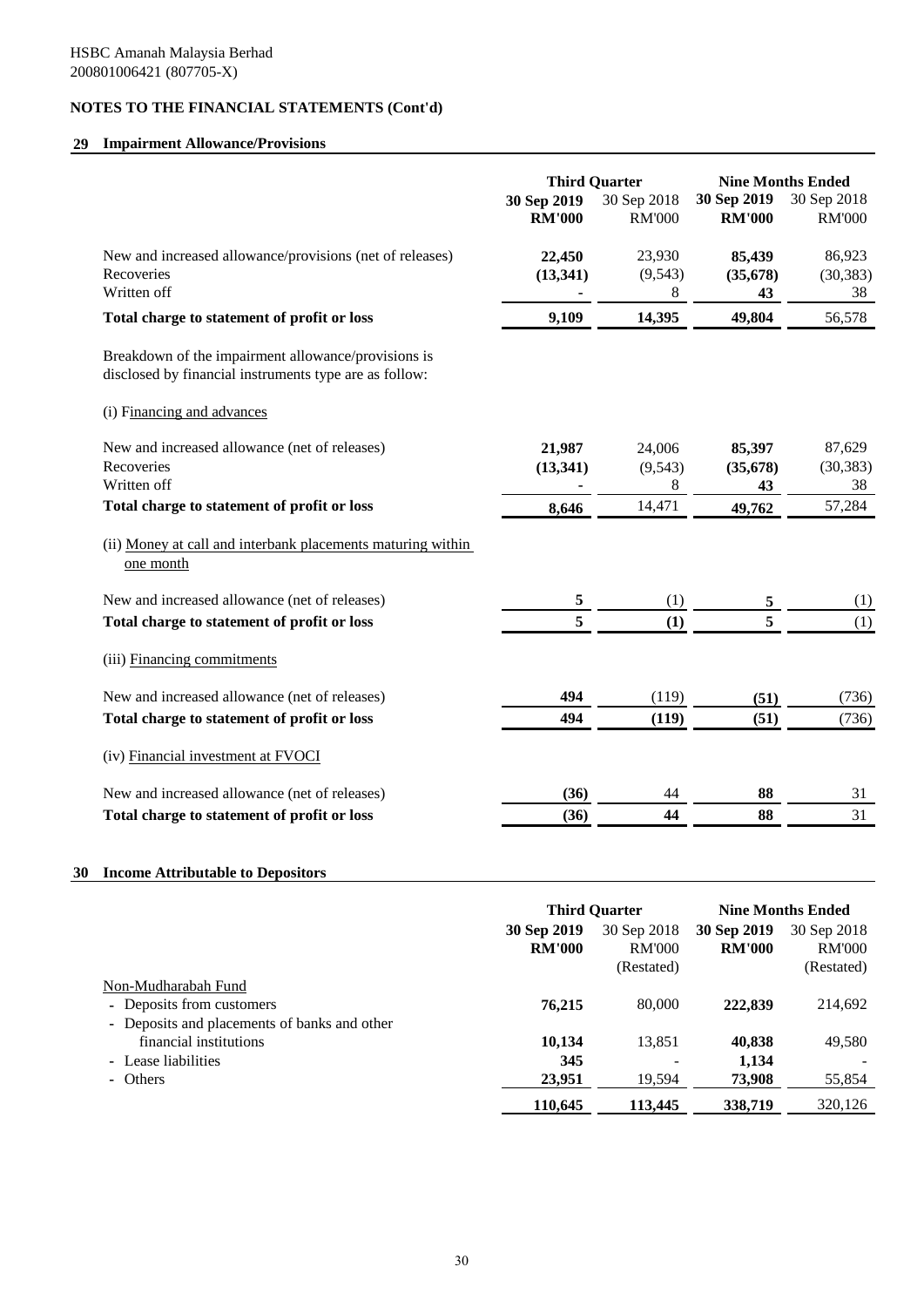# **31 Operating Expenses**

|                                               | <b>Third Quarter</b> |               | <b>Nine Months Ended</b> |               |
|-----------------------------------------------|----------------------|---------------|--------------------------|---------------|
|                                               | 30 Sep 2019          | 30 Sep 2018   | 30 Sep 2019              | 30 Sep 2018   |
|                                               | <b>RM'000</b>        | <b>RM'000</b> | <b>RM'000</b>            | <b>RM'000</b> |
|                                               |                      | (Restated)    |                          | (Restated)    |
| Personnel expenses                            | 12,029               | 12,184        | 36,517                   | 36,033        |
| Promotion and marketing related expenses      | 2,534                | 4,057         | 5,765                    | 11,096        |
| Establishment related expenses                | 3,668                | 4,635         | 11,582                   | 12,912        |
| General administrative expenses               | 9,348                | 8,262         | 26,395                   | 28,963        |
| Related company expenses                      | 35,821               | 34,487        | 104,585                  | 102,198       |
|                                               | 63,400               | 63,625        | 184,844                  | 191,202       |
| Personnel expenses                            |                      |               |                          |               |
| Salaries, allowances and bonuses              | 10,077               | 9,809         | 29,311                   | 28,637        |
| <b>Employees Provident Fund contributions</b> | 1,779                | 1,742         | 5,191                    | 5,095         |
| Share based payment                           | (225)                | 31            | 164                      | 96            |
| Other staff related costs                     | 398                  | 602           | 1,851                    | 2,205         |
|                                               | 12,029               | 12,184        | 36,517                   | 36,033        |
|                                               |                      |               |                          |               |
| Promotion and marketing related expenses      | 2,534                | 4,057         | 5,765                    | 11,096        |
| Establishment related expenses                |                      |               |                          |               |
| Depreciation of equipment                     | 465                  | 560           | 1,478                    | 1,786         |
| Depreciation of ROU assets                    | 1,271                |               | 5,104                    |               |
| Information technology costs                  | 643                  | 989           | 1,945                    | 2,353         |
| Hire of equipment                             | 86                   |               | 164                      |               |
| Rental of premises                            | 73                   | 2,041         | 235                      | 6,126         |
| <b>Utilities</b>                              | 563                  | 417           | 1,558                    | 1,452         |
| Others                                        | 567                  | 628           | 1,098                    | 1,195         |
|                                               | 3,668                | 4,635         | 11,582                   | 12,912        |
| General administrative expenses               | 9,348                | 8,262         | 26,395                   | 28,963        |
|                                               |                      | 34,487        |                          | 102,198       |
| Related company charges<br>Of which by:       | 35,821               |               | 104,585                  |               |
| Type of service                               |                      |               |                          |               |
| - Information technology related cost         | 1,070                | 1,815         | 8,209                    | 5,130         |
| - Non information technology related cost     | 34,751               | 32,672        | 96,376                   | 97,068        |
|                                               |                      |               |                          |               |
| Countries                                     |                      |               |                          |               |
| - Malaysia                                    | 35,404               | 34,365        | 103,760                  | 101,868       |
| - United Kingdom                              | 417                  | 122           | 825                      | 330           |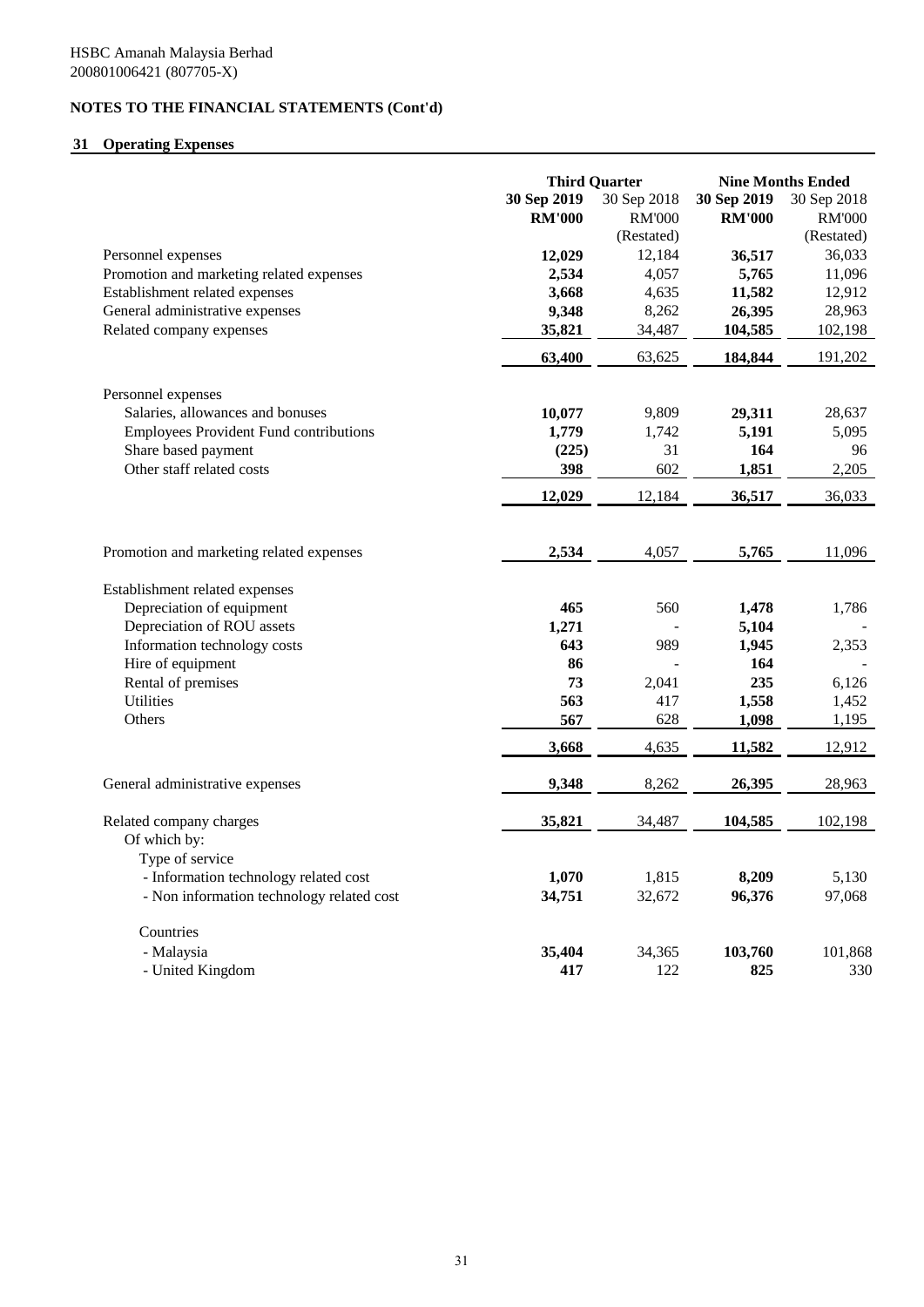# **32 Capital Adequacy**

|                                                                 | 30 Sep 2019<br><b>RM'000</b> | 31 Dec 2018<br><b>RM'000</b> |
|-----------------------------------------------------------------|------------------------------|------------------------------|
| Tier 1 capital                                                  |                              |                              |
| Paid-up ordinary share capital                                  | 660,000                      | 660,000                      |
| Retained profits                                                | 1,126,634                    | 1,073,174                    |
| Other reserves                                                  | 78,865                       | 88,251                       |
| Regulatory adjustments                                          | (100, 971)                   | (94, 783)                    |
| Total Common Equity Tier 1 (CET1) and Tier 1 capital            | 1,764,528                    | 1,726,642                    |
| Tier 2 capital                                                  |                              |                              |
| Subordinated Commodity Murabahah financing                      | 603,263                      | 595,987                      |
| Impairment allowance (unimpaired portion) & regulatory reserves | 152,738                      | 152,771                      |
| Total Tier 2 capital                                            | 756,001                      | 748,758                      |
| <b>Capital base</b>                                             | 2,520,529                    | 2,475,400                    |
| Inclusive of proposed dividend                                  |                              |                              |
| CET1 and Tier 1 Capital ratio                                   | 13.287%                      | 13.025%                      |
| Total Capital ratio                                             | 18.980%                      | 18.673%                      |
| Net of proposed dividend                                        |                              |                              |
| CET1 and Tier 1 Capital ratio                                   | 13.287%                      | 13.025%                      |
| Total Capital ratio                                             | 18.980%                      | 18.371%                      |

The total capital and capital adequacy ratios have been computed based on the Standardised Approach in accordance with the Capital Adequacy Framework for Islamic Banks (CAFIB). The Bank has adopted the Standardised Approach for Credit Risk and Market Risk, and the Basic Indicator Approach for Operational Risk.

Breakdown of RWA in the various categories of risk weights:

|                                                        | 30 Sep 2019<br><b>RM'000</b> | 31 Dec 2018<br><b>RM'000</b> |
|--------------------------------------------------------|------------------------------|------------------------------|
| Total RWA for credit risk<br>Total RWA for market risk | 12,219,012<br>88.398         | 12,221,665<br>91,851         |
| Total RWA for operational risk                         | 972,666                      | 943,049                      |
|                                                        | 13,280,076                   | 13,256,565                   |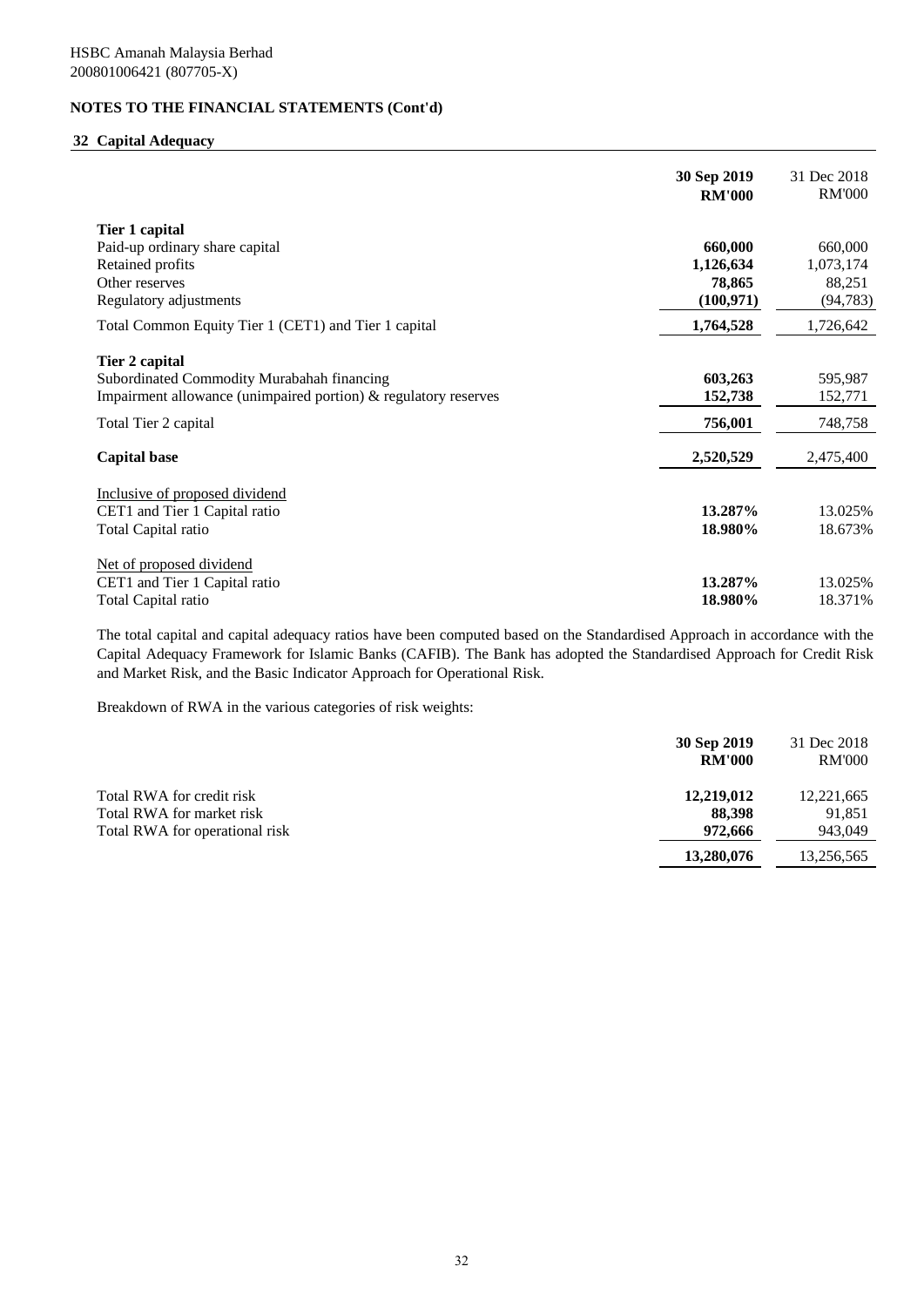## **33 Commitments and Contingencies**

The table below shows the contracts or underlying principal amounts, positive fair value of derivative contracts, credit equivalent amounts and risk weighted amounts of unmatured off-balance sheet transactions at the statement of financial position date. The underlying principal amounts indicate the volume of business outstanding and do not represent amounts at risk.

These commitments and contingencies are not secured over the assets of the Bank.

|                                                         | 30 Sep 2019   | 31 Dec 2018   |
|---------------------------------------------------------|---------------|---------------|
| <b>Principal amount</b>                                 | <b>RM'000</b> | <b>RM'000</b> |
| Direct credit substitutes                               | 531,890       | 491,803       |
| Transaction-related contingent items                    | 1,289,073     | 1,138,590     |
| Short-term self-liquidating trade-related contingencies | 84,705        | 63,111        |
| Formal standby facilities and credit lines              |               |               |
| - Maturity not exceeding one year                       | 1,293,492     | 1,374,867     |
| - Maturity exceeding one year                           | 2,254,377     | 2,156,256     |
| Other unconditionally cancellable                       | 1,605,882     | 1,541,548     |
| Unutilised credit card lines                            | 3,731,702     | 3,452,850     |
| Equity related contracts                                |               |               |
| - Less than one year                                    | 474,101       | 116,883       |
| - One year to less than five years                      | 317,436       | 362,229       |
| Profit rate related contracts                           |               |               |
| - Less than one year                                    | 1,669,813     | 2,077,822     |
| - One year to less than five years                      | 1,059,045     | 1,671,166     |
| - Over five years                                       |               | 232,745       |
| Foreign exchange related contracts                      |               |               |
| - Less than one year                                    | 4,902,319     | 7,837,019     |
| - One year to less than five years                      |               | 646,019       |
|                                                         | 19,213,835    | 23,162,908    |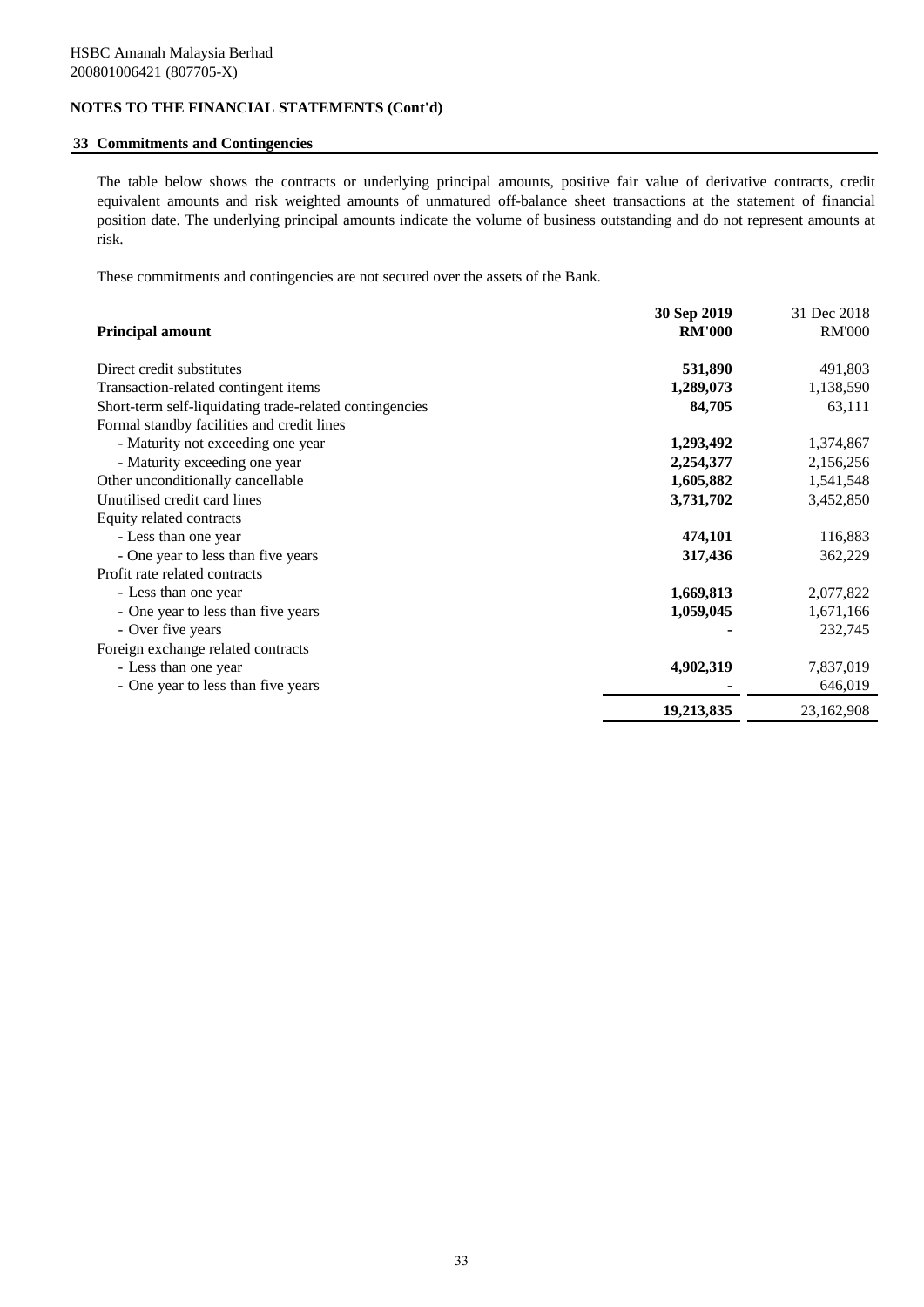#### **34 Performance Review and Business Prospects**

#### **Performance review**

Profit before tax (PBT) of RM178.4 million increased by RM27.8 million or 18.5% against history due to higher income derived from investment of shareholder's funds, depositors' funds and others (RM33.3 million), lower impairment provision (RM6.7 million) and lower operating expenses (RM6.4 million), partially offset by higher income attribute to depositors (RM18.6 million).

Income derived from investment of shareholder's funds, depositor's funds and others increased by RM33.3 million, mainly due to higher income from financial investments at FVOCI (up RM21.7 million) and money at call and deposit with financial institutions (up RM11.5 million).

Operating expenses decreased from RM191.2 million to RM184.8 million or by 3.3% mainly due to lower promotion and marketing related expenses (down RM5.3 million). The Bank continues to leverage on its holding company to provide certain services under an embedded model to ensure costs efficiency with cost income ratio stood at 44.7% compared to 48.0% in prior corresponding period.

Total balance sheet at 30 September 2019 stood at RM20.7 billion, RM0.4 billion higher compared against 31 December 2018 (RM20.3 billion). The Bank's capital and liquidity ratios continues to remain strong and well above the regulatory requirements.

#### **Business Prospects**

The Malaysian economy recorded a higher than expected GDP growth of 4.9% in 2Q 2019 (1Q 2019: 4.5%), largely supported by continued expansion in domestic demand. This was attributed to higher private sector expenditure and growth across all economic sectors, primarily in the services and manufacturing sectors.

The headline inflation for 2Q 2019 has increased, mainly due to the lapse in impact of the GST zerorisation that was implemented in June 2018. The trajectory of headline inflation will continue to be primarily dependent on global crude oil prices, but is expected to be broadly stable in 2019 compared to 2018, supported by continued expansion in the economic activity.

From funding perspective, the banking system liquidity is expected to remain robust and sufficient to facilitate financial intermediation. However, competition among banks for deposits will remain as the requirement of complying with Basel III's Net Stable Funding Ratio is by 1 July 2020.

Separately, the outlook on the global economy remain tilted to the downside, due to escalating China-US trade tension, uncertainties in the Brexit negotiations and political unrest in Hong Kong.

Amidst the challenging global and regional environment, the growth in Malaysian economy is still expected to remain broadly sustained for the year, with GDP growth rate projection in the range of 4.3% to 4.8%. Household spending is expected to be the main driver, underpinned by continued income and employment growth, and supportive monetary and fiscal policy changes. Bank Negara Malaysia (BNM) has reduced the Overnight Policy Rate (OPR) by 25 basis points in May 2019, a first revision since January 2018, with the intention to support a steady growth path amid price stability, and to spur the economy.

Locally, industry players are eagerly awaiting the release of the virtual banking licence requirement from BNM, which is expected to be issued by end of the year. Many local players are already eyeing the licence following from the recent issuance of digital banking licence in Singapore and Hong Kong, along with the successful set-up of a few digital banks in China, Australia and South Korea. Non-bank players from the FinTech sector are expected to join the crowd, leveraging on their well-established e-payment and e-wallet platforms. In time to come, the local banking industry will face an unprecedented, new breed of competitors.

Within HSBC Group, Malaysia is identified as a scalable market and an important footprint within ASEAN. The Bank will continue to capture opportunities along the entire supply chain of foreign investment into Malaysia and outbound business of our customers. Leveraging on HSBC connectivity, we will explore business opportunity through both inbound and outbound business for customers of HSBC residing in other countries who are major trade partners with Malaysia including intra ASEAN corridors.

In attune to the rapid technology development, the Bank is also currently gearing up its technology frontier, by enhancing digital capabilities for mobile and internet banking to improve customer service and experience. In addition, the Bank will continue to deepen the relationship with existing customers and also to penetrate new customer segments including the tech-savvy group. In the spirit of putting customer's interest first and doing the right things, the Bank will also continue its journey in building the right culture for the organisation.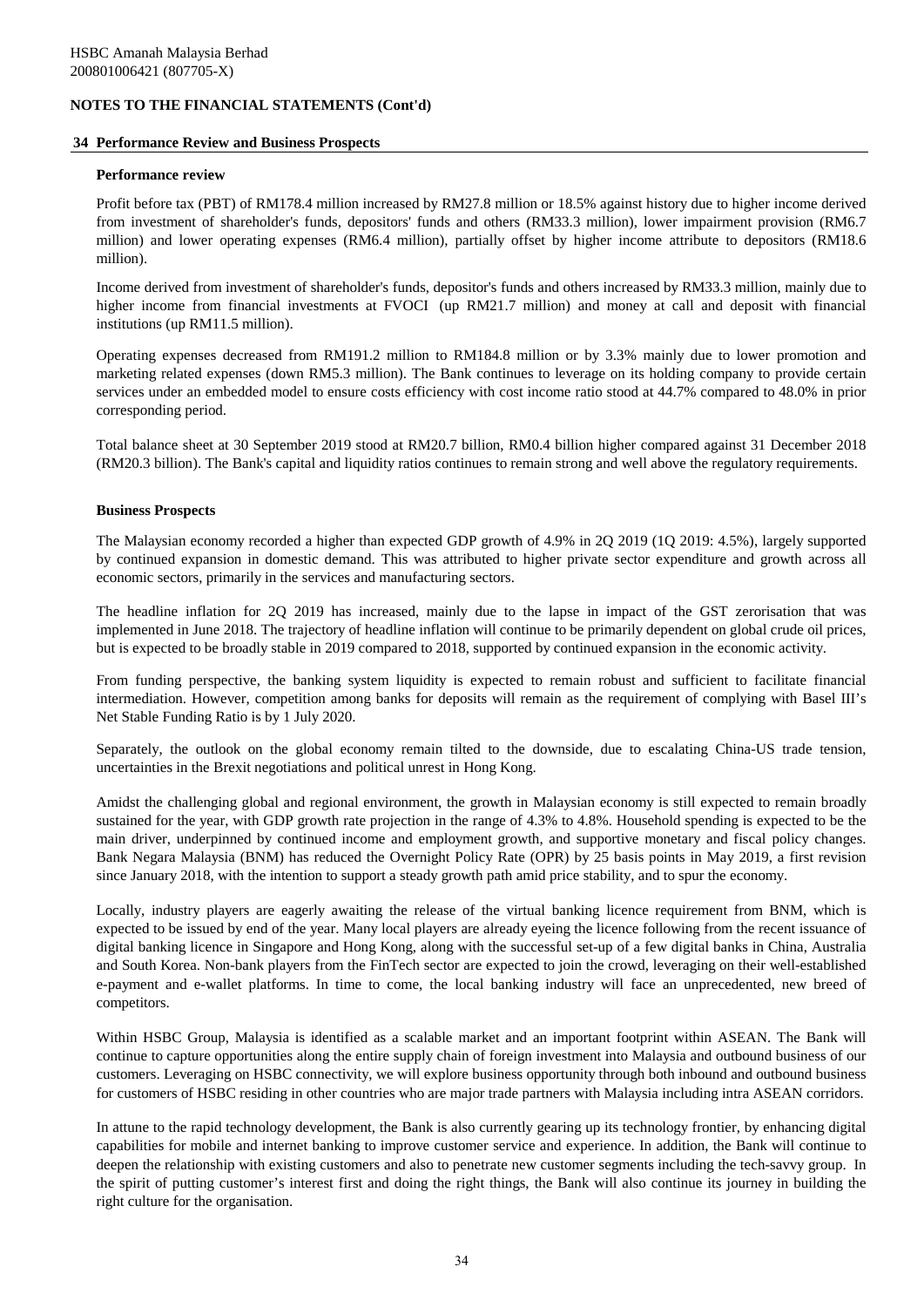## **35 Comparative Figures**

Presentation and classification of items in the financial statements are consistent with those in previous financial year except for those listed below. The Bank's prior year profit and loss and retained profits brought forward are not affected by these reclassifications.

(i) Comparatives for financing and advances, impaired financing, and ECL allowances were restated to align the presentation for certain portfolio of financing and advances with industry practice.

# **Notes to the Financial Statements**

31 December 2018

#### **(a) Financing and Advances**

|                                  | 31 Dec 2018   |                                |  |
|----------------------------------|---------------|--------------------------------|--|
|                                  | <b>RM'000</b> | <b>RM'000</b><br>As previously |  |
|                                  | As restated   |                                |  |
|                                  |               | stated                         |  |
| Gross financing and advances     | 14,371,870    | 14,445,871                     |  |
| Less: Impairment allowance       | (234, 533)    | (308, 534)                     |  |
| Total net financing and advances | 14, 137, 337  | 14, 137, 337                   |  |
|                                  |               |                                |  |

*(of which the affected components are disclosed below)*

#### **By type and Shariah contracts**

|                                     |               | Sale-based Contracts |
|-------------------------------------|---------------|----------------------|
|                                     |               | Commodity Murabahah  |
|                                     | <b>RM'000</b> | <b>RM'000</b>        |
|                                     | As restated   | As previously        |
|                                     |               | stated               |
| Term financing:                     |               |                      |
| Other term financing                | 3,307,216     | 3,381,217            |
|                                     |               |                      |
|                                     |               |                      |
| By type of customer                 |               |                      |
|                                     | <b>RM'000</b> | <b>RM'000</b>        |
|                                     | As restated   | As previously        |
|                                     |               | stated               |
| Individuals                         | 6,142,634     | 6,216,584            |
| Foreign entities/individuals        | 1,839,151     | 1,839,202            |
|                                     |               |                      |
|                                     |               |                      |
| By profit rate sensitivity          |               |                      |
| Fixed rate:                         |               |                      |
| Other financing                     | 3,300,541     | 3,341,460            |
| Variable rate:                      |               |                      |
| Cost-plus                           | 5,483,023     | 5,516,105            |
|                                     |               |                      |
| By residual contractual maturity    |               |                      |
| Maturing within one year            | 5,895,827     | 5,895,995            |
| More than one year to three years   | 1,166,130     | 1,167,759            |
| More than three years to five years | 1,289,364     | 1,298,607            |
| Over five years                     | 6,020,549     | 6,083,510            |
|                                     |               |                      |
|                                     |               |                      |
| By sector                           |               |                      |
| Household - Retail                  | 6,706,145     | 6,780,146            |
|                                     |               |                      |
| By purpose                          |               |                      |
| Consumption credit                  | 2,127,277     | 2,201,278            |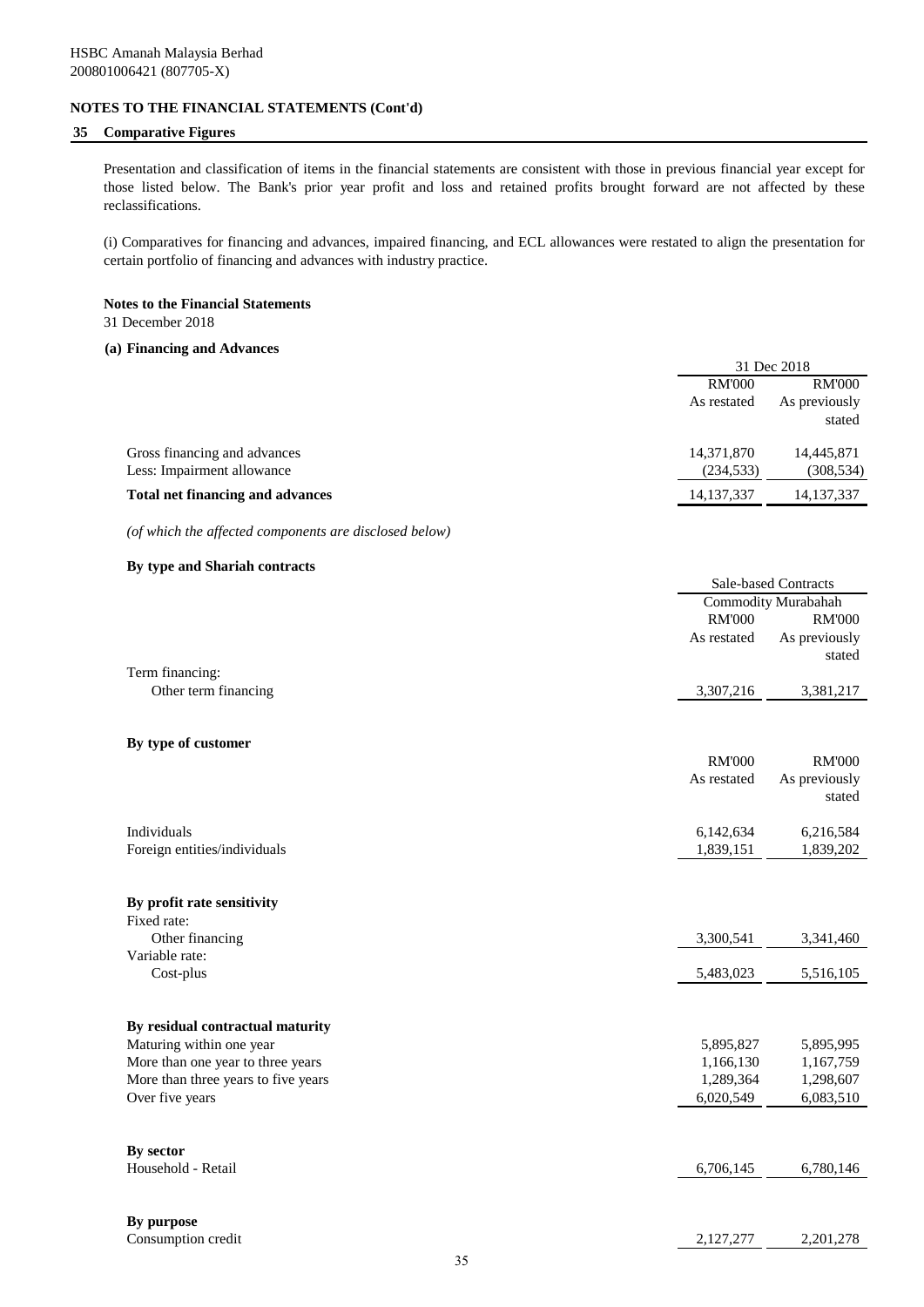## **35 Comparative Figures (Cont'd)**

## **(a) Financing and Advances (Cont'd)**

|                                                        | 31 Dec 2018   |               |  |
|--------------------------------------------------------|---------------|---------------|--|
|                                                        | <b>RM'000</b> | <b>RM'000</b> |  |
|                                                        | As restated   | As previously |  |
|                                                        |               | stated        |  |
| By geographical distribution                           |               |               |  |
| Northern Region                                        | 1,497,309     | 1,499,020     |  |
| Southern Region                                        | 1,464,169     | 1,464,999     |  |
| <b>Central Region</b>                                  | 11,010,829    | 11,081,704    |  |
| <b>Eastern Region</b>                                  | 399,563       | 400,148       |  |
|                                                        |               |               |  |
| (b) Impaired Financing                                 |               |               |  |
| (of which the affected components are disclosed below) |               | 31 Dec 2018   |  |
|                                                        | <b>RM'000</b> | <b>RM'000</b> |  |
|                                                        | As restated   | As previously |  |
|                                                        |               | stated        |  |
| Gross carrying amount movement of financing and        |               |               |  |
| advances classified as credit impaired:                |               |               |  |
| Gross carrying amount as at 1 January                  | 282,049       | 322,683       |  |
| Others                                                 | 18            | 33,385        |  |
| Gross carrying amount as at 31 December                | 356,312       | 430,313       |  |
| By contract                                            |               |               |  |
| Commodity Murabahah (cost-plus)                        | 201,946       | 275,947       |  |
|                                                        |               |               |  |
| By sector                                              |               |               |  |
| Household - Retail                                     | 265,333       | 339,334       |  |
| By purpose                                             |               |               |  |
| Consumption credit                                     | 138,227       | 212,228       |  |
|                                                        |               |               |  |
| By geographical distribution                           |               |               |  |
| Northern Region                                        | 37,748        | 39,459        |  |
| Southern Region                                        | 39,453        | 40,283        |  |
| <b>Central Region</b>                                  | 273,061       | 343,936       |  |
| <b>Eastern Region</b>                                  | 6,050         | 6,635         |  |

# **(c) ECL allowances**

*(of which the affected components are disclosed below)*

Movements in ECL allowances for financing and advances

|                           | Stage 3       |                 | Stage 3                   |                 |
|---------------------------|---------------|-----------------|---------------------------|-----------------|
|                           |               | Lifetime ECL    |                           | Lifetime ECL    |
|                           | Lifetime      | credit impaired | Lifetime                  | credit impaired |
|                           | ECL credit    | Specific        | ECL credit                | Specific        |
|                           | impaired      | provision       | impaired                  | provision       |
|                           | <b>RM'000</b> | <b>RM'000</b>   | <b>RM'000</b>             | <b>RM'000</b>   |
|                           | As restated   |                 | As restated As previously | As previously   |
|                           |               |                 | stated                    | stated          |
| Balance at 1 January 2018 |               | 74,265          |                           | 114,899         |
| - adoption of MFRS 9      | 110,136       | (74, 265)       | 150,770                   | (114,899)       |
| Balance restated          | 110,136       |                 | 150,770                   |                 |
| <b>Others</b>             | 241           |                 | 33,608                    |                 |
| Balance 31 December 2018  | 126,081       |                 | 200,082                   |                 |
|                           |               |                 |                           |                 |